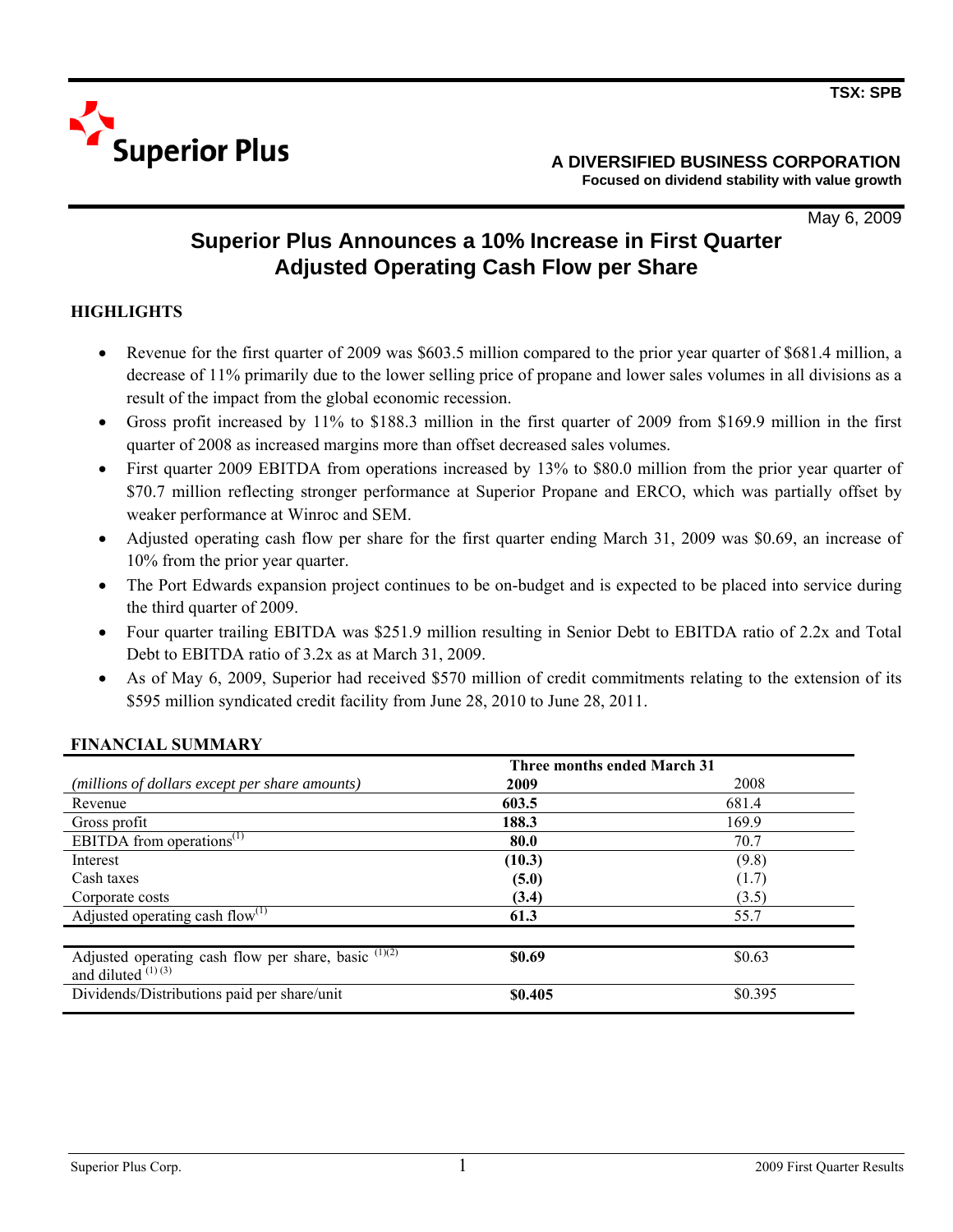### **SEGMENTED INFORMATION**

|                                           | Three months ended March 31 |              |
|-------------------------------------------|-----------------------------|--------------|
| (millions of dollars)                     | $2009^{(1)}$                | $2008^{(1)}$ |
| <b>EBITDA</b> from operations:            |                             |              |
| Propane Distribution                      | 44.9                        | 37.9         |
| <b>Specialty Chemicals</b>                | 32.1                        | 26.0         |
| <b>Construction Products Distribution</b> | 1.5                         | 4.8          |
| <b>Fixed-Price Energy Services</b>        | 1.5                         | 2.0          |
|                                           | 80.0                        | 70.7         |

(1) EBITDA from operations and adjusted operating cash flow are key performance measures used by management and investors to evaluate the performance of Superior. These measures are defined under Non-GAAP Financial Measures in Management's Discussion and Analysis of 2009 First Quarter Results.

<sup>(2)</sup> The weighted average number of shares outstanding for the three months ended March 31, 2009 is 88.4 million (2008 – 88.1 million)

 $^{(3)}$  For the three months ended March 31, 2009, there were no dilutive instruments.

## **Propane Distribution**

- EBITDA from operations was \$44.9 million in the first quarter of 2009, an increase of \$7.0 million compared to the prior year quarter primarily due to a 10% increase in total gross profit.
- Total gross profit per litre for the first quarter of 2009 was 23.4 cents, an increase of 3.9 cents per litre compared to the prior year quarter.
- Retail propane and delivery gross profit of \$79.6 million decreased by \$1.1 million in the first quarter of 2009 compared to the prior year quarter as an increase in average retail and delivery margin was more than offset by a reduction in sales volume due to the impact of the economic recession in Canada. Superior refocused its sales and marketing program in late 2008 producing positive initial results in the first quarter with the addition of over 30 million litres of annualized new customer volumes.
- Wholesale and related gross profits were \$15.4 million in the first quarter of 2009, an increase of \$9.7 million compared to the prior year quarter substantially due to improved wholesale gross profits resulting from the high level of volatility in supply and prices for propane experienced during the winter heating season.
- In response to the severe economic recession and continuing efforts to improve the business, Superior commenced implementation of its new routing and scheduling system which is expected to improve employee productivity. Superior also reduced fleet and employment levels to adjust to reduced volumes created by the economic recession. The 2009 outlook includes \$2.4 million to implement these changes and will have a positive impact on reducing cost structure in the future.
- EBITDA from operations is expected to be \$95 \$105 million for 2009 consistent with the previous outlook provided in the fourth quarter 2008 Financial Discussion. The benefits of sales marketing initiatives and projected efficiency improvements in cost structure are expected to partially offset the impact of reduced economic activity.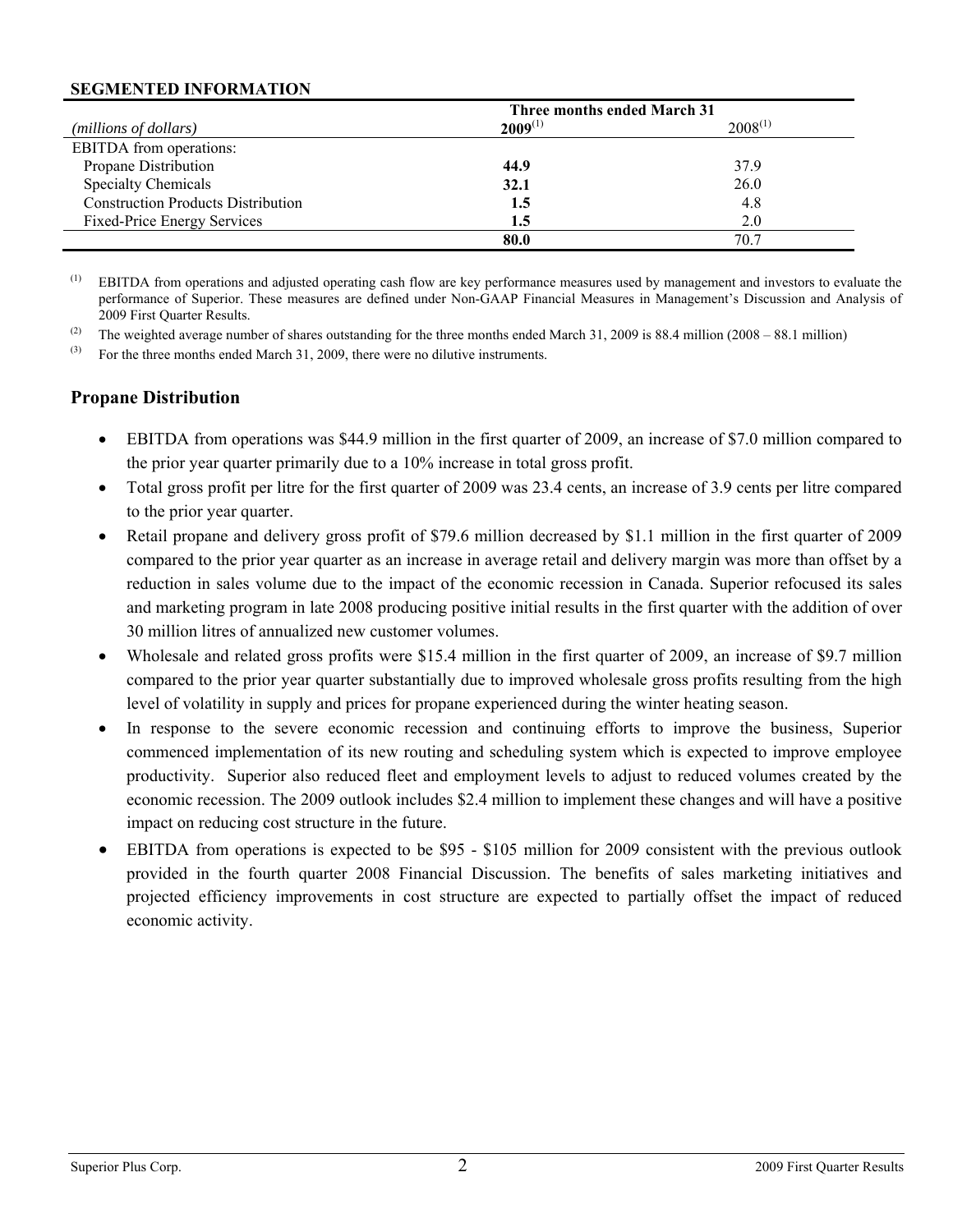## **Specialty Chemicals**

- EBITDA from operations was \$32.1 million in the first quarter of 2009, a \$6.1 million increase over the prior year quarter driven by higher sales prices more than offsetting lower chemical sales volumes.
- Gross profit increased by \$9.0 million to \$62.7 million from \$53.7 million due to strong pricing and the positive impact of foreign exchanges rates on chloralkali/potassium and sodium chlorate products partially offset by lower chemical sales volumes compared to the prior year quarter.
- Chemical sales volumes of 155,000 (MTs) were 36,000 (MTs) lower than the prior year quarter primarily due to reduced demand for specialty chemical products as a result of the impact of the global economic recession. In response to the reduced demand for sodium chlorate, the Valdosta facility has been temporarily idled reducing capacity by 8,000 MT per month while cell line upgrades are completed to improve the efficiency and cost structure. The facility is expected to restart as demand for sodium chlorate improves in the future.
- The Port Edwards Wisconsin chloralkali facility expansion project remains on budget and is expected to be placed into service during the third quarter of 2009. The conversion project will require a temporary closure of the facility for approximately 4-6 weeks resulting in reduced sales and production which has been reflected in the revised financial outlook. When production restarts, it is expected to provide an annual incremental US\$20 - \$30 million of positive EBITDA contribution at full capacity.
- EBITDA from operations is expected to be \$100 \$110 million for 2009, a decrease of \$5 million from the previous outlook provided in the fourth quarter 2008 Financial Discussion reflecting the impact of the down time at Port Edwards for the plant expansion and lower chloralkali pricing.

## **Construction Products Distribution**

- EBITDA from operations was \$1.5 million in the first quarter of 2009, a \$3.3 million decrease from the prior year quarter.
- Gross profit in the first quarter of 2009 was \$24.4 million, a \$4.2 million decrease from the prior year quarter primarily due to a 21% decline in drywall sales volumes marginally offset by improved sales volumes relating to the Ontario GSD acquisition completed on May 9, 2008. Sales volumes declined as a result of the residential housing slowdown in Canada and the US and were exacerbated by more severe than normal weather conditions compared to the prior year.
- Sales margins were consistent or modestly higher in most operating areas in the first quarter of 2009 compared to the prior year quarter due to a continued focus on margin management initiatives and the impact of purchasing programs.
- Significant restructuring and cost reduction initiatives have and continue to be made to adjust to the changes in the market. These include closure or consolidation of locations, fleet and personnel reductions. The 2009 outlook includes \$0.7 million to implement identified changes and will have a positive impact on reducing cost structure in the future.
- The fragmented nature of the specialty buildings products industry, combined with the market downturn, provide for additional consolidation and product expansion opportunities for Winroc.
- EBITDA from operations is expected to be \$20 \$27 million for 2009, a decrease of \$8 million from the previous outlook provided in the fourth quarter 2008 Financial Discussion as a result of the severe demand reduction which is not expected to improve until the second half of 2009.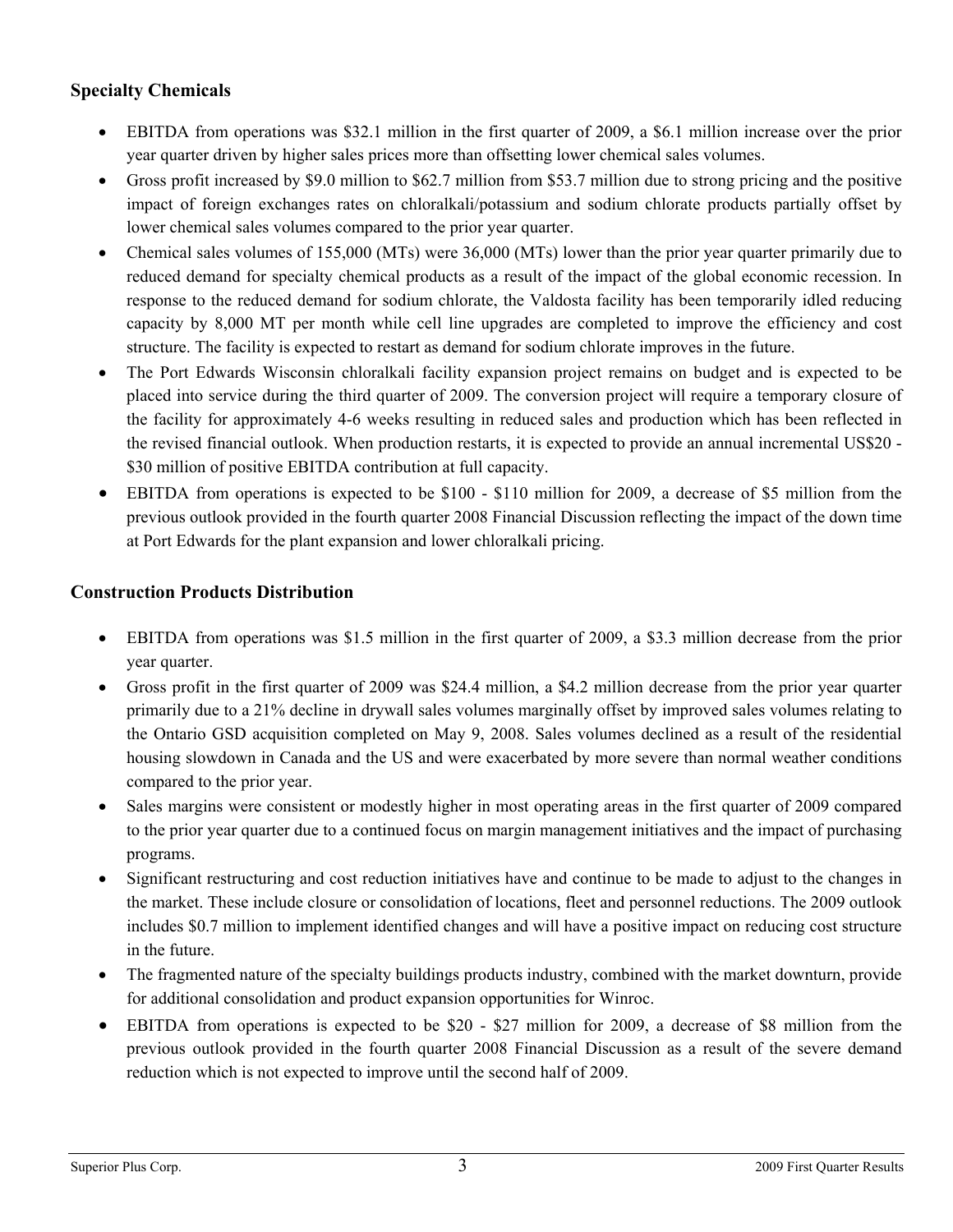## **Fixed-Price Energy Services**

- EBITDA from operations was \$1.5 million in the first quarter of 2009, a \$0.5 million decrease over the prior year quarter.
- Gross profit was \$7.0 million in the first quarter of 2009, a \$0.2 million increase over the prior year quarter as improvement in natural gas margin and increase electricity volumes more than offset a decrease in natural gas sales volumes.
- SEM continues to focus on developing and implementing alternative sales channel models and products to enhance its competitive position in energy retail markets. In response to the difficult Ontario residential markets, SEM has refocused its sales channels towards acquiring and retaining Ontario commercial natural gas and electricity customers, Quebec commercial natural gas customers and British Columbia natural gas residential and commercial customers.
- Currently, SEM's portfolio of customers is approximately 70% commercial and 30% residential by volume.
- EBITDA from operations is expected to be \$9 \$12 million for 2009, consistent with the previous outlook provided in the fourth quarter 2008 Financial Discussion.

## **Key Quarterly Corporate Items**

- Total interest expense of \$10.3 million in the first quarter increased by \$0.5 million compared to the prior year quarter primarily due to higher average debt levels and the impact of the appreciation of the US dollar on US denominated interests costs partially offset by lower average interest rates.
- Superior had a \$595 million syndicated credit facility with undrawn credit capacity of approximately \$339 million (excluding its securitization program) as at March 31, 2009. As of May 6, 2009, Superior had received \$570 million of credit commitments relating to the extension of its \$595 million syndicated credit facility from June 28, 2010 to June 28, 2011. Closing of the syndicated credit facility is expected to occur in May 2009 and is subject to standard review of the documentation
- As at March 31, 2009, Superior had utilized \$125 million of its existing securitization program. Effective April 30, 2009, Superior extended its securitization receivable program to June 29, 2010.

## **Capital Expenditures**

### **Consolidated Capital Expenditure Summary**

|                                                    | Three months ended March 31 |       |  |  |
|----------------------------------------------------|-----------------------------|-------|--|--|
| (millions of dollars)                              | 2009                        | 2008  |  |  |
| Efficiency, process improvement and growth related | 7.8                         | 3.8   |  |  |
| Other capital                                      | 1.5                         | 1.6   |  |  |
| Port Edwards expansion project                     | 26.6                        | 5.2   |  |  |
|                                                    | 35.9                        | 10.6  |  |  |
| Earn-out payment on prior acquisition              | 0.6                         |       |  |  |
| Proceeds on disposition of capital                 | (1.8)                       | (0.2) |  |  |
| Total net capital expenditures                     | 34.7                        | 10.4  |  |  |

In the first quarter of 2009, Superior continued to improve its cost structure by investing \$7.8 million of capital in efficiency projects primarily in the propane distribution and specialty chemicals divisions. The Port Edwards conversion project made good progress in the first quarter of 2009 with capital spending of \$26.6 million (US\$21.2 million). The project is on budget and scheduled for conversion during the third quarter of 2009. Superior has incurred \$77.6 million (US\$66.0 million) of the estimated US\$130 million costs to complete the Port Edwards project.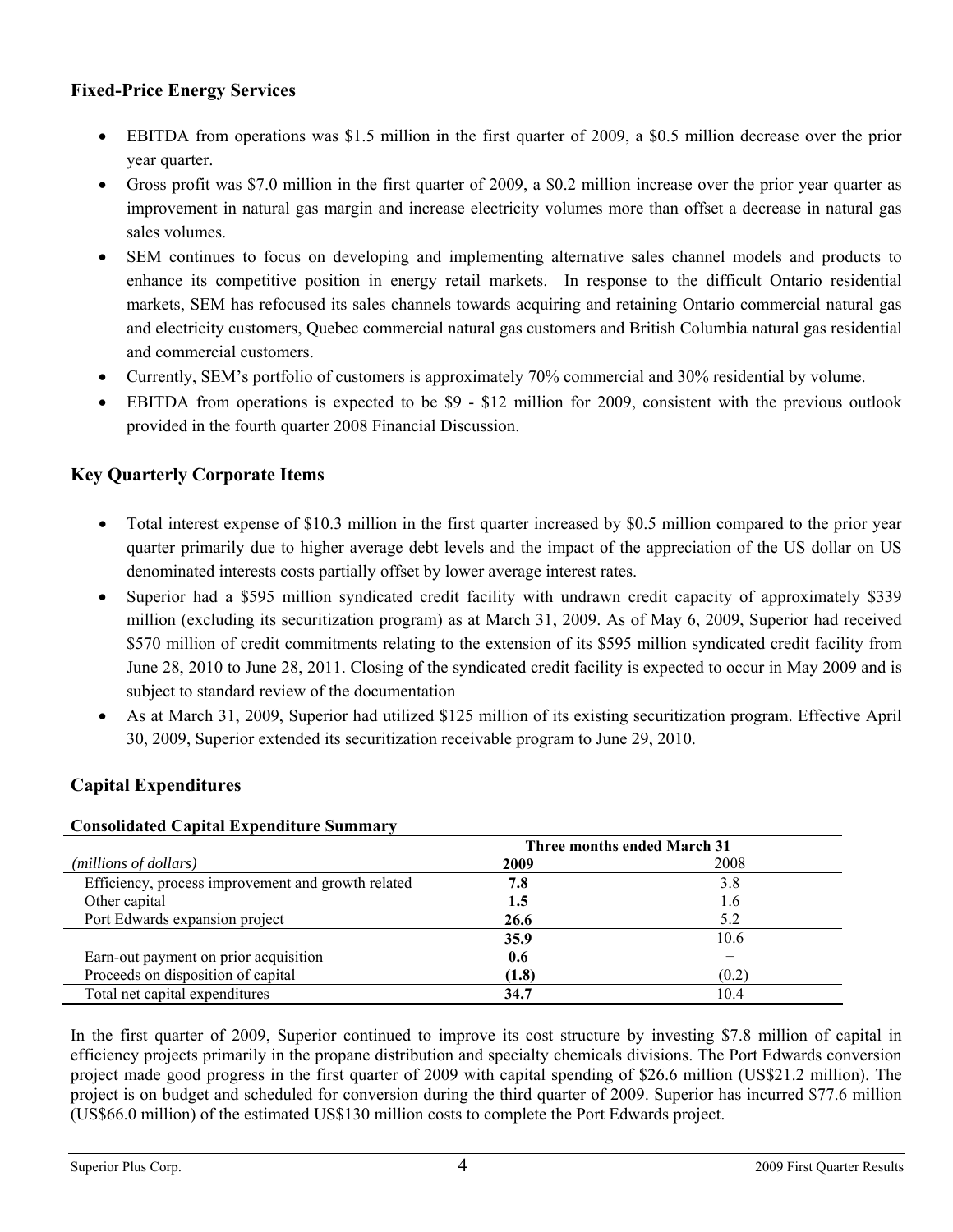### **Financial Outlook**

| т піапсіат Очивок                               |               |                              |
|-------------------------------------------------|---------------|------------------------------|
| (millions of dollars, except per share amounts) | $2009^{(1)}$  | $2009^{(2)}$                 |
|                                                 | Prior         | Current                      |
| <b>EBITDA</b> from operations                   |               |                              |
| Propane Distribution                            | 95-105        | $95-105$                     |
| <b>Specialty Chemicals</b>                      | 105-115       | 100-110                      |
| <b>Construction Products Distribution</b>       | 28-35         | $20 - 27$                    |
| <b>Fixed-Price Energy Services</b>              | $9 - 12$      | $9-12$                       |
| Adjusted operating cash flow per share          | $$2.00-S2.20$ | \$2.00-\$2.15 <sup>(4)</sup> |
| Dividends paid per share                        | \$1.62        | \$1.62                       |
| Senior Debt/EBITDA Ratio <sup>(3)</sup>         | 2.0           | 1.9                          |
| Total Debt/EBITDA Ratio <sup>(3)</sup>          | 3.0           | 2.9                          |

(1) As provided in Superior's fourth quarter 2008 Financial Discussion.<br>(2) The assumptions, definitions, and risk factors relating to the Financial

- (2) The assumptions, definitions, and risk factors relating to the Financial Outlook are discussed in Management's Discussion and Analysis of the 2009 First Quarter Results.
- <sup>(3)</sup> Superior's debt ratios take into account the impact of the off-balance sheet receivable sales program amounts, the efficiency and growth projects and excludes Port Edwards project debt of \$150 million (US\$130 million) as well as project EBITDA contribution. Including the Port Edwards project debt with no corresponding EBITDA would result in a year end Senior Debt to EBITDA ratio of 2.4 and Total Debt to EBITDA ratio of 3.4.
- $^{(4)}$  The Port Edwards expansion project is now estimated to be placed into service during the third quarter of 2009. This will result in approximately US\$ cash tax savings of \$8-\$10 million in 2009.

## **Consolidated Financial Outlook**

Superior's adjusted operating cash flow increased by 10% to \$0.69 per share in the first quarter of 2009 compared to the prior year quarter. The diversification of the businesses continued to support strong consolidated performance despite the extremely difficult economic environment and poor credit conditions experienced in the first quarter of 2009. Superior has narrowed its annual expectations for adjusted operating cash flow to \$2.00-\$2.15 per share from \$2.00-\$2.20 per share in 2009 based upon first quarter results and its outlook for the remainder of the year. Superior expects economic environment to improve in the latter half of 2009 continuing with a modest recovery in 2010.

The Port Edwards expansion project continues to remain on time and is scheduled to be converted in the third quarter of 2009. As such, Superior has included approximately \$8 - 10 million in US cash tax savings in the revised 2009 adjusted operating cash flow outlook of \$2.00 - \$2.15 per share. The Port Edwards expansion project will require the closure of the facility for approximately 4-6 weeks and this reduced production is included in the 2009 financial outlook. Superior's financial outlook for 2010 is unchanged from its previous outlook of adjusted operating cash flow per share of \$2.20 - \$2.40.

The projected Senior Debt to EBITDA and Total Debt to EBITDA ratios of 2.4x and 3.4x for 2009 reflect the \$150 million (US\$130 million) investment in the Port Edwards conversion with no incremental cash flow from the project occurring until 2010. The projected Senior Debt to EBITDA and Total Debt to EBITDA ratios for 2009 excluding Port Edwards project debt are 1.9x and 2.9x, respectively. Upon closing of the extension of Superior's syndicated credit facility, the corporation will not have any significant credit maturities until June 2011.

Superior believes its diversified portfolio of stable businesses, strong balance sheet, and prudent allocation of capital will result in stability of dividends and long-term growth for its securityholders.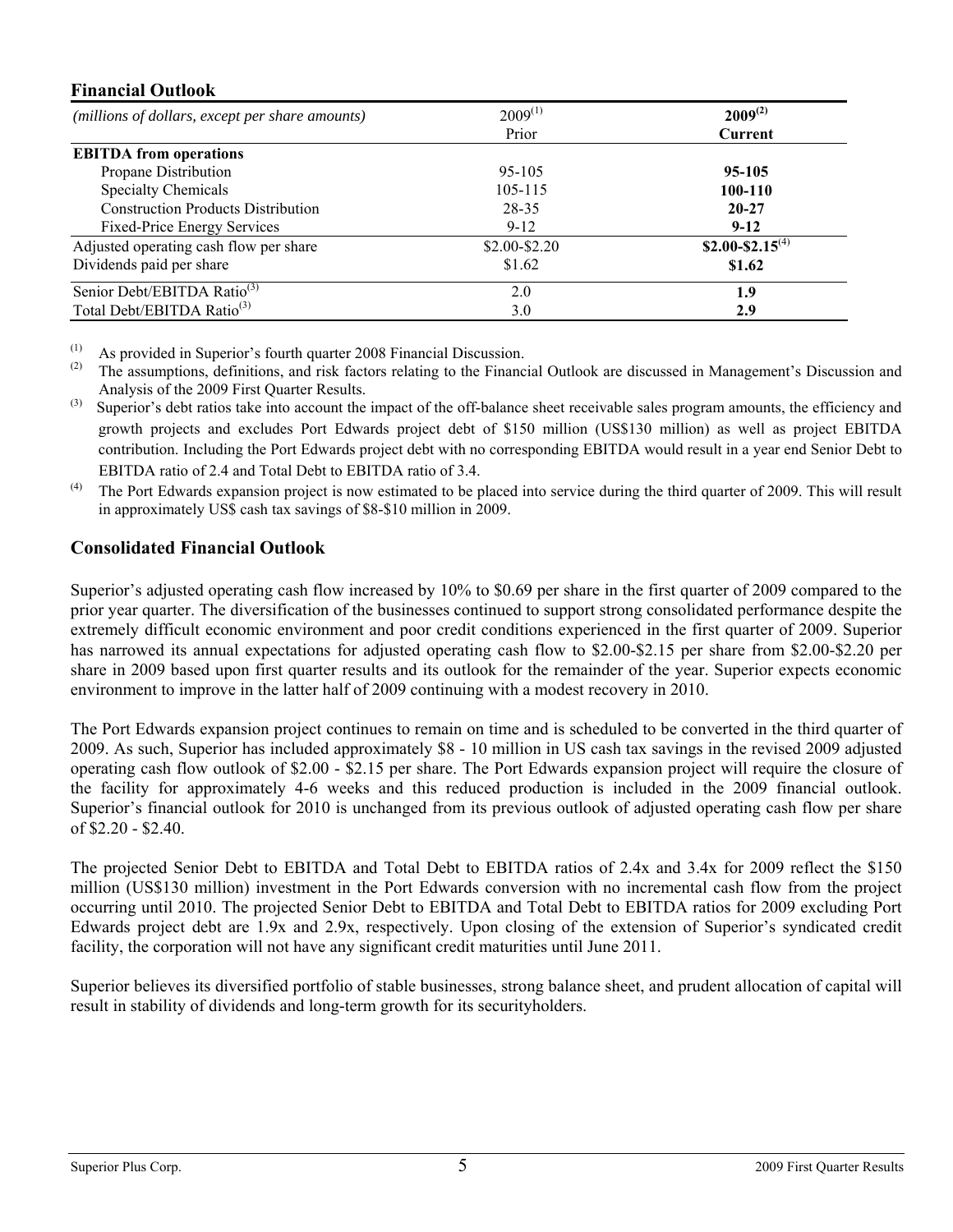### **2009 First Quarter Results**

Superior's 2009 First Quarter Results is attached and available on Superior's website at: [www.superiorplus.com](http://www.superiorplus.com/) under the investor information section and at [www.sedar.com.](http://www.sedar.com/)

### **Conference Call**

Superior Plus will be conducting a conference call and webcast for investors, analysts, brokers and media representatives to discuss the 2009 First Quarter Results at 7:30 a.m. MST (9:30 p.m. EST) on Thursday, May 7, 2009. To participate in the call, dial: 1-800-732-9303. An archived recording of the call will be available for replay until midnight, June 8, 2009. To access the recording, dial: 1-877-289-8525 and enter pass code 21301182 followed by the # key. Internet users can listen to the call live, or as an archived call, on Superior's website at: www.superiorplus.com under the Investor section.

#### **Forward Looking Information**

Certain information included herein is forward-looking, within the meaning of applicable Canadian securities laws. Forward looking information can be identified by looking for words such as "believe", "expects", "expected", "will", "intends", "projects", "anticipates", "estimates", "continues" or similar words. Forward-looking information in this press release, including the attached Management's Discussion and Analysis of 2009 First Quarter Results, includes but is not limited to, consolidated and business segment outlooks, expected EBITDA from operations, expected adjusted operating cash flow, expected adjusted operating cash flow per share, future capital expenditures, business strategy and objectives, dividend strategy, expected senior debt and total debt to EBITDA ratios, future cash flows, anticipated taxes and statements regarding the future financial position of Superior and Superior LP. Superior and Superior LP believe the expectations reflected in such forward-looking information are reasonable but no assurance can be given that these expectations will prove to be correct and such forward-looking statements should not be unduly relied upon.

Forward-looking information is based on various assumptions. Those assumptions are based on information currently available to Superior, including information obtained from third party industry analysts and other third party sources and include, the historic performance of Superior's businesses, current business and economic trends, availability and utilization of tax basis, currency, exchange and interest rates, trading data, cost estimates and the other assumptions set forth under the "Outlook" sections contained in the attached Management's Discussion and Analysis of 2009 First Quarter Results. Readers are cautioned that the preceding list of assumptions is not exhaustive.

Forward-looking information is not a guarantee of future performance and involves a number of risks and uncertainties some of which are described herein and in the attached Management's Discussion and Analysis of 2009 First Quarter Results. Such forward-looking information necessarily involves known and unknown risks and uncertainties, which may cause Superior's or Superior LP's actual performance and financial results in future periods to differ materially from any projections of future performance or results expressed or implied by such forward-looking information. These risks and uncertainties include but are not limited to the risks referred to under the section entitled "Risk Factors to Superior*"*, in the attached Management's Discussion and Analysis of 2009 First Quarter Results, the risks associated with the availability and amount of the tax basis and the risks identified in Superior's 2008 Annual Information Form under the heading "Risk Factors". Any forward-looking information is made as of the date hereof and, except as required by law, neither Superior nor Superior LP undertakes any obligation to publicly update or revise such information to reflect new information, subsequent or otherwise.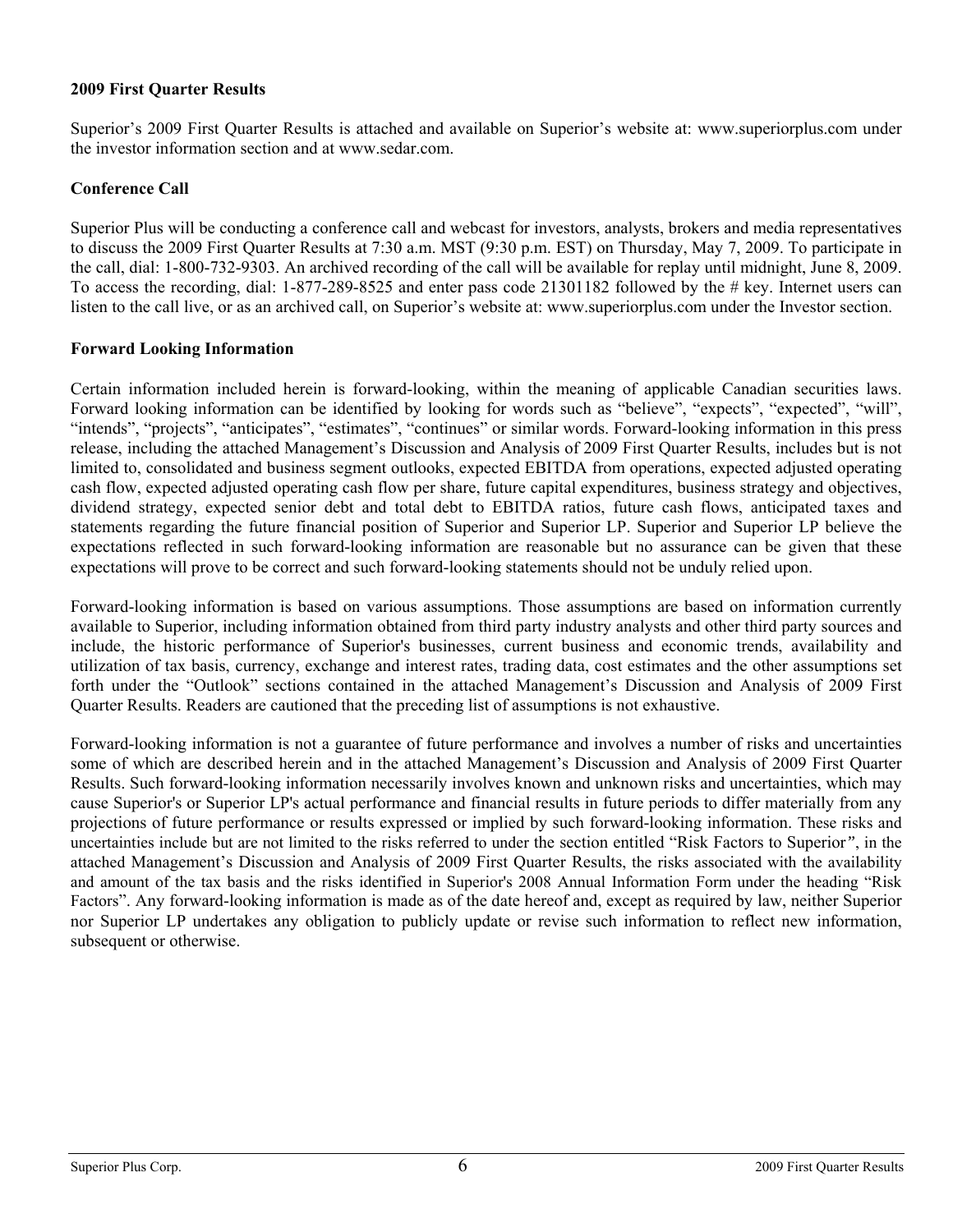*For more information about Superior, visit our website at www.superiorplus.com or contact:* 

| <b>Wayne Bingham</b> | Executive Vice-President and Chief Financial Officer |  |  |  |
|----------------------|------------------------------------------------------|--|--|--|
|                      | E-mail: $wbingham@superiorphus.com$                  |  |  |  |
|                      | Phone: (403) 218-2951 / Fax: (403) 218-2973          |  |  |  |
|                      | Toll Free: 1-866-490-PLUS (7587)                     |  |  |  |
| <b>Scott Daniel</b>  | Vice-President, Treasurer and Investor Relations     |  |  |  |
|                      | E-mail: $sdaniel@superiorphus.com$                   |  |  |  |
|                      | Phone: (403) 218-2953 / Fax: (403) 218-2973          |  |  |  |
|                      | Toll Free: 1-866-490-PLUS (7587)                     |  |  |  |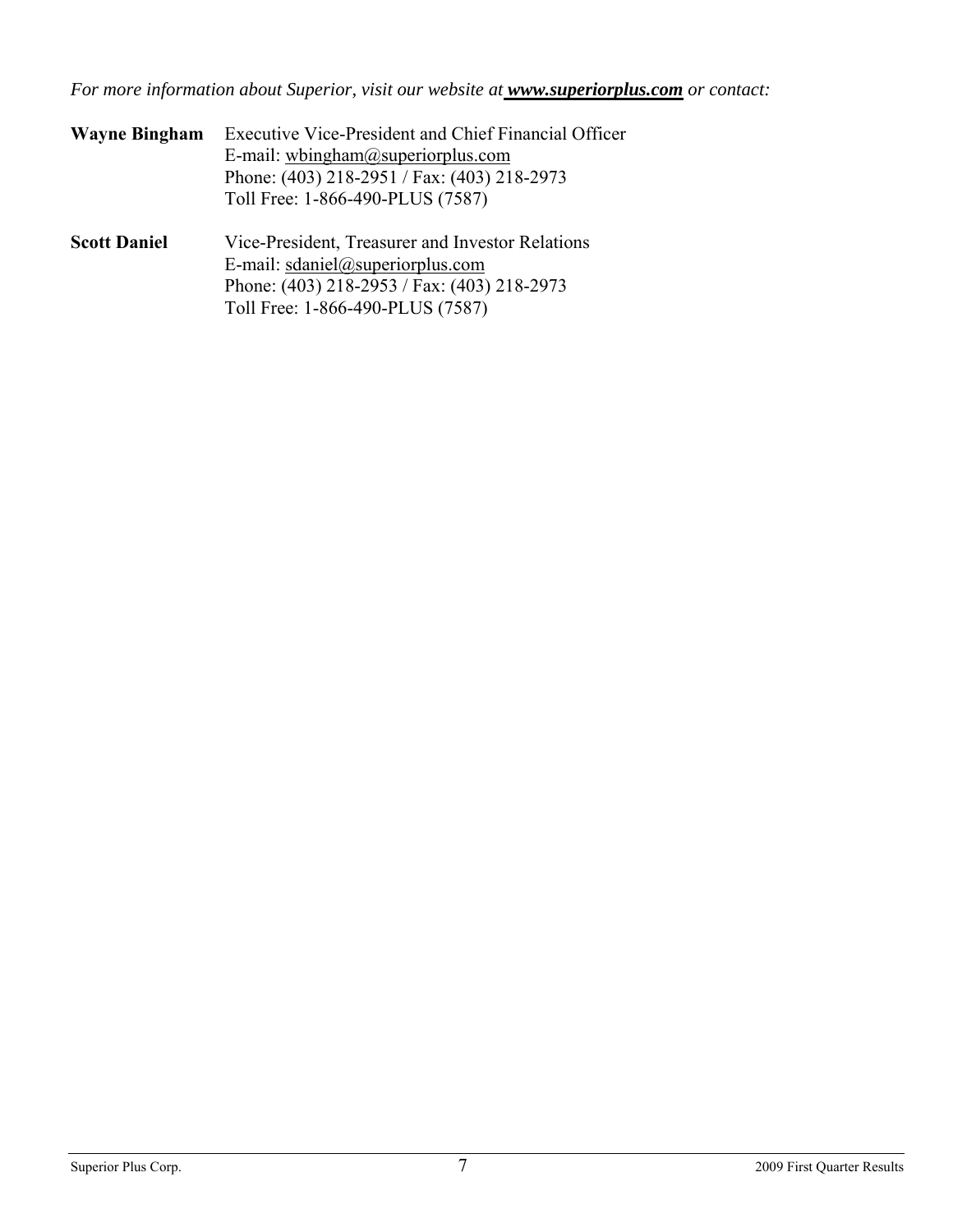### **Management's Discussion and Analysis of 2009 First Quarter Results May 6, 2009**

## **Non-GAAP Financial Measures**

## *Adjusted Operating Cash Flow*

Adjusted operating cash flow is equal to cash flow from operating activities as defined by Canadian generally accepted accounting principles (GAAP), adjusted for changes in non-cash working capital and customer acquisition costs. Superior may deduct or include additional items to its calculation of adjusted operating cash flow; these items would generally, but not necessarily, be items of a non-recurring nature. Adjusted operating cash flow is the main performance measure used by management and investors to evaluate the performance of Superior. Readers are cautioned that adjusted operating cash flow is not a defined performance measure under Canadian GAAP and that adjusted operating cash flow cannot be assured. Superior's calculation of adjusted operating cash flow may differ from similar calculations used by comparable entities. Adjusted operating cash flow represents cash flow generated by Superior that is available for, but not necessarily limited to, changes in working capital requirements, investing activities and financing activities of Superior.

The seasonality of Superior's individual quarterly results must be assessed in the context of annualized adjusted operating cash flow. Adjustments recorded by Superior as part of its calculation of adjusted operating cash flow include, but are not limited to, the impact of the seasonality of Superior's businesses, principally Superior Propane, by adjusting for non-cash working capital items, thereby eliminating the impact of the timing between the recognition and collection/payment of Superior's revenues and expense, which can differ significantly from quarter to quarter. Adjustments are also made to reclassify the cash flows related to natural gas and electricity customer contract related costs in a manner consistent with the income statement recognition of these costs. Adjusted operating cash flow is reconciled to cash flow from operating activities on page 9.

## *EBITDA*

EBITDA represents earnings before interest, taxes, depreciation, amortization and other non-cash expenses, and is used by Superior to assess its consolidated results and the results of its operating divisions. EBITDA is not a defined performance measure under GAAP. Superior's calculation of EBITDA may differ from similar calculations used by comparable entities. EBITDA of Superior's operating businesses may be referred to as EBITDA from operations. Net earnings (loss) are reconciled to EBITDA from operations on page 24.

## *Compliance EBITDA*

Compliance EBITDA represents earnings before interest, taxes, depreciation, amortization and other non-cash expenses calculated on a 12 month trailing basis giving pro forma effect to acquisitions and divestitures and is used by Superior to calculate its debt covenants and other credit information. Compliance EBITDA is not a defined performance measure under GAAP. Superior's calculation of compliance EBITDA may differ from similar calculations used by comparable entities. See Note 10 to the unaudited Interim Consolidated Financial Statements for a reconciliation of net earnings (loss) to compliance EBITDA.

## **Overview of Superior**

Superior Plus Corp. is a diversified business corporation. Superior holds 100% of Superior LP, a limited partnership formed between Superior General Partner Inc., as general partner and Superior as limited partner. Superior owns 100% of the shares of Superior General Partner Inc. The cash flow of Superior is solely dependent on the results of Superior LP and is derived from the allocation of Superior LP's income to Superior by means of partnership allocations. Superior, through its ownership of Superior LP has four operating businesses: a propane distribution and related services business operating under the trade name Superior Propane; a specialty chemicals business operating under the trade name ERCO Worldwide (ERCO); a construction products distribution business operating under the trade name Winroc; and a fixedprice energy services business operating under the trade name Superior Energy Management (SEM).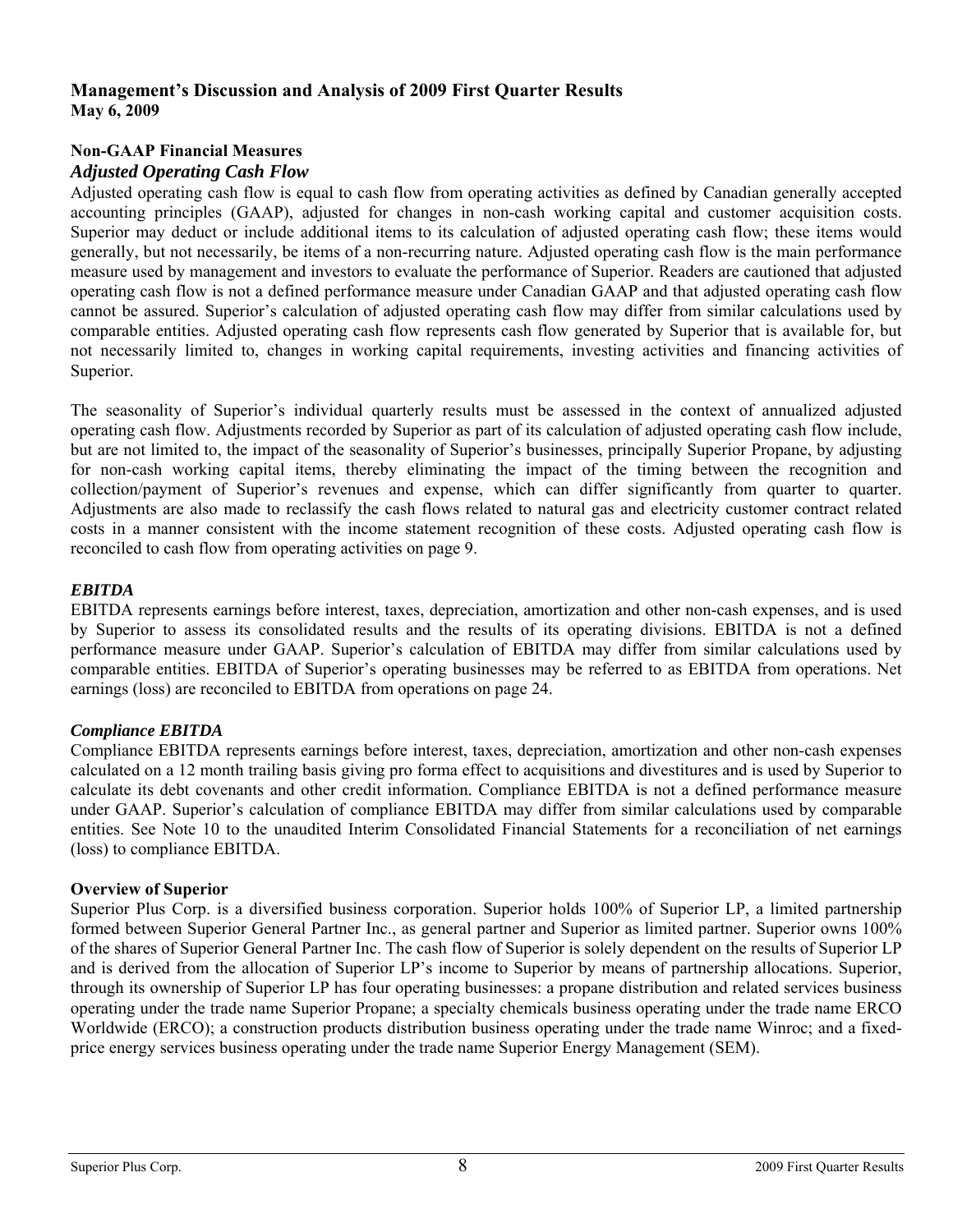## **First Quarter Results**

### **Summary of Adjusted Operating Cash Flow**

|                                                                                   |        | Three months ended |  |
|-----------------------------------------------------------------------------------|--------|--------------------|--|
|                                                                                   |        | March 31,          |  |
| (millions of dollars except per share amounts)                                    | 2009   | 2008               |  |
| <b>EBITDA</b> from operations:                                                    |        |                    |  |
| Propane Distribution                                                              | 44.9   | 37.9               |  |
| <b>Specialty Chemicals</b>                                                        | 32.1   | 26.0               |  |
| <b>Construction Products Distribution</b>                                         | 1.5    | 4.8                |  |
| <b>Fixed-Price Energy Services</b>                                                | 1.5    | 2.0                |  |
|                                                                                   | 80.0   | 70.7               |  |
| Interest                                                                          | (10.3) | (9.8)              |  |
| Cash income taxes                                                                 | (5.0)  | (1.7)              |  |
| Corporate costs                                                                   | (3.4)  | (3.5)              |  |
| Adjusted operating cash flow                                                      | 61.3   | 55.7               |  |
|                                                                                   |        |                    |  |
| and diluted $(2)$<br>Adjusted operating cash flow per share, basic <sup>(1)</sup> | \$0.69 | \$0.63             |  |

(1) The weighted average number of shares outstanding for the quarter ended March 31, 2009, is 88.4 million (2008 – 88.1 million).

(2) For the three months ended March 31, 2009 and 2008, there were no dilutive instruments.

#### **Adjusted Operating Cash Flow Reconciled to Cash Flow from Operating Activities** (1)

| Three months ended                                                                                                |                 |       |  |
|-------------------------------------------------------------------------------------------------------------------|-----------------|-------|--|
|                                                                                                                   | March 31,       |       |  |
| ( <i>millions of dollars</i> )                                                                                    | 2008<br>2009    |       |  |
| Cash flows from operating activities                                                                              | 63.2<br>83.4    |       |  |
| Add: Customer contract related costs capitalized                                                                  | 0.7<br>0.9      |       |  |
| Less: Decrease in non-cash working capital<br>Reclassification of unrealized losses related to Superior Propane's | (18.6)<br>(6.6) |       |  |
| wholesale trading business                                                                                        | (2.7)<br>-      |       |  |
| Amortization of customer contract related costs                                                                   | (1.7)           | (1.6) |  |
| Adjusted operating cash flow                                                                                      | 55.7<br>61.3    |       |  |

 (1) See the unaudited Interim Consolidated Financial Statements for cash flows from operating activities, customer contract related costs and changes in non-cash working capital.

First quarter adjusted operating cash flow was \$61.3 million, an increase of \$5.6 million or 10% over the prior year quarter. The increase in adjusted operating cash flow was due to improved EBITDA from operations at Superior Propane and ERCO, offset in part, by lower operating results at Winroc and SEM and the impact of higher cash taxes. Adjusted operating cash flow per share was \$0.69 per share in the first quarter, an increase of 10% from \$0.63 per share in the prior year quarter due to the increase of adjusted operating cash flow noted above; the weighted average number of shares outstanding was consistent with the prior year quarter.

Net loss for the first quarter was \$5.5 million, compared to net earnings of \$127.2 million in the prior year quarter. Net earnings were impacted by \$72.9 million in unrealized losses on financial instruments, compared to unrealized gains of \$105.3 million in the prior year quarter. The change in the unrealized gains and losses on financial instruments was due to losses on SEM's natural gas financial derivatives as a result of a decrease in the spot price for natural gas. Total income taxes for the first quarter were a recovery of \$16.8 million compared to an income tax expense of \$18.0 million in the prior year quarter. Income taxes were impacted by Superior's conversion to a corporation on December 31, 2008 and the change in unrealized losses on financial instruments in first quarter as discussed above. Additionally, first quarter net earnings were affected for the same reasons as the analysis of adjusted operating cash flow for the first quarter.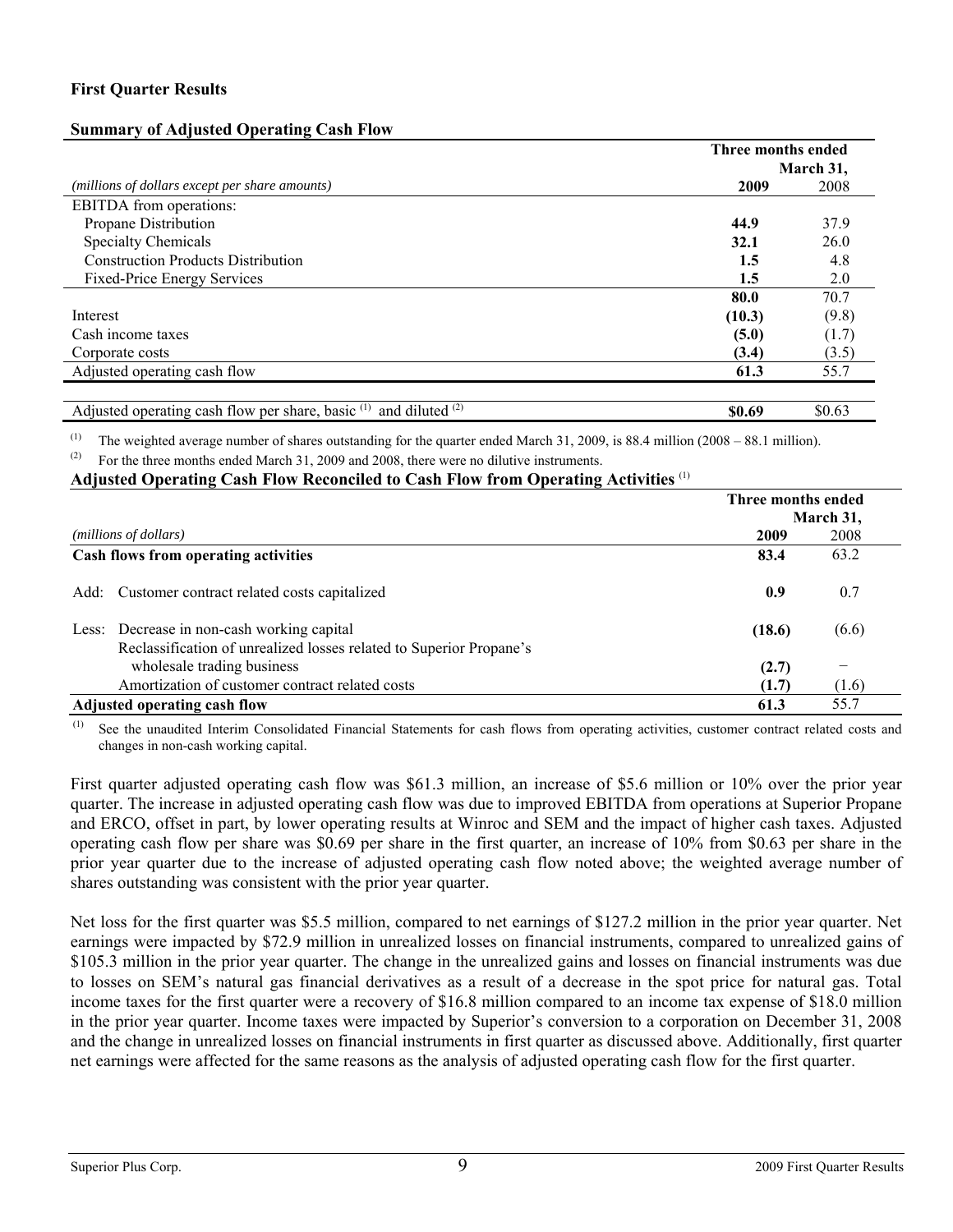### **Propane Distribution**

Superior Propane generated EBITDA from operations of \$44.9 million in the first quarter, an increase of \$7.0 million from the prior year quarter due to higher gross profit, offset in part, by higher operating costs.

| Condensed operating results for the three months ended March 31, 2009 and 2008 are provided in the following table. |  |
|---------------------------------------------------------------------------------------------------------------------|--|

|                                                  | Three months ended March 31, |                   |         |                                   |  |
|--------------------------------------------------|------------------------------|-------------------|---------|-----------------------------------|--|
| (millions of dollars except per litre amounts)   |                              | 2009              |         | 2008                              |  |
|                                                  |                              | $\epsilon$ /litre |         | $\frac{\cancel{c}}{\text{litre}}$ |  |
| Revenue <sup>(1)</sup> (2) <sup>(3)</sup>        | 303.4                        | 70.4              | 369.3   | 78.7                              |  |
| Cost of sales                                    | (202.7)                      | (47.0)            | (277.7) | (59.2)                            |  |
| Gross profit                                     | 100.7                        | 23.4              | 91.6    | 19.5                              |  |
| Less: cash operating and administration costs    | (55.8)                       | (13.0)            | (53.7)  | (11.4)                            |  |
| <b>EBITDA</b> from operations                    | 44.9                         | 10.4              | 37.9    | 8.1                               |  |
| Propane retail volumes sold (millions of litres) | 431                          |                   | 469     |                                   |  |

(1) Effective January 1, 2007, Superior discontinued hedge accounting for all economic hedging activities, as such, amounts related to these contracts must be accounted for separately on Superior's financial statements (see Notes 8 and 12 to the unaudited Interim Consolidated Financial Statements). In order to better reflect the results of its operations, Superior has reclassified these amounts for purposes of this management's discussion and analysis to present its results as if it had accounted for these transactions as accounting hedges. As such, included in revenue for the three months ended March 31, 2009 is \$2.6 million in realized foreign currency forward contract losses and for the three months ended March 31, 2008 is \$1.0 million in realized foreign currency forward contract losses.

<sup>(2)</sup> For the three months ended March 31, 2009 and 2008, for purposes of the management's discussion and analysis, Superior has reclassified \$0.4 million of foreign currency translation losses related to US-denominated working capital from operating and administrative expense to revenue. Reclassification of the translation gains or losses provides improved matching to the income statement recognition of the underlying working capital item that resulted in the translation gains or losses.

 $^{(3)}$  For the three months ended March 31, 2009, for purposes of this management's discussion and analysis, Superior has classified \$2.7 million of unrealized losses on forward propane purchase contracts as a component of revenue, related to Superior Propane's wholesale trading business.

Revenues for the first quarter of 2009 were \$303.4 million, a decrease of \$65.9 million from revenues of \$369.3 million in 2008. The decrease in revenues was due to lower retail propane sales volumes, combined with a lower average retail selling price of propane as a result of reductions in the wholesale cost of propane. Total gross profit for the first quarter of 2009 was \$100.7 million, an increase of \$9.1 million or 10% over the prior year quarter. Total gross profit per litre for the first quarter of 2009 was 23.4 cents per litre, an increase of 3.9 cents per litre or 20% compared to the prior year quarter. A summary and detailed review of gross profit by segment is provided below.

#### **Gross Profit by Segment**

|                             | Three months ended March 31, |      |  |
|-----------------------------|------------------------------|------|--|
| (millions of dollars)       | 2009                         | 2008 |  |
| Retail propane and delivery | 79.6                         | 80.7 |  |
| Other services              | 5.7                          | 5.2  |  |
| Wholesale and related       | 15.4                         | 5.7  |  |
| Total gross profit          | 100.7                        | 91.6 |  |

Retail propane and delivery gross profit for the first quarter was \$79.6 million, a decrease of \$1.1 million or 1% from the prior year quarter, as a 1.3 cent per litre or 8% increase in the average retail and delivery sales margin was fully offset by a 38 million litre or 8% reduction in sales volumes. Residential and commercial volumes decreased by 7 million litres or 4% and were negatively impacted by a weaker overall economic environment throughout most of Canada and the ongoing impact of customer conservation. Superior Propane's ongoing marketing efforts have been successful in acquiring new customers, partially offsetting the impact of reduced volumes due to the weaker economic environment. Average weather, as measured by degree days, for the first quarter was 3% colder than the prior year and 6% colder than the five year average, the impact of which partially mitigated a reduction in volumes due to the weaker economic environment. Industrial volumes decreased by 24 million litres or 10%, due principally to the impact of a weaker economic environment as noted above. In particular, volumes were negatively impacted by customer cutbacks and closures in the manufacturing and mining sectors, throughout Eastern Canada and the Prairies in addition to the impact of reduced activity levels in the oil and gas sector. Automotive propane volumes declined by 5 million litres or 21%, consistent with the structural decline trends in this end-use market. Superior Propane continued to actively manage sales margins in the first quarter, resulting in an average retail propane and delivery sales margin of 18.5 cents per litre, which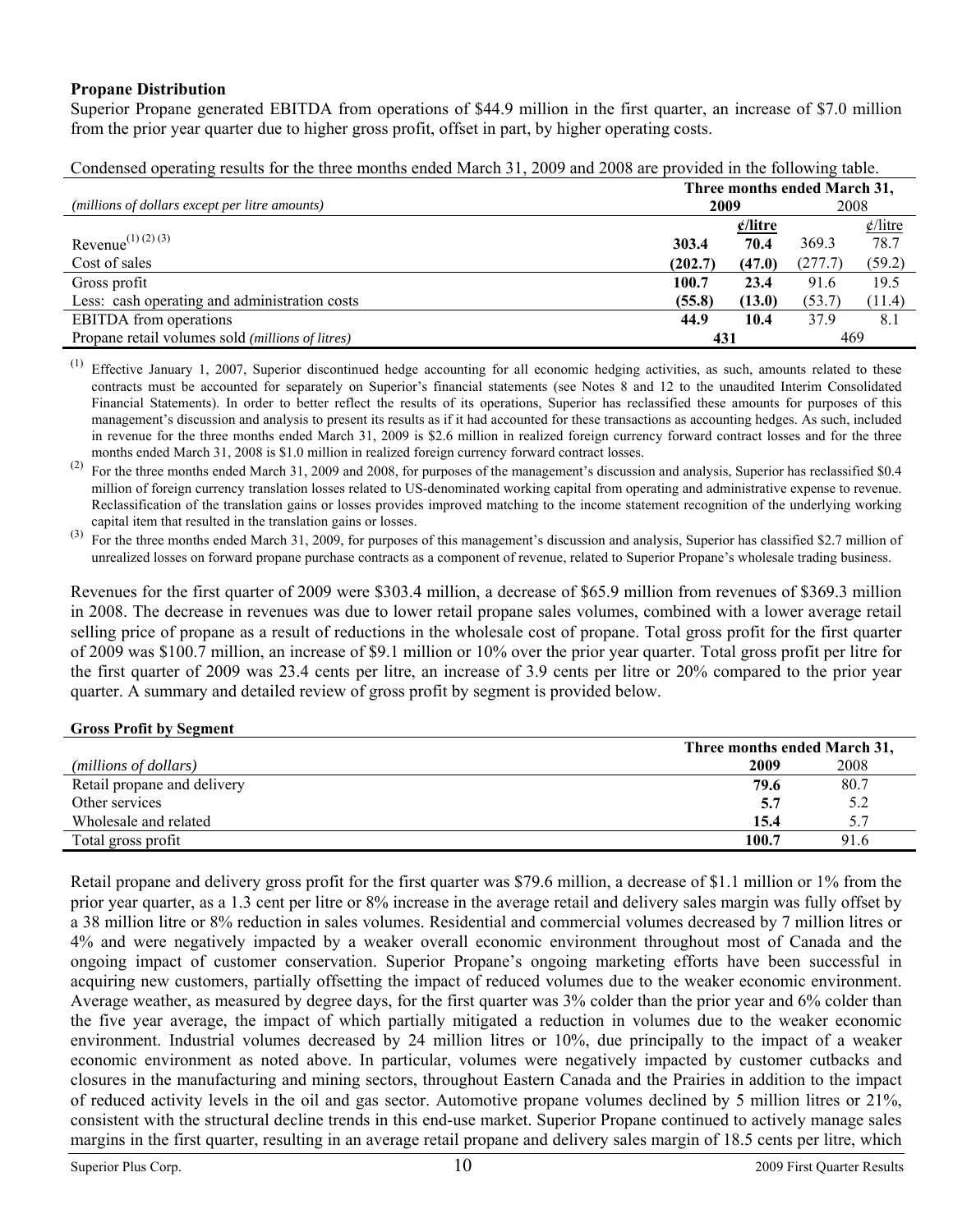was 1.3 cents per litre higher than the prior year quarter average margin of 17.2 cents per litre. Average margins compared to the prior year quarter were positively impacted by strong margin management despite the volatility in the wholesale cost of propane.

Other services gross profit was \$5.7 million for the first quarter, an increase of \$0.5 million over the prior year quarter as an increase in rental gross profit more than offset the impact of weaker demand for service and installations. Wholesale and related gross profits were \$15.4 million for the first quarter, an increase of \$9.7 million compared to the prior year quarter due to improved gross profits within the wholesale trading business due in part to the volatility of wholesale propane costs and the timing of the recognition of gross profits compared to the prior year quarter. On an annualized basis, Superior Propane anticipates that wholesale trading gross profits will be higher than the prior year assuming normal volatility in the wholesale cost of propane for the remainder of 2009.

| Volumes by End-Use Application $(1)$ |      | Volumes by Region $(1)(2)$ |                              |      |     |
|--------------------------------------|------|----------------------------|------------------------------|------|-----|
| Three months ended March 31,         |      |                            | Three months ended March 31, |      |     |
|                                      | 2009 | 2008                       |                              | 2008 |     |
| Residential                          | 63   | 66                         | Western Canada               | 245  | 264 |
| Commercial                           | 114  | 118                        | Eastern Canada               | 154  | 173 |
| Agricultural                         | 23   | 25                         | Atlantic Canada              | 32   | 32  |
| Industrial                           | 212  | 236                        |                              |      |     |
| Automotive                           | 19   | 24                         |                              |      |     |
|                                      | 431  | 469                        |                              | 431  | 469 |

### **Superior Propane Annual Sales Volumes:**

(1) **Volume**: Volume of retail propane sold (millions of litres).

(2) **Regions**: Western Canada region consists of British Columbia, Alberta, Saskatchewan, Manitoba, Northwest Ontario, Yukon and Northwest Territories; Eastern Canada region consists of Ontario (except for Northwest Ontario) and Quebec.

Cash operating and administrative costs of \$55.8 million increased by \$2.1 million or 4% from the prior year quarter due to higher wages and benefits, provisions for bad debts and rental costs, offset by lower truck and telecommunication expenses. Superior Propane continues to actively manage expenses, particularly wages and benefits in response to fluctuations in volumes.

### **Outlook**

Superior Propane expects EBITDA from operations for 2009 to be between \$95 million and \$105 million, consistent with Superior Propane's previous outlook as provided in the fourth quarter 2008 Financial Discussion. Superior Propane's significant assumptions underlying its current outlook are:

- Superior Propane forecasts average temperatures across Canada to be consistent with the most recent five-year average;
- Total sales volumes are expected to decline due to a continued slowdown in economic activity resulting in reduced demand for propane and related services.
- Superior Propane expects that wholesale propane prices will not significantly impact demand for propane and related propane services;
- Total gross profit for Superior Propane is anticipated to decrease due to reduced economic activity; and
- Wholesale trading gross profits will be higher than in 2008 assuming normal volatility in the wholesale cost of propane for the remainder of 2009.

In addition to Superior Propane's significant assumptions detailed above, refer to the section "Risk Factors to Superior" for a detailed review of Superior Propane's significant business risk.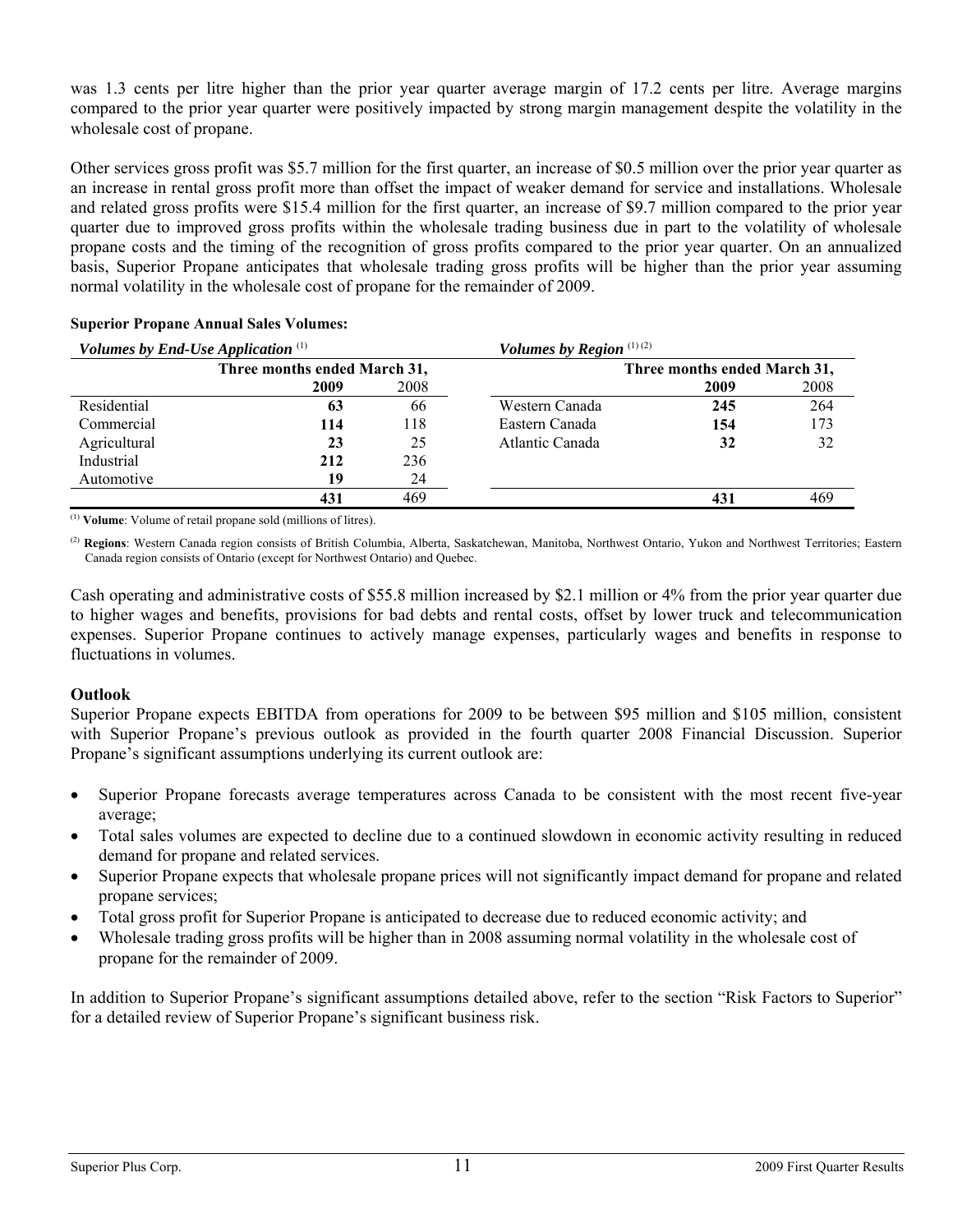### **Specialty Chemicals**

ERCO Worldwide generated EBITDA from operations in the first quarter of \$32.1 million, an increase of \$6.1 million or 23% from the prior year quarter, as higher gross profits more than offset higher operating expenditures.

Condensed operating results for the three months ended March 31, 2009 and 2008 are provided in the following table.

| (millions of dollars except)                          |        | Three months ended March 31, |        |           |
|-------------------------------------------------------|--------|------------------------------|--------|-----------|
| <i>per metric tonne (MT) amounts)</i>                 |        | 2008<br>2009                 |        |           |
| Revenue                                               |        | <b>S</b> per MT              |        | \$ per MT |
| Chemical <sup><math>(1)(3)</math></sup>               | 118.4  | 764                          | 111.6  | 584       |
| Technology                                            | 1.8    | 12                           | 5.5    | 29        |
| Cost of Sales                                         |        |                              |        |           |
| Chemical $^{(2)}$                                     | (57.1) | (368)                        | (59.8) | (313)     |
| Technology                                            | (0.4)  | (3)                          | (3.6)  | (19)      |
| Gross Profit                                          | 62.7   | 405                          | 53.7   | 281       |
| Less: Cash operating and administrative $costs^{(3)}$ | (30.6) | (198)                        | (27.7) | (145)     |
| <b>EBITDA</b> from operations                         | 32.1   | 207                          | 26.0   | 136       |
| Chemical volumes sold (thousands of MTs)              |        | 155                          |        | 191       |

(1) Effective January 1, 2007, Superior discontinued hedge accounting for all economic hedging activities. As such, amounts related to these contracts must be accounted for separately on Superior's financial statements (see Notes 8 and 12 to the unaudited Interim Consolidated Financial Statements). In order to better reflect the results of its operations, Superior has reclassified these amounts for purposes of this management's discussion analysis to present its results as if it had accounted for these transactions as accounting hedges. As such, included in revenue for the three months ended March 31, 2009 is \$4.4 million in realized foreign currency forward contract losses and included in chemical cost of sales for the three months ended March 31, 2009 is \$1.3 million in realized fixed-price electricity gains. Included in revenue for the three months ended March 31, 2008 is \$2.5 million in realized foreign currency forward contract gains and included in chemical cost of sales for the three months ended March 31, 2008 is \$3.3 million in realized fixed-price electricity gains.

- (2) Effective January 1, 2008, Superior adopted a revised CICA Handbook section related to Inventory. This section impacts the calculation of the cost of inventory at ERCO Worldwide, due to the requirement to inventory the cost of certain fixed overhead items, principally the amortization of property, plant and equipment. Additionally, this section requires that the amortization that is inventoried be classified as a component of cost of products sold once sold. As such, for the three months ended March 31, 2009 and 2008, for purposes of the management's discussion and analysis, Superior has excluded \$9.1 million and \$10.6 million in non-cash amortization from cost of sales in the calculation of ERCO Worldwide's EBITDA from operations.
- (3) For the three months ended March 31, 2009 and 2008, for purposes of the management's discussion and analysis, Superior has reclassified \$0.7 million and \$1.2 million of foreign currency translation gains related to US-denominated working capital from operating and administrative expense to revenue. Reclassification of the translation gains or losses provides improved matching to the income statement recognition of the underlying working capital item that resulted in the translation gains or losses.

Chemical and technology revenues for the first quarter of \$120.2 million were \$3.1 million higher than the prior year quarter due to higher chemical revenue as improved chemical pricing more than offset reduced chemical sales volumes. Technology revenues were lower than the prior year quarter due to reduced project activity. First quarter gross profit was \$62.7 million, comprised of \$61.3 million from chemical sales and \$1.4 million from technology projects. Chemical gross profit was \$9.5 million higher than the prior year quarter due to higher chloralkali/potassium gross profit which more than offset reduced sodium chlorate gross profit. Chloralkali/potassium gross profit was higher than the prior year quarter as an increase in the average aggregate selling price more than offset a 1,000 tonne or 2% reduction in sales volumes. Sales prices for potassium based products for the first quarter of 2009 were at historically high levels in response to the increase in the cost of potash, the primary input cost in the production of potassium products. Sales volumes of chloralkali/potassium products in the first quarter were impacted by inventory management and production adjustments at its Port Edward's, Wisconsin chloralkali facility, as ERCO prepares for the expansion/conversion of the facility from a mercury based technology to a membrane technology. The conversion is anticipated to be completed in the third quarter of 2009. Sodium chlorate gross profits were lower than the prior year as reduced sales volumes more than offset a 9% increase in average selling prices. Sodium chlorate sales volumes decreased by 35,000 tonnes or 27% due principally to reduced sales volumes in North America as a result of reduced demand for pulp. Weaker demand for pulp, and therefore sodium chlorate in North America was due principally to the global economic slow down. Technology gross profit was \$0.5 million lower than the prior year quarter due to reduced project activity and the normal course expiration of royalty revenues.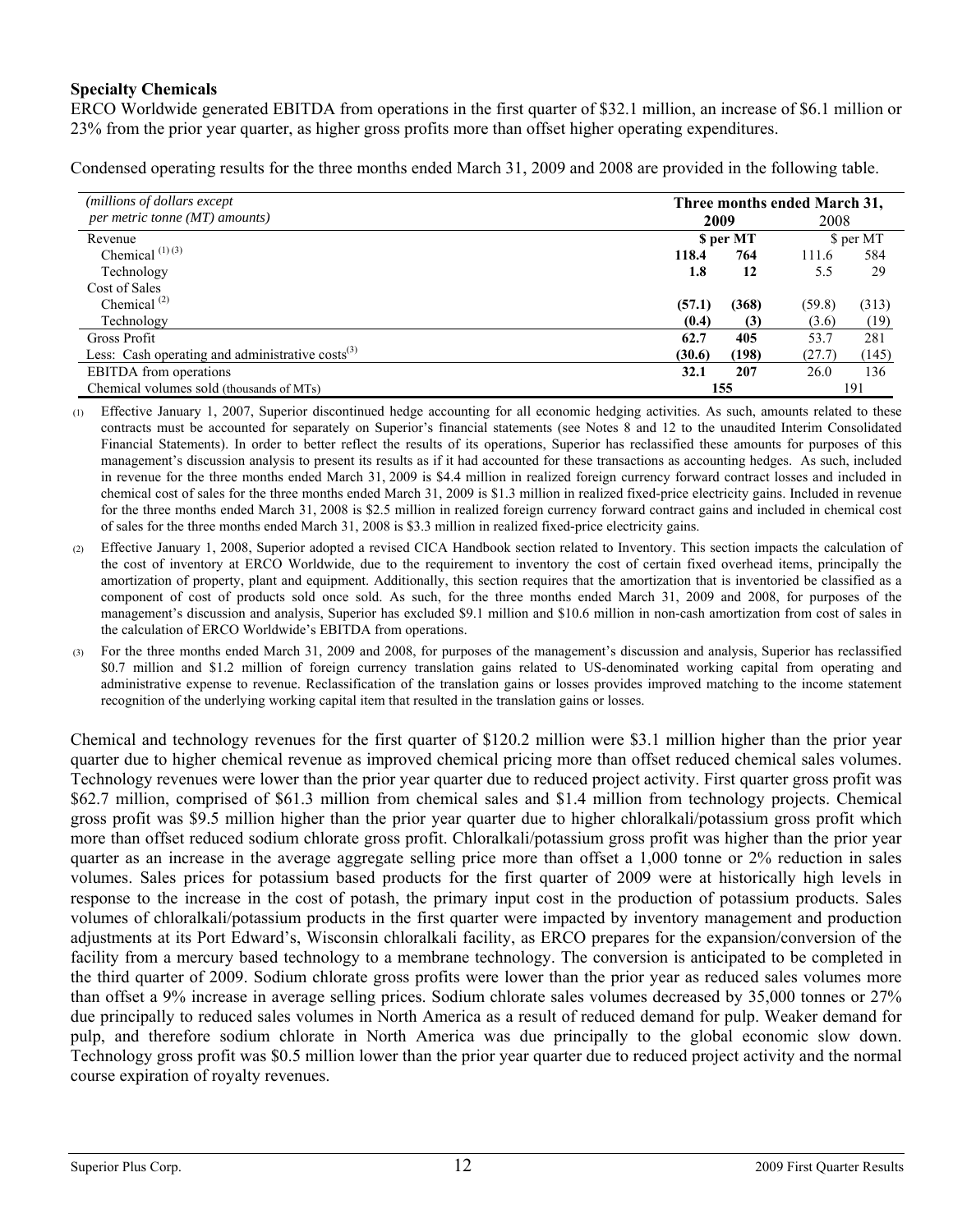Cash operating and administrative costs of \$30.6 million were \$2.9 million or 10% higher than the prior year quarter, due principally to the impact of the appreciation of the US dollar on US-denominated expenses and higher provisions for potential bad debts.

During 2007, ERCO determined that it will convert its Port Edwards, Wisconsin chloralkali facility from mercury based technology to membrane technology. The project maintains the facility's ability to produce both sodium and potassium products, provides increased production capacity of approximately 30%, provides a significant extension of the plant life and enhances the efficiency of ERCO's use of electrical energy. The cost of the conversion is estimated to be US \$130 million. See "Consolidated Capital Expenditure Summary" for additional details on costs incurred related to Port Edwards.

## **Outlook**

ERCO expects EBITDA from operations for 2009 to be between \$100 million and \$110 million. ERCO's previous outlook as provided in the fourth quarter 2008 Financial Discussion was \$105 million to \$115 million. The reduction in ERCO's guidance reflects reduced chloralkali production at the Port Edwards, Wisconsin facility due to the conversion and the ongoing impact of reduced sales volume for sodium chlorate due to the current economic environment. ERCO's significant assumptions underlying its current outlook are:

- Current supply and demand fundamentals for sodium chlorate will remain weak, resulting in reduced sales volumes for 2009;
- Chloralkali/potassium gross profits will be impacted by lower sales prices compared to historically high levels in the first quarter of 2009 and the second half of 2008.
- ERCO's average plant utilization is expected to be approximately 80-90%;
- The foreign currency exchange rate between the Canadian and United States dollar is expected to be 1.25 on all unhedged foreign currency transactions;
- ERCO's conversion of its Port Edwards, Wisconsin chloralkali facility from mercury based technology to membrane technology for US \$130 million is expected to be completed on-budget in the third quarter of 2009; and
- No incremental cash flow is anticipated as a result of the Port Edward's project in 2009, except for the impact of reduced US cash income taxes which does not form part of ERCO's EBITDA from operations.

In addition to ERCO's significant assumptions detailed above, refer to the section "Risk Factors to Superior" for a detailed review of ERCO's significant business risk.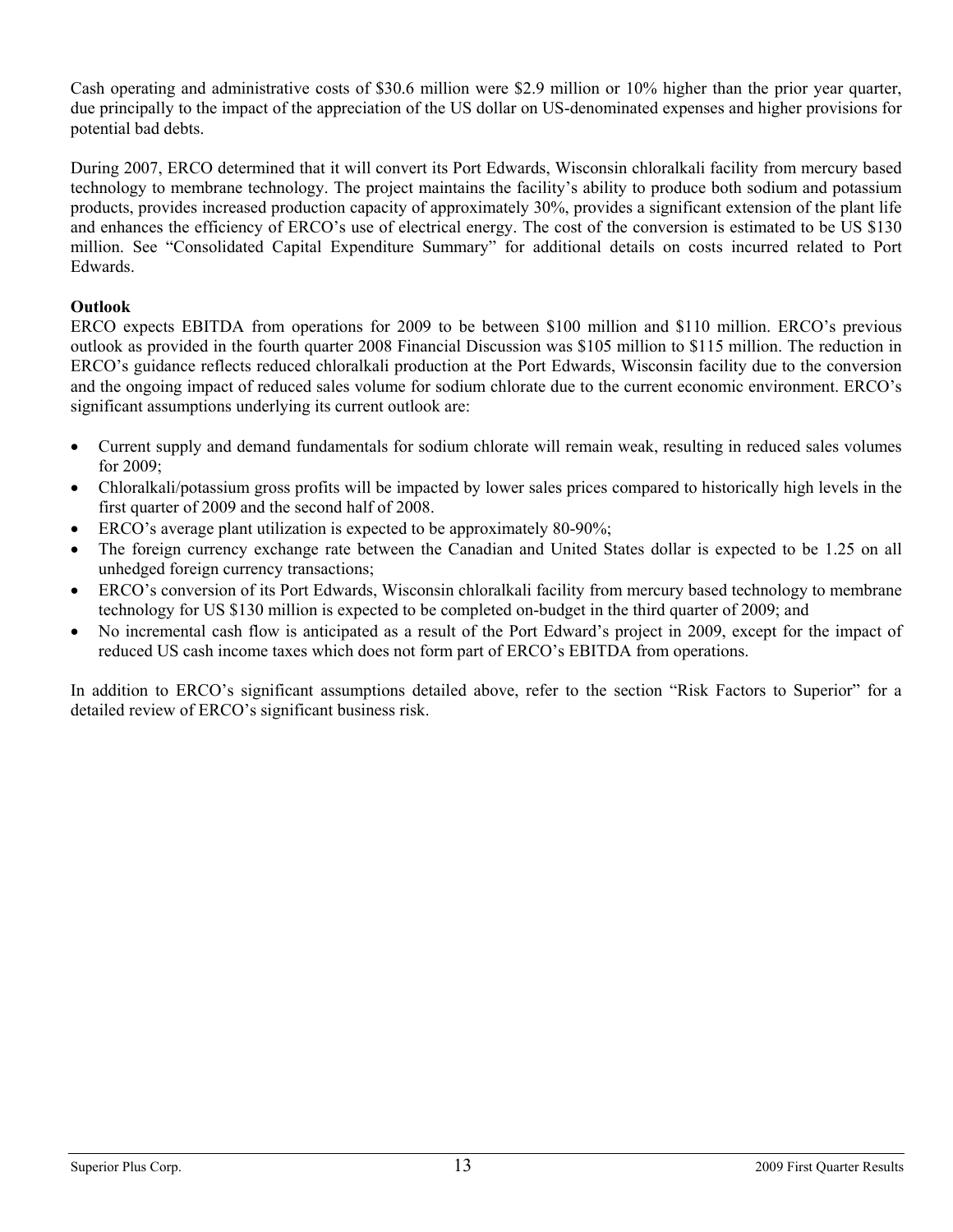### **Construction Products Distribution**

Winroc generated EBITDA from operations of \$1.5 million in the first quarter, a decrease of \$3.3 million or 69% from the prior year quarter, as reduced gross profit more than offset lower operating expenses.

Condensed operating results for the three months ended March 31, 2009 and 2008 are provided in the following table.

|                                               | <b>Three months ended March</b> |        |
|-----------------------------------------------|---------------------------------|--------|
|                                               |                                 | 31     |
| ( <i>millions of dollars</i> )                | 2009                            | 2008   |
| Distribution and direct sales revenue         | 94.1                            | 115.4  |
| Distribution and direct sales cost of sales   | (69.7)                          | (86.8) |
| Distribution and direct sales gross profit    | 24.4                            | 28.6   |
| Less: Cash operating and administrative costs | (22.9)                          | (23.8) |
| <b>EBITDA</b> from operations                 | 1.5                             | 4.8    |

Distribution and direct sales revenues of \$94.1 million for the first quarter of 2009 was \$21.3 million or 18% lower than the prior year quarter due to reduced sales volumes and lower selling prices. Distribution and direct sales gross profit of \$24.4 million in the first quarter was \$4.2 million or 15% lower than the prior year quarter, as the impact of reduced sales volumes was offset in part by higher volumes due to the acquisition of Fackoury's Building Supplies Ltd. (Fackoury's) on May 9, 2008 and the impact of improved sales margins. Distribution drywall sales volumes, an indicator of overall distribution sales volumes, decreased 21% compared to the prior year quarter. The decrease in distribution sales volumes was largely due to the ongoing slowdown in new home residential housing starts, particularly in the Southwest and Midwest U.S., and more generally due to the ongoing economic slowdown through North America. Additionally, volumes in Canada were negatively impacted by adverse weather conditions during the first quarter of 2009, which was compounded by the fact that the first quarter is historically Winroc's weakest quarter in terms of sales volumes. Sales volumes in Ontario were higher than the prior year quarter due principally to the acquisition of Fackoury's. Percentage sales margins were consistent to modestly higher compared to the prior year quarter, due in part to the continued focus on margin management and improved geographic and product sales mix. Cash operating and administrative costs of \$22.9 million were \$0.9 million or 4% lower than the prior year quarter as reduced warehouse wages and fleet costs due to reduced sales volumes, were partially offset by increased costs due to the acquisition of Fackoury's and the impact of the appreciation of the US dollar on US-denominated expenses.

#### **Outlook**

Winroc expects EBITDA from operations for 2009 to be between \$20 million and \$27 million. Winroc's previous outlook as provided in the 2008 fourth quarter Financial Discussion was \$28 million to \$35 million. The reduction in Winroc's 2009 outlook reflects the ongoing impact of reduced sales volumes due to the current economic environment within North America, which is anticipated to continue to negatively impact Winroc's operations. Winroc's significant assumption underlying its current outlook is:

- Sales volumes are expected to continue to be negatively impacted by the ongoing decline in new home residential and commercial activity in both Canada and the United States.
- Current economic conditions in Canada and the United States will improve in the last half of 2009 with continued improvement throughout 2010.

In addition to Winroc's significant assumptions detailed above, refer to the section "Risk Factors to Superior" for a detailed review of Winroc's significant business risks.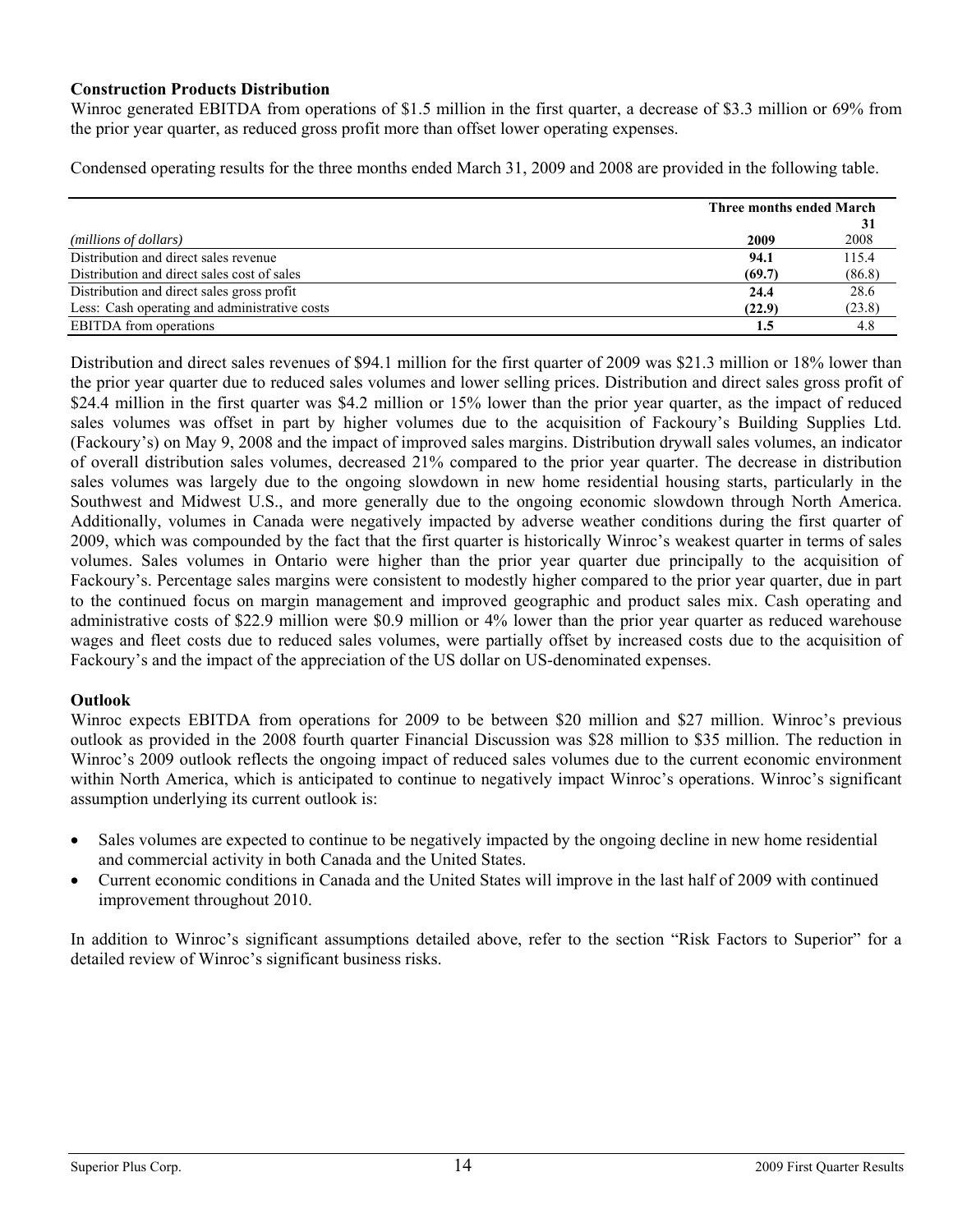#### **Fixed-Price Energy Services**

SEM's condensed operating results for the three months ended March 31, 2009 and 2008 are provided below.

|                                                           | Three months ended March 31, |        |  |  |  |
|-----------------------------------------------------------|------------------------------|--------|--|--|--|
| (millions of dollars)                                     | 2009                         | 2008   |  |  |  |
|                                                           |                              |        |  |  |  |
| Revenue                                                   | 76.4                         | 81.9   |  |  |  |
| Cost of sales $(1)(2)$                                    | (69.4)                       | (75.1) |  |  |  |
| Gross profit                                              | 7.0                          | 6.8    |  |  |  |
| Less: Operating, administrative and selling $costs^{(2)}$ | (5.5)                        | (4.8)  |  |  |  |
| <b>EBITDA</b> from operations                             |                              | 2.0    |  |  |  |

(1) Effective January 1, 2007, Superior discontinued hedge accounting for all economic hedging activities. As such, amounts related to these contracts must be accounted for separately on Superior's financial statements (see Notes 8 and 12 to the unaudited Interim Consolidated Financial Statements.) In order to better reflect the results of its operations, Superior has reclassified these amounts for purposes of this management's discussion and analysis to present its results as if it had accounted for these transactions as accounting hedges. As such, included in cost of sales for the three months ended March 31, 2009, is \$0.9 million in realized foreign currency forward contract gains and \$17.9 million related to natural gas commodity realized fixed price losses. Included in cost of sales for the three months ended March 31, 2008, is \$6.3 million in realized foreign currency forward contract losses and \$1.7 million related to natural gas commodity realized fixed price gains.

(2) For the three months ended March 31, 2009 and 2008, for purposes of this management's discussion and analysis, Superior has reclassified \$0.2 million and \$0.6 million of foreign currency translation losses related to US-denominated working capital from operating and administrative expense to cost of sales. Reclassification of the translation gains or losses provides improved matching to the income statement recognition of the underlying working capital item that resulted in the translation gains or losses.

#### **Gross Profit by Segment**

|                                                  | Three months ended March 31, 2009 |                 |                   | Three months ended March 31, 2008 |            |                     |
|--------------------------------------------------|-----------------------------------|-----------------|-------------------|-----------------------------------|------------|---------------------|
| (millions of dollars except volume and per unit) | Gross                             |                 |                   | Gross                             |            |                     |
| <i>amounts</i> )                                 | Profit                            | Volume          | Per Unit          | Profit                            | Volume     | Per Unit            |
| Natural Gas $^{(1)}$                             | 6.78                              | 8.1 GJ          | 83.7 $\ell$ /GJ   | 6.64                              | 8.7 GJ     | 76.3 $\epsilon$ /GJ |
| Electricity <sup>(2)</sup>                       | 0.22                              | <b>30.9 KWh</b> | $0.71 \notin$ KWh | 0.16                              | $10.4$ KWh | .54 ¢/KWh           |
| Total                                            | 7.00                              |                 |                   | 6.80                              |            |                     |

 $<sup>(1)</sup>$  Natural gas volumes and per unit amounts are expressed in millions of gigajoules (GJ).</sup>

 $^{(2)}$  Electricity volumes and per unit amounts are expressed in millions of kilowatt hours (KWh).

SEM generated EBITDA from operations of \$1.5 million in the first quarter, a decrease of \$0.5 million compared to the prior year quarter. SEM's revenues were \$76.4 million in the first quarter, compared to \$81.9 million in the prior year quarter. Revenues were impacted by reduced natural gas sales volumes, offset in part, by an increase in electricity revenues due to higher sales volumes. Gross profit from natural gas was \$6.8 million in the first quarter, an increase of \$0.2 million or 3% compared to the prior year quarter as gross profit per gigajoule (GJ) was 83.7 cents per GJ, a 10% increase over the prior year quarter, offsetting a 7% decrease in natural gas volume sold. The increase in gross profit compared to the prior year quarter is due principally to the impact of the revaluation of US-denominated working capital which resulted in a net increase of gross profit of \$0.4 million compared to the prior vear quarter. Natural gas sales volumes were lower than the prior year quarter due to challenges in the Ontario residential market with the acquisition of new customers and the retention of SEM's existing customers in the Ontario market. The acquisition and retention of customers was challenged due in part to the low system price of natural gas compared to the fixed-rate alternative SEM is able to currently offer, as the perceived benefit of entering into a long-term contract is reduced at the current system price of natural gas. Similar to the sign-up of natural gas customers, SEM's sign-up for residential fixed-price electricity customers has been lower than expected due to a low regulated price for electricity. Operating, administration and selling costs of \$5.5 million was \$0.7 million higher than the prior year quarter due to higher selling and marketing costs. Electricity gross profit in the first quarter of 2009 was \$0.2 million, modestly higher than the prior year quarter due to the aggregation of additional commercial customers over the past twelve months.

As a result of the challenges in the acquisition and retention of SEM's Ontario residential natural gas and electricity customers as noted above, SEM has determined that it will refocus its efforts away from direct residential natural gas and electricity marketing in Ontario. Instead, SEM will focus its efforts on the acquisition and retention of commercial natural gas and electricity customers in Ontario and Quebec and on its successful residential natural gas operations in BC. The change in SEM's strategy is expected to have a positive impact on its current cost structure, while maintaining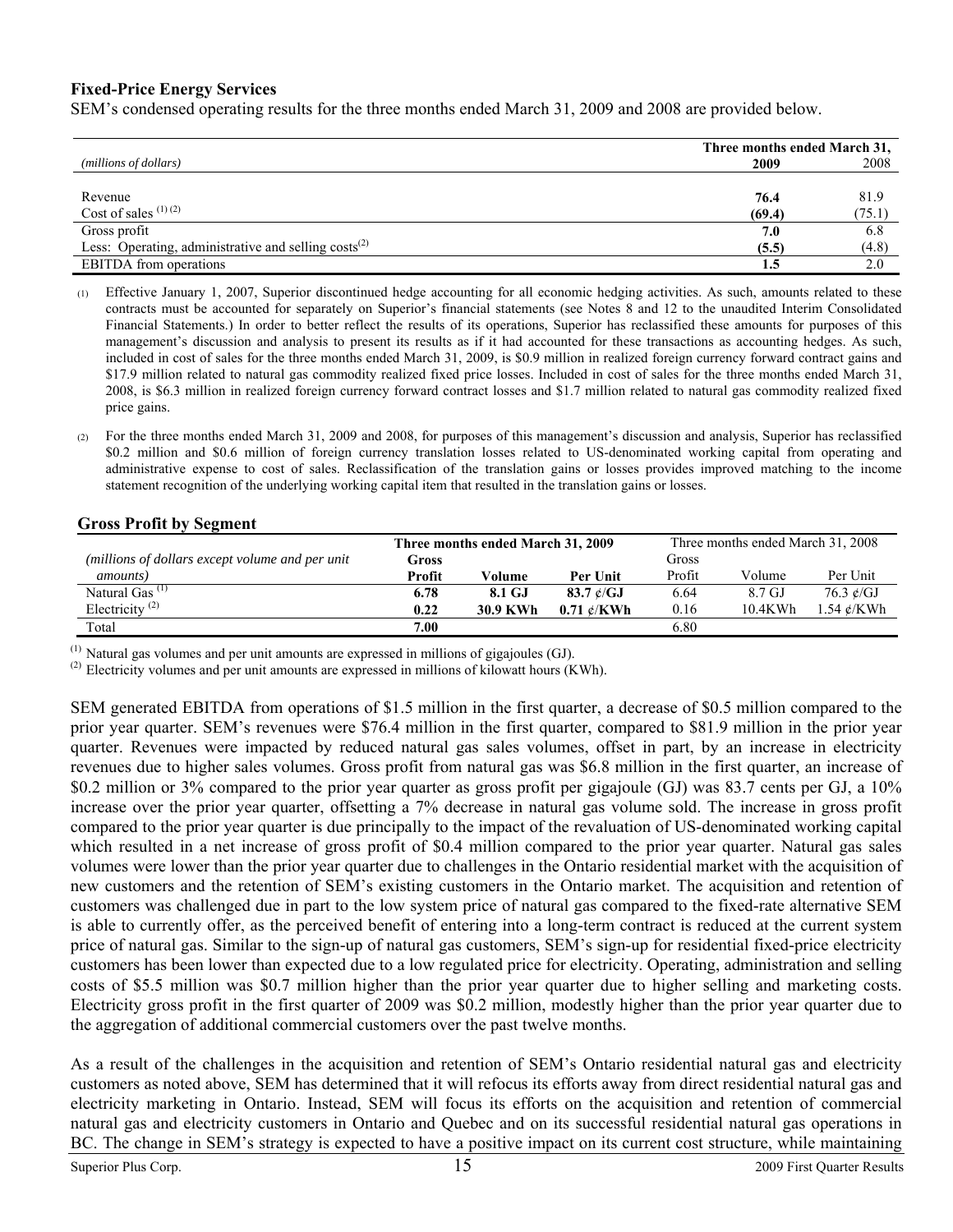the scalability and infrastructure of its existing business model which would allow SEM to re-enter the Ontario residential market when direct residential market conditions improve. SEM will continue to extend or renew its existing Ontario based residential customers. Additionally, SEM will continue to pursue residential and commercial natural gas customers in British Columbia and commercial customers in Quebec.

SEM invested \$0.9 million in customer acquisition costs during the quarter, resulting in a customer base of 91,300 residential natural gas customers, 6,400 commercial natural gas customers and 4,400 electricity customers. As at March 31, 2009, the average remaining term of SEM's contracts was 25 months (March 31, 2008 – 31 months), reflecting the slowdown in the sign-up of new customers, and the retention of existing customers. Residential and small commercial customer volumes comprised approximately 29% of sales volumes in the first quarter (2008 first quarter – 30%).

## **Outlook**

SEM expects EBITDA from operations for 2009 to be between \$9 million and \$12 million, consistent with. SEM's previous outlook as provided in fourth quarter 2008 Financial Discussion. SEM's significant assumptions underlying its current outlook are:

- SEM is able to access sales channel distributors on acceptable contract terms;
- Natural gas markets in Ontario, Quebec and British Columbia will provide growth opportunities for SEM; and
- The commercial electricity market in Ontario is expected to provide additional growth opportunities for SEM.

In addition to SEM's significant assumptions detailed above, refer to the section "Risk Factors to Superior" for a detailed review of SEM's significant business risks.

### **Consolidated Capital Expenditure Summary**

|                                                    | Three months ended March 31, |       |  |
|----------------------------------------------------|------------------------------|-------|--|
| (millions of dollars)                              | 2009                         | 2008  |  |
| Efficiency, process improvement and growth related | 7.8                          | 3.8   |  |
| Other capital                                      | 1.5                          | 1.6   |  |
| Port Edwards expansion project                     | 26.6                         | 5.2   |  |
|                                                    | 35.9                         | 10.6  |  |
| Earn-out payment on prior acquisition              | 0.6                          |       |  |
| Proceeds on disposition of capital                 | (1.8)                        | (0.2) |  |
| Total net capital expenditures                     | 34.7                         | 10.4  |  |

Efficiency, process improvement and growth related expenditures were \$7.8 million in the first quarter compared to \$3.8 million in the prior year quarter. Efficiency, process improvement and growth related expenditures were incurred in relation to ERCO's electrical cell replacement program and Superior Propane's business transformation project. Other capital expenditures were \$1.5 million in the first quarter compared to \$1.6 million in the prior year quarter, consisting primarily of required maintenance and general capital at Superior Propane and ERCO. Proceeds on the disposal of capital were \$1.8 million in the first quarter and consisted of Superior Propane's disposition of an excess property and surplus tanks and cylinders. ERCO incurred \$26.6 million (US\$21.2 million) in the first quarter of 2009 related to its Port Edward's expansion project, and has incurred US\$66.0 million cumulatively on the project which is anticipated to cost US\$130.0 million in aggregate. An earn-out payment of \$0.6 million was paid in the first quarter of 2009 related to Winroc's acquisition of Leon's (acquired in the second quarter of 2005) based upon the business achieving postacquisition profitability targets.

## **Corporate and Interest Costs**

Corporate costs for the first quarter were \$3.4 million, compared to \$3.5 million in the prior year quarter. Corporate costs were impacted by higher professional and consulting related costs in the current year quarter, offset by lower long-term incentive plan costs due to fluctuations in the market value of Superior's share price.

Interest expense on revolving term bank credits and term loans was \$6.5 million for the first quarter, an increase of \$0.4 million from the prior year quarter. The increase in interest expense was due to the impact of the appreciation of the US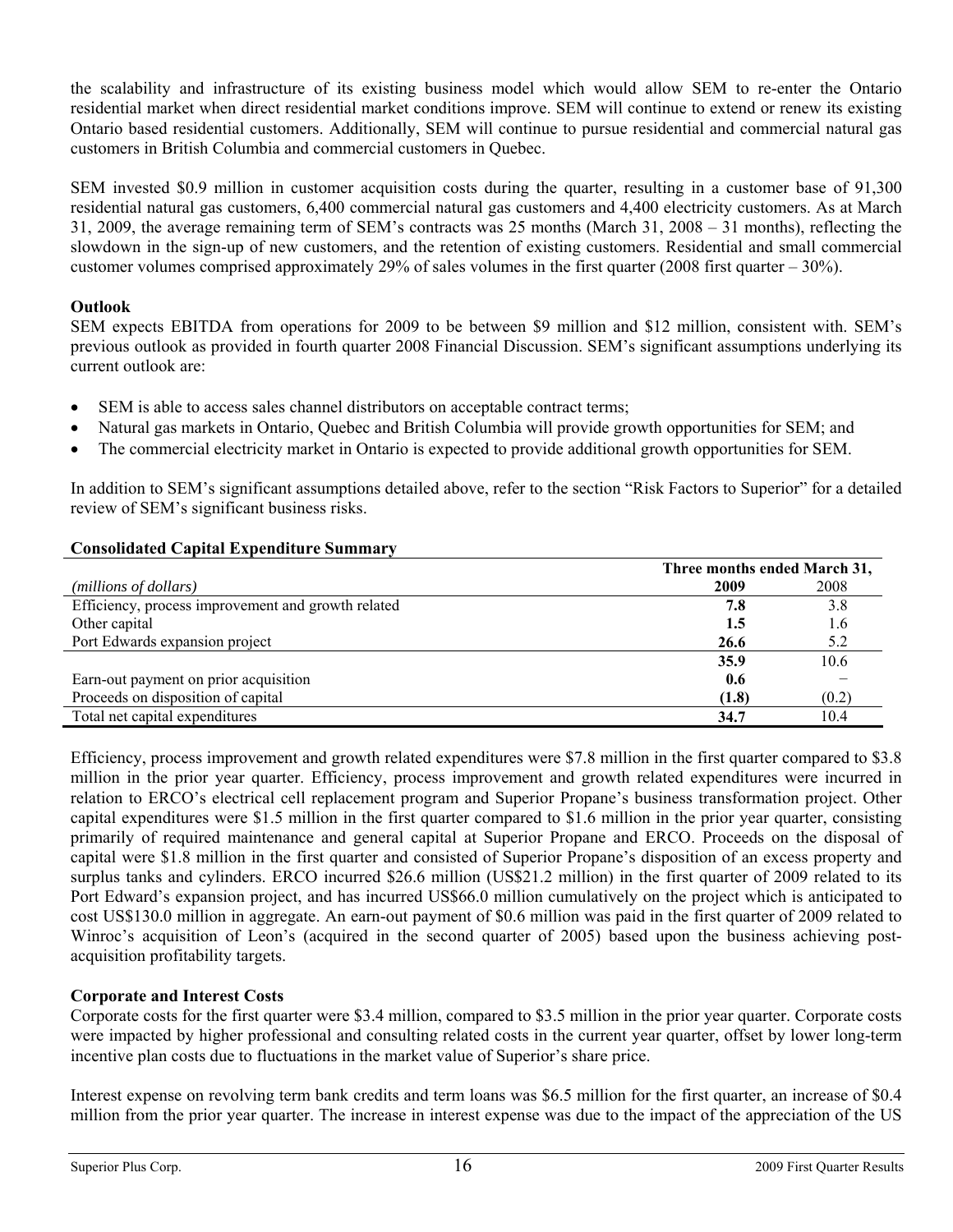dollar on US-denominated interest costs and higher average debt levels, offset in part by lower interest rates on floating rate debt. See "Liquidity and Capital Resources" discussion for further details on the change in average debt levels.

Interest on Superior's unsecured subordinated convertible debentures (the debentures) was \$3.8 million for the first quarter of 2009, consistent with the prior year quarter interest of \$3.7 million.

### **Taxation**

On December 31, 2008, Superior converted from a publicly traded income trust to a publicly traded corporation by way of a plan of arrangement with Ballard Power for cash consideration of \$46.3 million. The transaction resulted in Superior increasing its tax basis by approximately \$1,013.0 million. Additional consideration may be payable/receivable to/from Ballard in future periods based on the finalization of tax basis available to Superior. Superior's calculation of current and future income taxes for the period ended March 31, 2009 is based on the conversion to a corporate structure effective December 31, 2008, whereas Superior's calculation of current and future income taxes for the period ended March 31, 2008 is based on Superior being a publicly traded income trust. Consistent with prior periods, Superior recognizes a provision for income taxes for its subsidiaries that are subject to current and future income taxes, including United States income tax, United States non-resident withholding tax and Chilean income tax.

Total income tax recovery for the first quarter was \$16.8 million, and consists of \$5.0 million in cash income taxes and a \$21.8 million future income tax recovery, compared to a total income tax expense of \$18.0 million in the prior year quarter, which consisted of \$1.7 million in cash income taxes and a \$16.3 million future income tax expense.

Cash income and withholding taxes for the first quarter was \$5.0 million and consisted of cash taxes in the US of \$4.7 million and Canadian capital and withholding taxes of \$0.3 million (2008 Q1 - \$1.7 million of US cash taxes). The increase in US cash income taxes was due to higher US-denominated taxable earnings as a result of improved operating results at ERCO's US facilities. Future income tax recovery for the first quarter of 2009 was \$16.5 million (2008 Q1 - \$16.3 million future income tax expense), resulting in a corresponding net future income tax asset of \$259.9 million as at March 31, 2009 and a net deferred credit of \$293.7 million. Future income taxes were impacted by Superior's conversion to a corporation on December 31, 2008 and the impact of unrealized gains and losses on financial **instruments** 

### **Consolidated Outlook**

Superior expects adjusted cash flow from operations for 2009 to be between \$2.00 and \$2.15 per share and for 2010 to be between \$2.20 and \$2.40 per share. Superior's previous outlook for 2009 was \$2.00 and \$2.20 per share and for 2010 to be between \$2.20 and \$2.40 per share, as provided in the fourth quarter 2008 Financial Discussion. Superior has narrowed the range of its outlook for 2009 as a result of the 2009 first quarter financial results. Superior's outlook for 2010 is unchanged from its previous outlook. Superior's consolidated adjusted operating cash flow outlook is predominantly dependent on the operating results of its four divisions. See the discussion of operating results by division for additional details on Superior's 2009 guidance. In addition to the operating results of Superior's four divisions, significant assumptions underlying Superior's current 2009 and 2010 outlook are:

- Current economic conditions in Canada and the United States will improve in the last half of 2009 with continued improvement throughout 2010;
- Superior continues to attract capital and obtain financing on acceptable terms;
- The foreign currency exchange rate between the Canadian and US dollar averages 1.25 in 2009 and 1.15 in 2010 on all unhedged foreign currency transactions;
- Superior's average interest rate on floating rate debt remains stable to marginally lower throughout 2009, increasing modestly in 2010;
- Financial and physical counterparties continue to fulfill their obligations to Superior;
- Regulatory authorities do not impose any new regulations impacting Superior;
- EBITDA from operations of the divisions in 2010 is consistent, to modestly improved, compared to 2009;
- Incremental EBITDA is generated in 2010 from the Port Edward's expansion project, which is due to be completed in the third quarter of 2009; and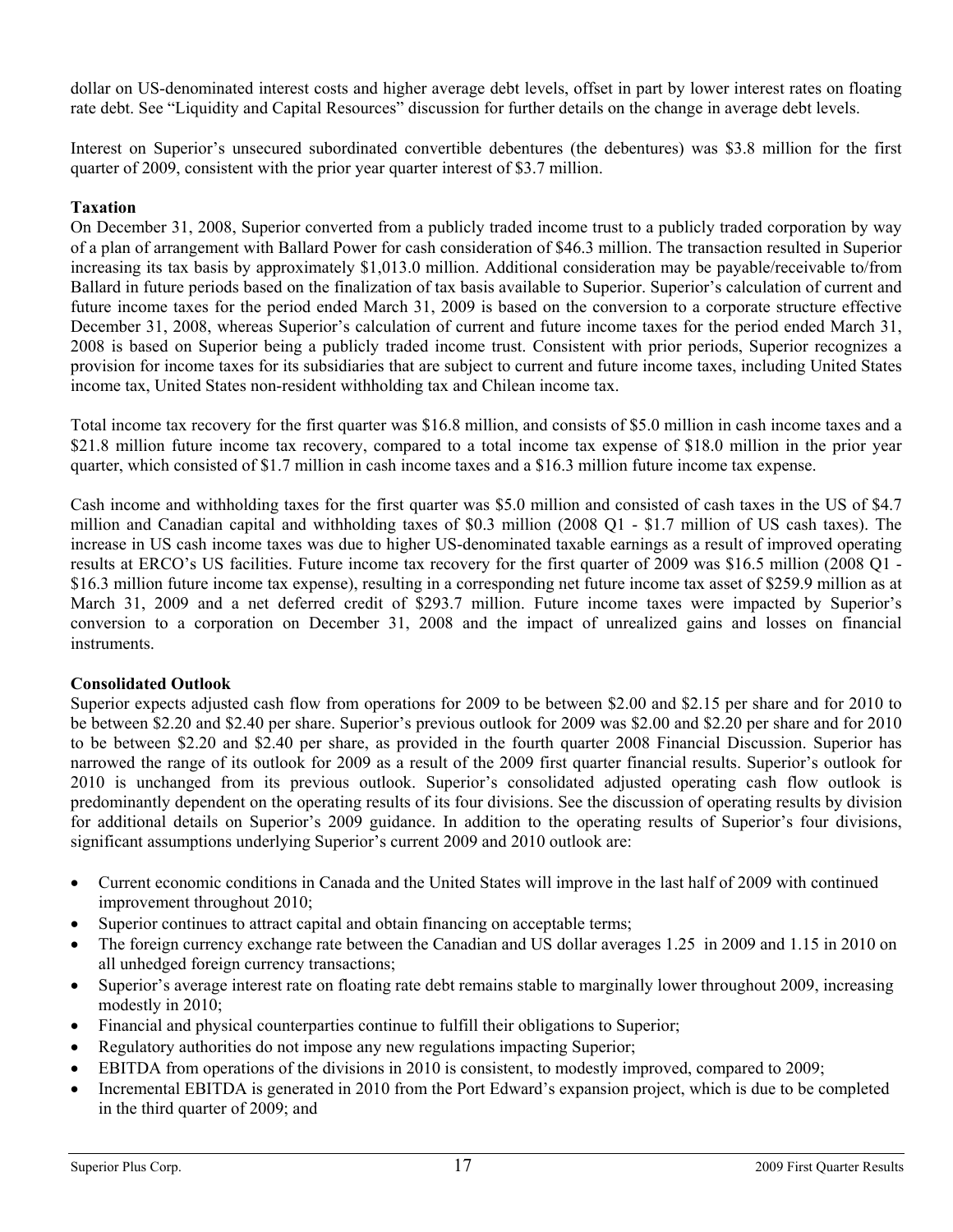• US cash income taxes will be reduced due the completion of the Port Edward's expansion project in the third quarter of 2009.

In addition to Superior's significant assumptions detailed above, refer to the section "Risk Factors to Superior" for a detailed review of Superior's significant business risks.

### **Liquidity and Capital Resources**

Superior's revolving term bank credit and term loans before deferred financing fees, including \$125.0 million related to Superior's accounts receivable securitization program totaled \$552.2 million as at March 31, 2009, a decrease of \$25.5 million from December 31, 2008. The decrease in revolving term bank credits and terms loans is predominately due to the repayment of debt with cash flow in excess of dividends for the quarter ended March 31, 2009, offset by the impact of capital expenditures and the non-cash impact of the appreciation of the US dollar on US-denominated debt (approximately a \$8.5 million impact). Superior's existing revolving term credit facility has borrowing capacity of \$595.0 million and matures on June 28, 2010. As at May 6, 2009, Superior had credit commitments of \$570.0 million related to the extension of its revolving term credit facility from a maturity of June 28, 2010 until June 28, 2011. See "Summary of Cash Flows" for a complete summary of Superior's sources and uses of cash.

As at March 31, 2009, debentures before deferred issue costs issued by Superior totaled \$247.9 million, which is \$0.2 million higher than the balance at December 31, 2008. The change in the stated cost of the debentures is due to the accretion of the original discount to interest expense during the quarter ended March 31, 2009.

As at March 31, 2009, approximately \$339.2 million was available under Superior's credit facilities and accounts receivable securitization program, which Superior considers sufficient to meet its net working capital funding requirements and expected capital expenditures.

Consolidated net working capital was \$83.7 million as at March 31, 2009, a decrease of \$63.0 million from \$146.7 million as at December 31, 2008. The reduction in net working capital is due to lower working capital levels at Superior Propane due to the reduction in the retail cost of propane and a \$25.0 million increase in Superior's accounts receivable securitization program. Corporate related working capital was impacted by the requirement to fund the December 31, 2008 distribution to Superior's trust agent in advance of the payment on January 15, 2008 and reduced cash on-hand. Superior's net working capital requirements are financed from revolving term bank credit facilities and by proceeds raised from a trade accounts receivable sales program.

Proceeds received from Superior's distribution reinvestment plan (DRIP) were \$nil for the three months ended March 31, 2009, and \$8.9 million for the three months ended March 31, 2008. The reduction in proceeds related to the DRIP is the result of Superior announcing on February 28, 2008, that it would suspend the DRIP after the February 2008 distribution. In February of 2009, Superior adopted a dividend reinvestment plan in relation to its conversion to a corporation. The current DRIP can be implemented at Superior's request.

As at March 31, 2009, Superior's senior debt and total debt to compliance EBITDA are 2.2 and 3.1 times, respectively, (December 31, 2008, 2.3 and 3.4 times), after taking into account the impact of the off-balance sheet receivable sales program amounts and the impact of cash on hand. These ratios are within the requirements contained in Superior's debt covenants which restrict its ability to pay dividends. In accordance with Superior's credit facilities, Superior must maintain a consolidated debt to compliance EBITDA ratio of not more than 5.0 to 1.0, a consolidated senior debt to compliance EBITDA of not more than 3.0 to 1.0 and distributions (including payments to debenture holders) cannot exceed compliance EBITDA, less cash income taxes and certain capital expenditures, plus \$25.0 million on a trailing twelve month rolling basis. At December 31, 2008, the senior debt ratio when calculated in accordance with Superior's senior banking agreements was 2.2 times to 1.0 (December 31,  $2008 - 2.4$  to 1.0) and the total debt ratio when calculated in accordance with Superior's senior bank agreements was 2.2 times to 1.0 (December 31, 2008 – 2.4 times to 1.0). Total debt to compliance EBITDA for purposes of senior credit agreements does not include the debentures.

Superior has entered into an agreement to sell, with limited recourse, certain accounts receivables on a 30-day revolving basis to an entity sponsored by a Canadian chartered bank to finance a portion of its working capital requirements, which represents an off-balance sheet obligation. The receivables are sold at a discount to face value based on prevailing money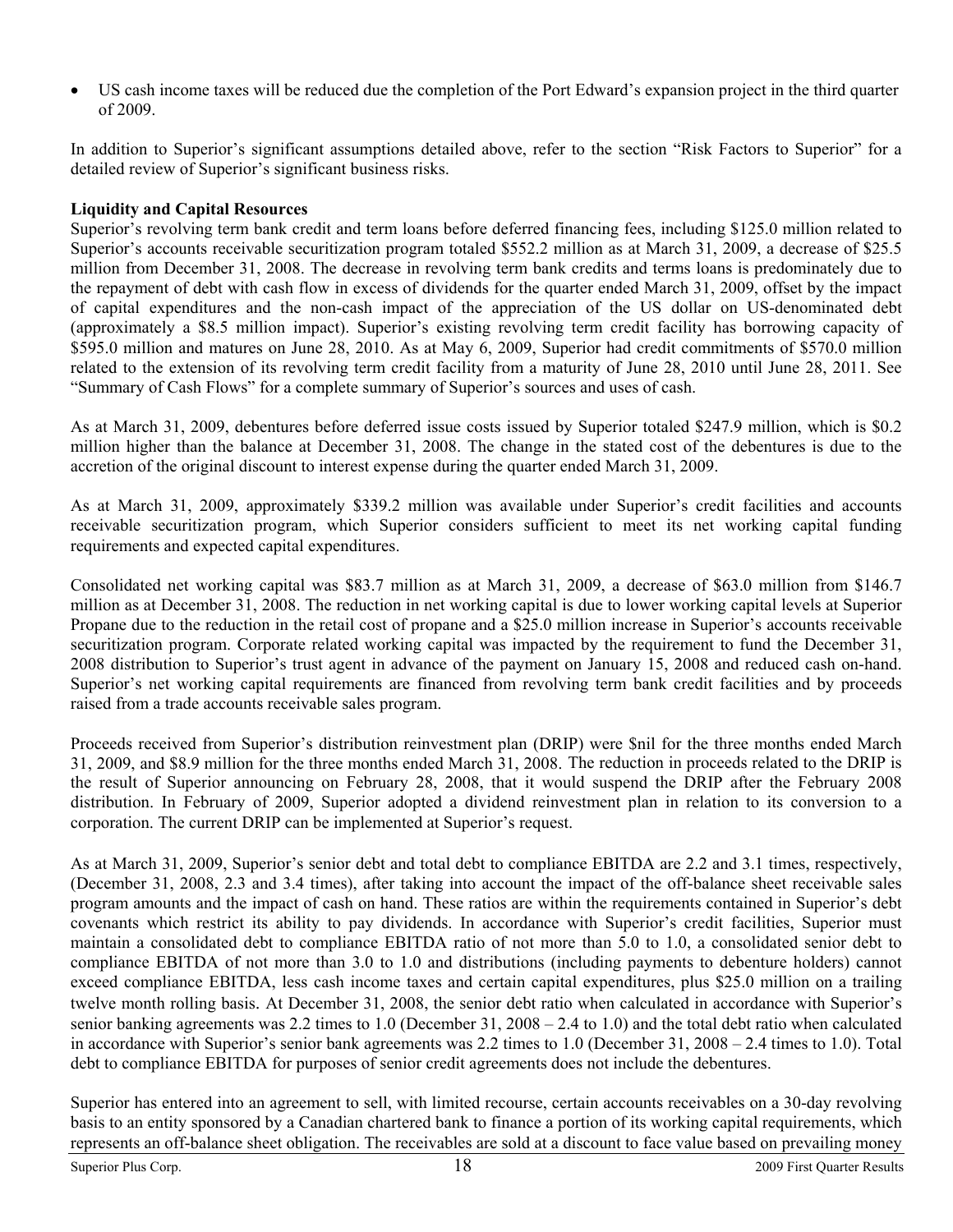market rates. As at March 31, 2009, proceeds of \$125.0 million (December 31, 2008 – \$100.0 million) had been raised from this program and were used to repay revolving term bank credits. (See Note 4 to the unaudited Interim Consolidated Financial Statements). Superior is able to adjust the size of the sales program on a seasonal basis in order to match the fluctuations of its accounts receivable funding requirements. The program requires Superior to maintain a minimum secured credit rating of BB and meet certain collection performance standards. Superior is currently fully compliant with program requirements. Effective April 30, 2009, Superior extended the maturity of its accounts receivable securitization program until June 29, 2010.

On October 30, 2008, Superior announced its intention to convert from a trust to a corporation, completing this transaction on December 31, 2008. On October 30, 2008, DBRS confirmed Superior's senior secured notes rating at BBB (low) with a stable outlook. On October 31, 2008, Standard and Poor's confirmed Superior's BBB- (negative outlook) secured long-term debt credit rating. On November 14, 2008, Standard and Poor's removed Superior's negative outlook and confirmed its credit ratings BBB- secured and BB+ unsecured.

At March 31, 2009, Superior had an estimated defined benefit pension solvency deficiency of approximately \$36 million. Funding requirements required by applicable pension legislation are based upon solvency actuarial assumptions. These assumptions differ from the going concern actuarial assumptions used in Superior's financial statements. Superior has sufficient liquidity through existing revolving term bank credits and anticipated future operating cash flow to fund this deficiency over the prescribed funding period.

In the normal course of business, Superior is subject to lawsuits and claims. Superior believes the resolution of these matters will not have a material adverse effect, individually or in the aggregate, on Superior's liquidity, consolidated financial position or results of operations. Superior records costs as they are incurred or when they become determinable.

### **Shareholders' Capital**

The weighted average number of shares outstanding during the first quarter was 88.4 million shares, an increase of 0.3 million shares compared to the prior year quarter, due to shares issued under the DRIP in the prior year quarter.

As at May 6, 2009, March 31, 2009 and December 31, 2008, the following shares and securities convertible into shares were outstanding:

|                                                               | <b>May 6, 2009</b> |               | <b>March 31, 2009</b> |               | December 31, 2008 |               |  |
|---------------------------------------------------------------|--------------------|---------------|-----------------------|---------------|-------------------|---------------|--|
|                                                               | Convertible        | Convertible   |                       | Convertible   |                   |               |  |
| (millions)                                                    | <b>Securities</b>  | <b>Shares</b> | <b>Securities</b>     | <b>Shares</b> | Securities        | <b>Shares</b> |  |
| Shares outstanding                                            |                    | 88.4          |                       | 88.4          |                   | 88.4          |  |
| Series 1, 5.75% Debentures (convertible at \$36.00 per share) | \$174.9            | 4.9           | \$174.9               | 4.9           | \$174.9           | 4.9           |  |
| Series 1, 5.85% Debentures (convertible at \$31.25 per share) | \$75.0             | 2.4           | \$75.0                | 2.4           | \$75.0            | 2.4           |  |
| Shares outstanding, and issuable upon                         |                    |               |                       |               |                   |               |  |
| conversion of Debenture and Warrant securities                |                    | 95.7          |                       | 95.7          |                   | 95.7          |  |

### **Dividends Paid to Shareholders**

Superior's dividends to its shareholders are dependent on its cash flow from operating activities with consideration for changes in working capital requirements, investing activities and financing activities of Superior. See "Summary of Adjusted Operating Cash Flow" on page 8 and "Summary of Cash Flows" on page 20 for additional details on the sources and uses of Superior's cash flow.

Dividends paid to shareholders for the quarter ended March 31, 2009 totaled \$35.8 million or \$0.405 per share, compared to \$34.8 million or \$0.395 per share in the first quarter of 2008. The increase in dividends paid to shareholders is the result of Superior increasing its monthly dividend to \$0.135 per share (\$1.62 on an annualized basis) from \$0.13 per share effective with the payment of the March 2008 dividend.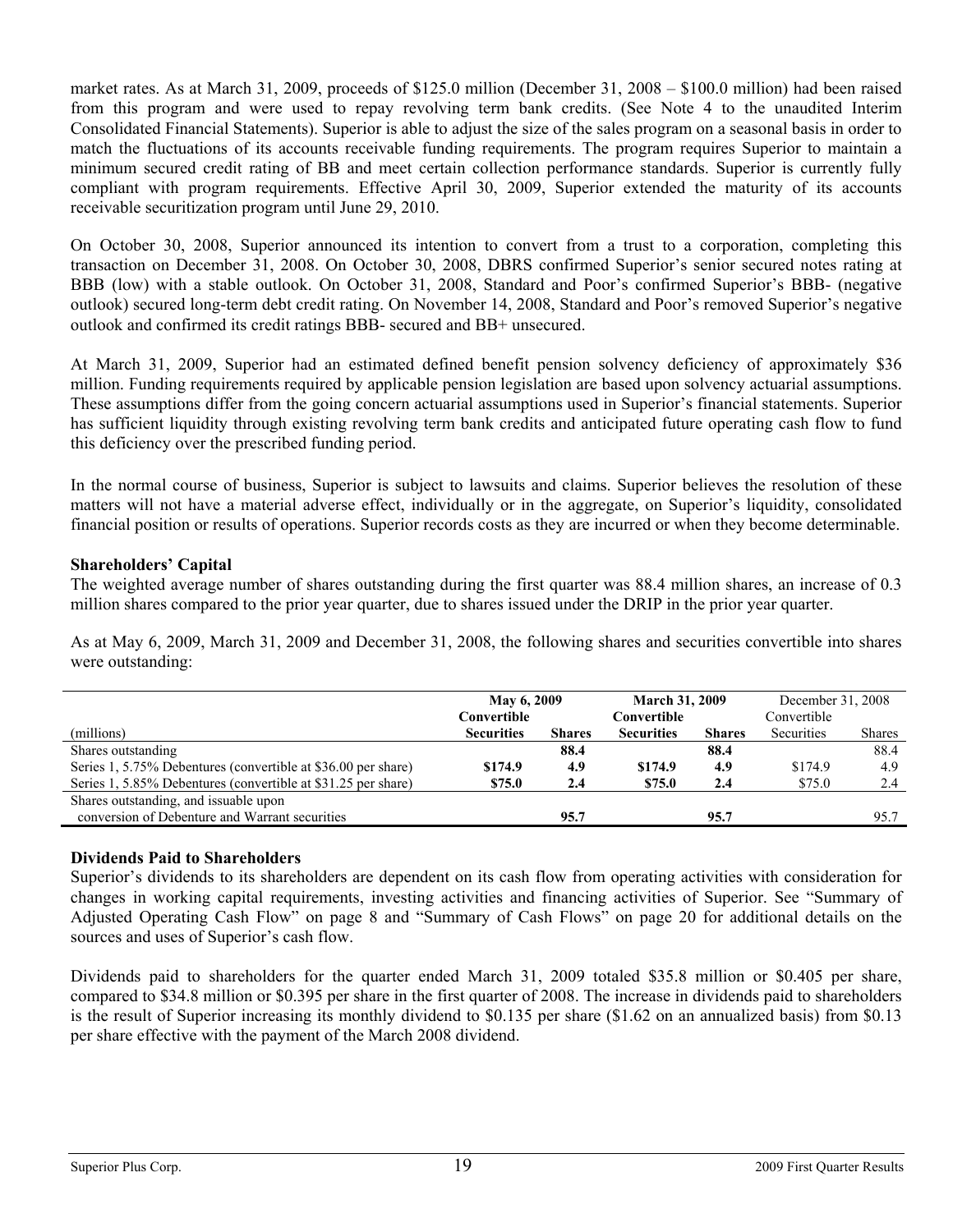Superior's primary sources and uses of cash have been detailed in the table below:

### **Summary of Cash Flows** (1)

|                                                            |        | Three months ended<br>March 31, |
|------------------------------------------------------------|--------|---------------------------------|
| (millions of dollars)                                      | 2009   | 2008                            |
| Cash flows from operating activities                       | 83.4   | 63.2                            |
| Investing activities:                                      |        |                                 |
| Purchase of property, plant and equipment <sup>(2)</sup>   | (35.9) | (10.6)                          |
| Proceeds on disposal of property, plant and equipment      | 1.8    | 0.2                             |
| Earn-out payment on prior acquisition                      | (0.6)  | -                               |
| Cash flows from investing activities                       | (34.7) | (10.4)                          |
| Financing activities:                                      |        |                                 |
| Dividends to shareholders                                  | (35.8) | (34.8)                          |
| Revolving term bank credits and term loans                 | (59.1) | 74.0                            |
| Net proceeds of accounts receivable securitization program | 25.0   | (100.0)                         |
| Other                                                      | 15.5   |                                 |
| Proceeds from distribution reinvestment plan               |        | 8.9                             |
| Cash flows from financing activities                       | (54.4) | (51.9)                          |
| Net increase (decrease) in cash                            | (5.7)  | 0.9                             |
| Cash beginning of period                                   | 16.1   | 14.1                            |
| Cash end of period                                         | 10.4   | 15.0                            |

(1) See the unaudited Interim Consolidated Statements of Cash Flows for additional details.

 $^{(2)}$  See "Consolidated Capital Expenditure Summary" for additional details.

### **Financial Instruments – Risk Management**

Derivative and non-financial derivatives are used by Superior to manage its exposure to fluctuations in foreign currency exchange rates, interest rates and commodity prices. Superior assesses the inherent risks of these instruments by grouping derivative and non-financial derivatives related to the exposures these instruments mitigate. Superior's policy is not to use derivative or non-financial derivative instruments for speculative purposes. Superior does not formally designate its derivatives as hedges, as a result, Superior does not apply hedge accounting and is required to designate its derivatives and non-financial derivatives as held for trading.

Effective 2008, SEM enters into natural gas financial swaps primarily with Constellation Energy Commodities Group Inc. for distributor billed natural gas business in Canada to manage its economic exposure of providing fixed-price natural gas to its customers. Additionally, SEM continues to maintain its historical natural gas swap positions with seven additional counterparties. SEM monitors its fixed-price natural gas positions on a daily basis to evaluate compliance with established risk management policies. SEM maintains a substantially balanced fixed-price natural gas position in relation to its customer supply commitments.

SEM enters into electricity financial swaps with two counterparties to manage the economic exposure of providing fixed-price electricity to its customers. SEM monitors its fixed-price electricity positions on a daily basis to evaluate compliance with established risk management policies. SEM maintains a substantially balanced fixed-price electricity position in relation to its customer supply commitments.

ERCO has entered into fixed-price electricity purchase agreements to manage the economic exposure of certain of its chemical facilities to changes in the market price of electricity, in markets where the price of electricity is not fixed. Substantially all of the fair value with respect to these agreements is with a single counterparty.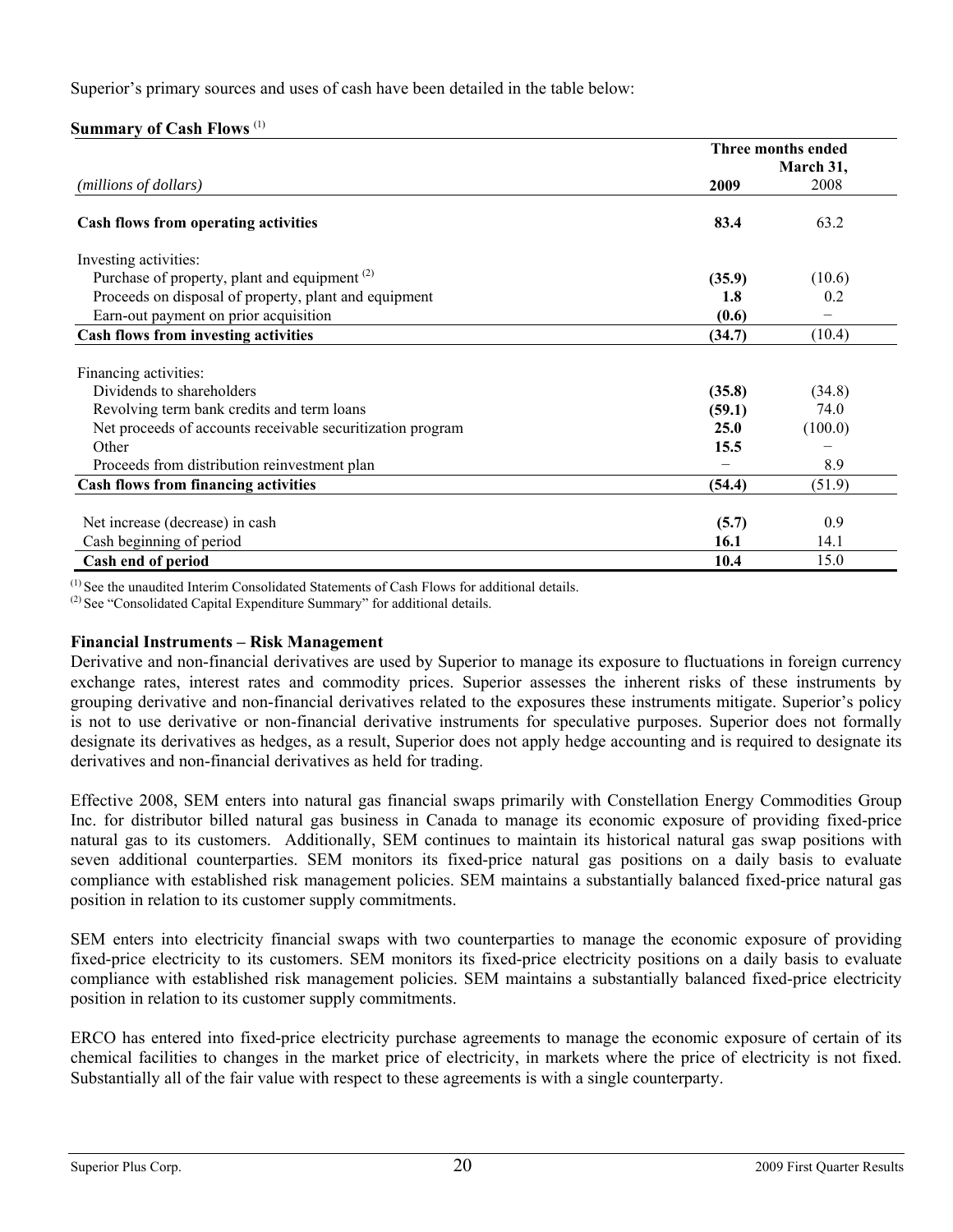Superior Propane enters into various propane forward purchase and sale agreements with more than twenty counterparties to manage the economic exposure of its wholesale customer supply contracts. Superior Propane monitors its fixed-price propane positions on a daily basis to monitor compliance with established risk management policies. Superior Propane maintains a substantially balanced fixed-price propane gas position in relation to its wholesale customer supply commitments.

Superior, on behalf of its operating divisions, enters into foreign currency forward contracts with ten counterparties to manage the economic exposure of Superior's operations to movements in foreign currency exchange rates. SEM and Superior Propane contract a portion of their fixed-price natural gas, and propane purchases and sales in US dollars and enter into forward US dollar purchase contracts to create an effective Canadian dollar fixed-price purchase cost. ERCO enters into US dollar forward sales contracts on an ongoing basis to mitigate the impact of foreign exchange fluctuations on sales margins on production from its Canadian plants that is sold in US dollars. Interest expense on Superior's US dollar debt is also used to mitigate the impact of foreign exchange fluctuations.

As at March 31, 2009, SEM and Superior Propane had hedged approximately 100% of their US dollar natural gas and propane purchase (sales) obligations and ERCO Worldwide had hedged 64%<sup>(3)</sup> and 56%<sup>(3)</sup> of its estimated US dollar exposure for the remainder of 2009 and 2010. The estimated sensitivity on adjusted operating cash flow for Superior, including divisional US exposures and the impact on US-denominated debt with respect to a \$0.01 change in the Canadian to United States exchange rate for 2009 is \$0.4 million, after giving effect to United States forward contracts for 2009, as shown in the table below. Superior's sensitivities and guidance are based on an anticipated Canadian to USD foreign currency exchange rate for 2009 of 1.25.

|                                                   |                          |        |        |                          |                          | $2014$ and        |         |
|---------------------------------------------------|--------------------------|--------|--------|--------------------------|--------------------------|-------------------|---------|
| (US\$ millions)                                   | 2009                     | 2010   | 2011   | 2012                     | 2013                     | <b>Thereafter</b> | Total   |
| $SEM$ – US\$ forward purchases <sup>(1)</sup>     | 78.9                     | 61.9   | 5.4    |                          |                          |                   | 146.2   |
| Superior Propane – US\$ forward purchases (sales) | 10.9                     | (3.1)  | -      |                          |                          |                   | 7.8     |
| Superior Plus LP <sup>(2)</sup>                   | $\overline{\phantom{0}}$ |        | —      | $\overline{\phantom{0}}$ | $\overline{\phantom{0}}$ | 60.0              | 60.0    |
| $ERCO - USS$ forward sales $^{(3)}$               | (69.7)                   | (78.4) | (36.0) |                          |                          |                   | (184.1) |
| Net US \$ forward purchases                       | 20.1                     | (19.6) | (30.6) |                          |                          | 60.0              | 29.9    |
|                                                   |                          |        |        |                          |                          |                   |         |
| SEM – Average US\$ forward purchase rate $(1)$    | 1.21                     | 1.16   | 1.11   |                          |                          |                   | 1.18    |
| Superior Propane – Average US\$ forward rate      | 1.08                     | 1.21   |        |                          |                          |                   | 1.11    |
| Superior Plus LP <sup>(2)</sup>                   |                          |        |        | $\overline{\phantom{0}}$ |                          | 1.00              | 1.00    |
| $ERCO - Average US$$ forward sales rate $(3)$     | 1.06                     | 1.06   | 1.26   | $\overline{\phantom{0}}$ |                          |                   | 1.10    |
| Net average external US\$/Cdn\$ exchange rate     | 1.13                     | 1.10   | 1.24   |                          |                          | 1.00              | 1.12    |
|                                                   |                          |        |        |                          |                          |                   |         |
| ERCO – EURO forward sales                         | (3.1)                    | (5.1)  | (0.3)  |                          |                          |                   | (8.5)   |
| ERCO – Average EURO forward sales rate            | 1.59                     | 1.58   | 1.58   | —                        |                          |                   | 1.58    |

(1) SEM is now sourcing its fixed-price natural gas requirements in Canadian dollars, as such, SEM will no longer be required to use United States dollar forward contracts to fix its Canadian dollar exposure.

<sup>(2)</sup> Superior has entered into US\$ forward purchase contracts for \$60.0 million in relation to the repayment profile of its US dollar senior secured notes. (See Note 6 of the unaudited Interim Consolidated Financial Statements).

(3) Does not include the impact of the US\$ conversion of ERCO's Port Edwards, Wisconsin chloralkali facility which is anticipated to cost US\$130.0 million in aggregate, of which \$26.6 million (US\$21.2 million) was incurred in the first quarter of 2009, (US\$66.0 million cumulatively) with the remaining costs expected throughout 2009.

Superior has interest rate swaps with a single counterparty to manage the interest rate mix of its total debt portfolio and related overall cost of borrowing. Superior manages its overall liquidity risk in relation to its general funding requirements by utilizing a mix of short-term and longer-term maturity debt instruments. Superior reviews its mix of short-term and longer-term debt instruments on an on-going basis to ensure it is able to meet its liquidity requirements.

Superior utilizes a variety of counterparties in relation to its derivative and non-financial derivative instruments in order to mitigate its counterparty risk. Superior assesses the credit worthiness of its significant counterparties at the inception and throughout the term of a contract. Superior is also exposed to customer credit risk. Superior Propane and Winroc deal with a large number of small customers, thereby reducing this risk. ERCO, due to the nature of its operations, sells its products to a relatively small number of customers. ERCO mitigates its customer credit risk by actively monitoring the overall credit worthiness of its customers. SEM has minimal exposure to customer credit risk as local natural gas and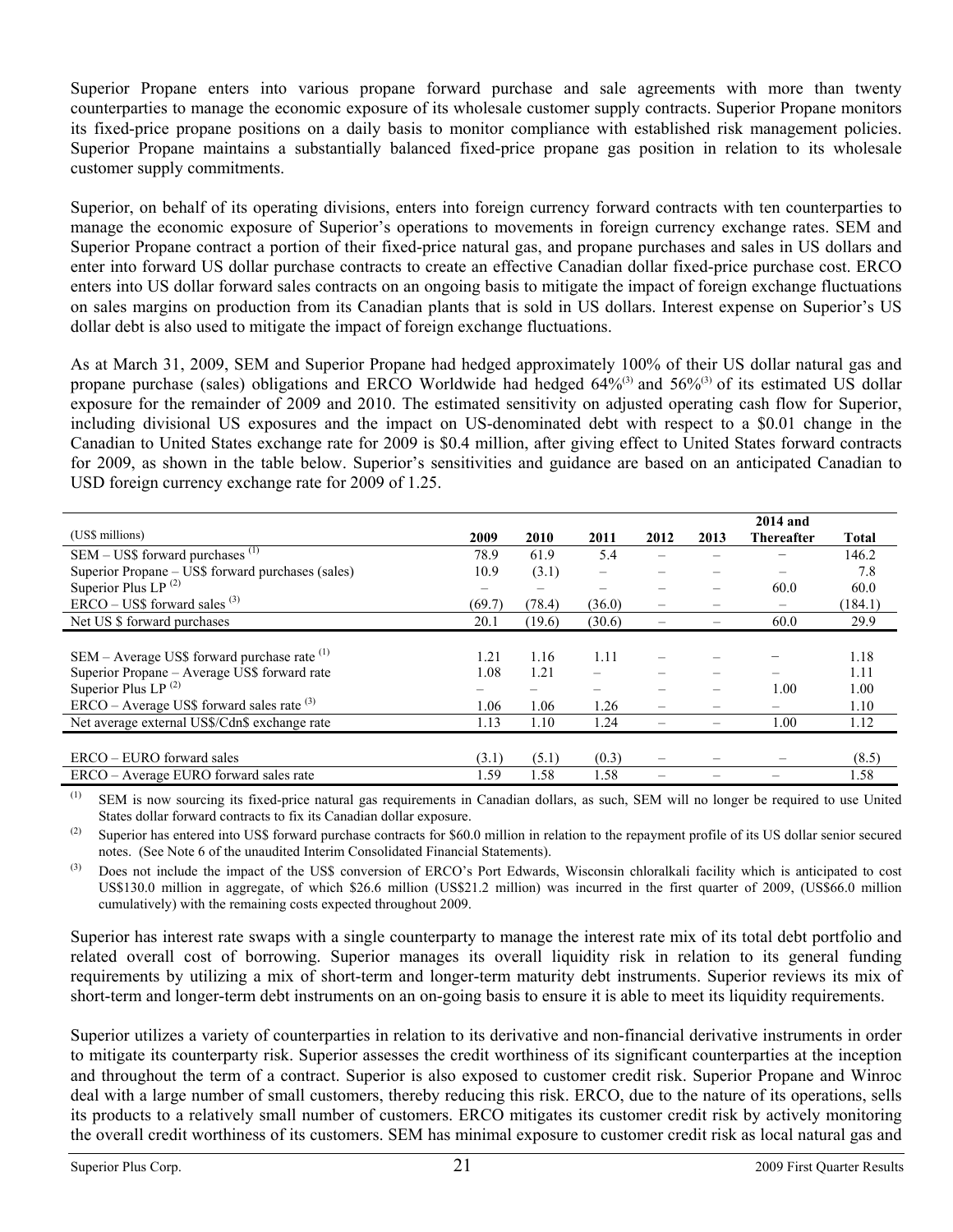electricity distribution utilities have been mandated, for a nominal fee, to provide SEM with invoicing, collection and the assumption of bad debts risk for residential and small commercial customers. SEM actively monitors the credit worthiness of its industrial customers.

For additional details on Superior's financial instruments, including the amount and classification of gains and losses recorded in Superior's first quarter Consolidated Financial Statements, summary of fair values, notional balances, effective rates and terms, and significant assumptions used in the calculation of the fair value of Superior's financial instruments, see Note 8 to the Interim Consolidated Financial Statements.

### **Changes in Internal Control over Financial Reporting**

During the first quarter of 2009, Superior made changes in the processes and procedures at SEM in response to the two material weaknesses referenced in the 2008 annual certification. During the first quarter, management has overseen changes to ensure the specific internal controls are effective. Management has confirmed through ongoing monitoring and independent review that the key reconciliation at SEM and controls over the mark-to-market calculation at SEM operated effectively throughout the first quarter. Management will continue to monitor and test these controls throughout 2009.

### **Critical Accounting Policies and Estimates**

Superior's unaudited Interim Consolidated Financial Statements have been prepared in accordance with Canadian GAAP. The significant accounting policies are described in the Consolidated Financial Statements, see Note 2 on pages 61 to 66 of the 2008 annual report. Certain of these accounting policies, as well as estimates made by management in applying such policies, are recognized as critical because they require management to make subjective or complex judgments about matters that are inherently uncertain. Our critical accounting estimates relate to the allowance for doubtful accounts, employee future benefits, future income tax assets and liabilities, the valuation of derivatives and non-financial derivatives and asset impairments and the assessment of potential asset retirement obligations.

### **Changes in Accounting Policies**

### *Financial Assets and Financial Liabilities*

On January 1, 2009, Superior adopted the requirements of guidance provided by the CICA related to the application of credit risk and the determination of the fair value of financial assets and liabilities. Superior adopted the guidance retrospectively, but did not restate prior periods. Accordingly, Superior decreased the carrying value of its net financial instrument assets and liabilities as at January 1, 2009, by \$0.4 million, with a corresponding increase of \$0.1 million to Superior's future income tax asset and an increase of \$0.3 million to Superior's opening accumulated deficit; comparative earnings and financial assets and liabilities for prior periods have not been restated. See the unaudited Interim Consolidated Financial Statements for additional details.

### *Goodwill and Intangible Assets*

On January 1, 2009, Superior adopted CICA Handbook Section 3064 Goodwill and Intangible Assets. This standard provides more specific guidance on the recognition of internally developed intangible assets and requires that research and development expenditures be evaluated against the same criteria as expenditures for intangible assets. The Section harmonizes Canadian GAAP with International Financial Reporting Standards (IFRS). Adoption of this standard did not have an impact on Superior.

## **Future Accounting Changes**

### *International Financial Reporting Standards*

The Accounting Standards Board of Canada (AcSB) has announced plans that will require the convergence of Canadian GAAP with International Financial Reporting Standards (IFRS) for publicly accountable enterprises, including Superior Plus Corp. The changeover date from Canadian GAAP to IFRS is for annual and interim financial statements relating to fiscal years beginning on or after January 1, 2011.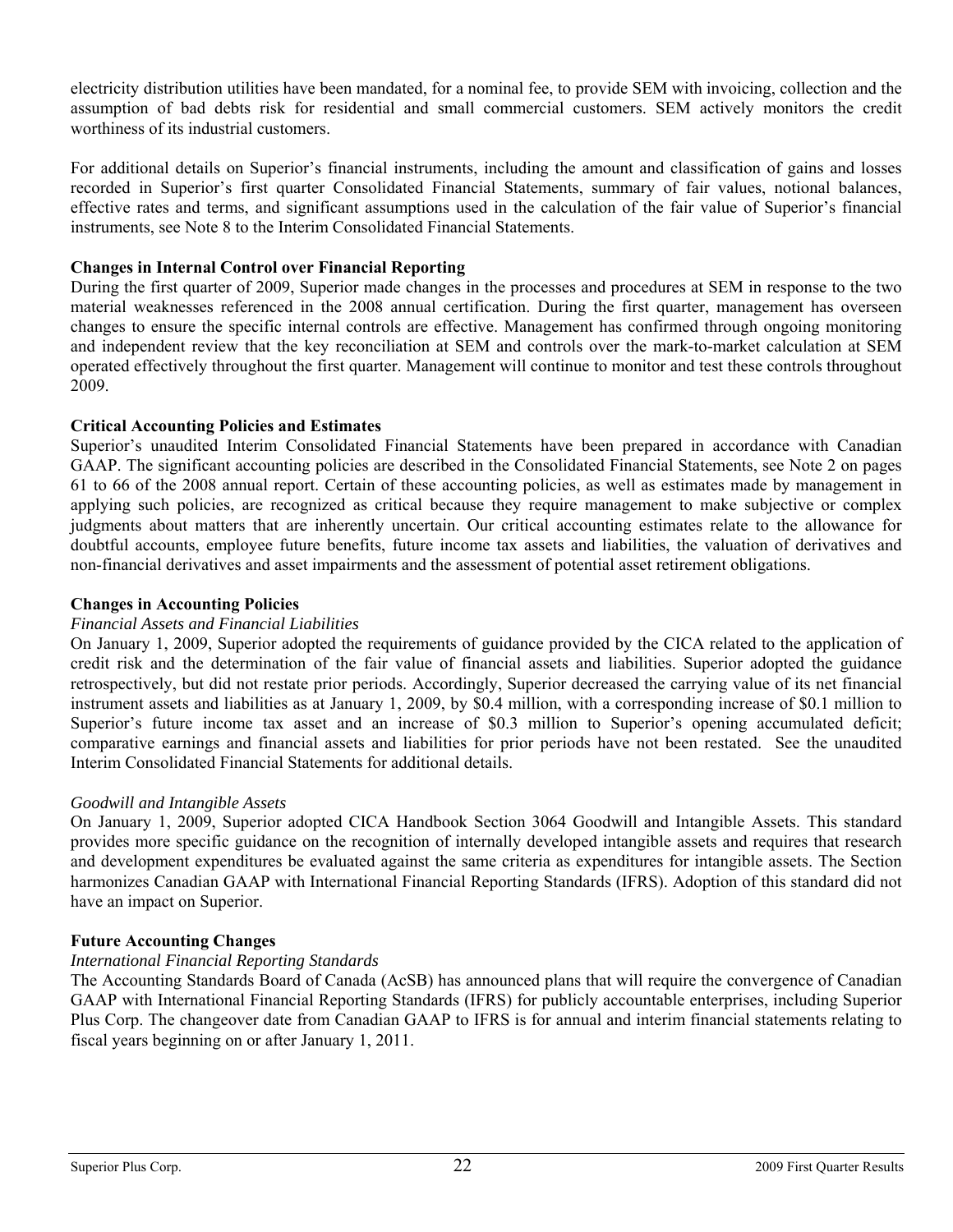During 2008, Superior formed an IFRS project team to develop an IFRS transition plan. Superior's approach is to assess and coordinate ongoing training requirements in conjunction with the development of a comprehensive diagnostic/planning document throughout the first and second quarters of 2009. Superior's diagnostic plan will include the assessment of differences between Canadian GAAP and IFRS, options available under IFRS, potential system requirements as a result of the adoption of IFRS, and the impact on internal controls and other business activities. Upon completion of a comprehensive diagnostic, Superior will focus its efforts on the development and execution of a detailed IFRS transition plan.

At this time, Superior is unable to reasonably estimate the impact that the adoption of IFRS may have on its future operating results or financial position. Superior's preliminary assessment of areas that may have a significant impact upon adoption of IFRS consist of, but may not be limited to:

- Property, plant and equipment may be impacted by the requirement to record, disclose and amortize on the basis of material components;
- Employee future benefit obligations will be impacted as IFRS does not allow the deferral of certain actuarial gains and losses which are currently deferred under Canadian GAAP;
- Asset impairments recorded in prior years, under certain circumstances, are eligible to be reversed under IFRS;
- The classification of financial statement items may differ under IFRS; and
- Financial statement disclosures under IFRS tend to be more robust than those under Canadian GAAP.

Superior will continue to assess the impact of IFRS throughout 2009, including the impact on its consolidated financial statements, financial reporting systems and internal control systems.

|                                                | 2009                                                  | 2008     |          |        | 2007   |        |          |          |        |
|------------------------------------------------|-------------------------------------------------------|----------|----------|--------|--------|--------|----------|----------|--------|
|                                                | <b>Ouarters</b><br><b>Ouarters</b><br><b>Ouarters</b> |          |          |        |        |        |          |          |        |
| (millions of dollars except per share amounts) | First                                                 | Fourth   | Third    | Second | First  | Fourth | Third    | Second   | First  |
| Propane sales volumes (millions of litres)     | 431                                                   | 390      | 244      | 274    | 469    | 416    | 256      | 280      | 477    |
| Chemical sales volumes                         |                                                       |          |          |        |        |        |          |          |        |
| (thousands of metric tonnes)                   | 155                                                   | 160      | 188      | 188    | 191    | 194    | 187      | 193      | 194    |
| Natural gas sales volumes (millions of GJs)    | 8                                                     | 8        | 8        | 8      | 9      | 9      | 9        | 9        | 10     |
| Electricity sales volumes (millions of KWh)    | 31                                                    | 28       | 18       | 14     | 10     |        |          |          |        |
| Gross profit                                   | 188.3                                                 | 193.1    | 152.8    | 153.3  | 169.9  | 185.8  | 145.9    | 144.4    | 185.7  |
| Net earnings (loss)                            | (5.5)                                                 | (19.9)   | (203.9)  | 164.3  | 127.2  | 64.5   | (26.9)   | (25.5)   | 107.7  |
| Per share, basic                               | \$(0.06)                                              | \$(0.23) | \$(2.31) | \$1.86 | \$1.44 | \$0.74 | \$(0.31) | \$(0.30) | \$1.26 |
| Per share, diluted                             | \$(0.06)                                              | \$(0.23) | \$(2.31) | \$1.86 | \$1.44 | \$0.74 | \$(0.31) | \$(0.30) | \$1.26 |
| Adjusted operating cash flow                   | 61.3                                                  | 65.0     | 33.5     | 38.1   | 55.7   | 64.9   | 30.3     | 21.7     | 62.6   |
| Per share, basic                               | \$0.69                                                | \$0.74   | \$0.38   | \$0.43 | \$0.63 | \$0.74 | \$0.35   | \$0.25   | \$0.73 |
| Per share, diluted                             | \$0.69                                                | \$0.74   | \$0.38   | \$0.43 | \$0.63 | \$0.74 | \$0.35   | \$0.25   | \$0.73 |
| Net working capital $(1)$                      | 83.7                                                  | 152.2    | 227.4    | 217.6  | 256.3  | 157.0  | 62.3     | 105.2    | 134.3  |

### **Quarterly Financial and Operating Information**

Net working capital reflects amounts as at the quarter end and is comprised of cash and cash equivalents, accounts receivable and inventories, less bank indebtedness, accounts payable and accrued liabilities, current portion of term loans and dividends and interest payable to shareholders and debentureholders.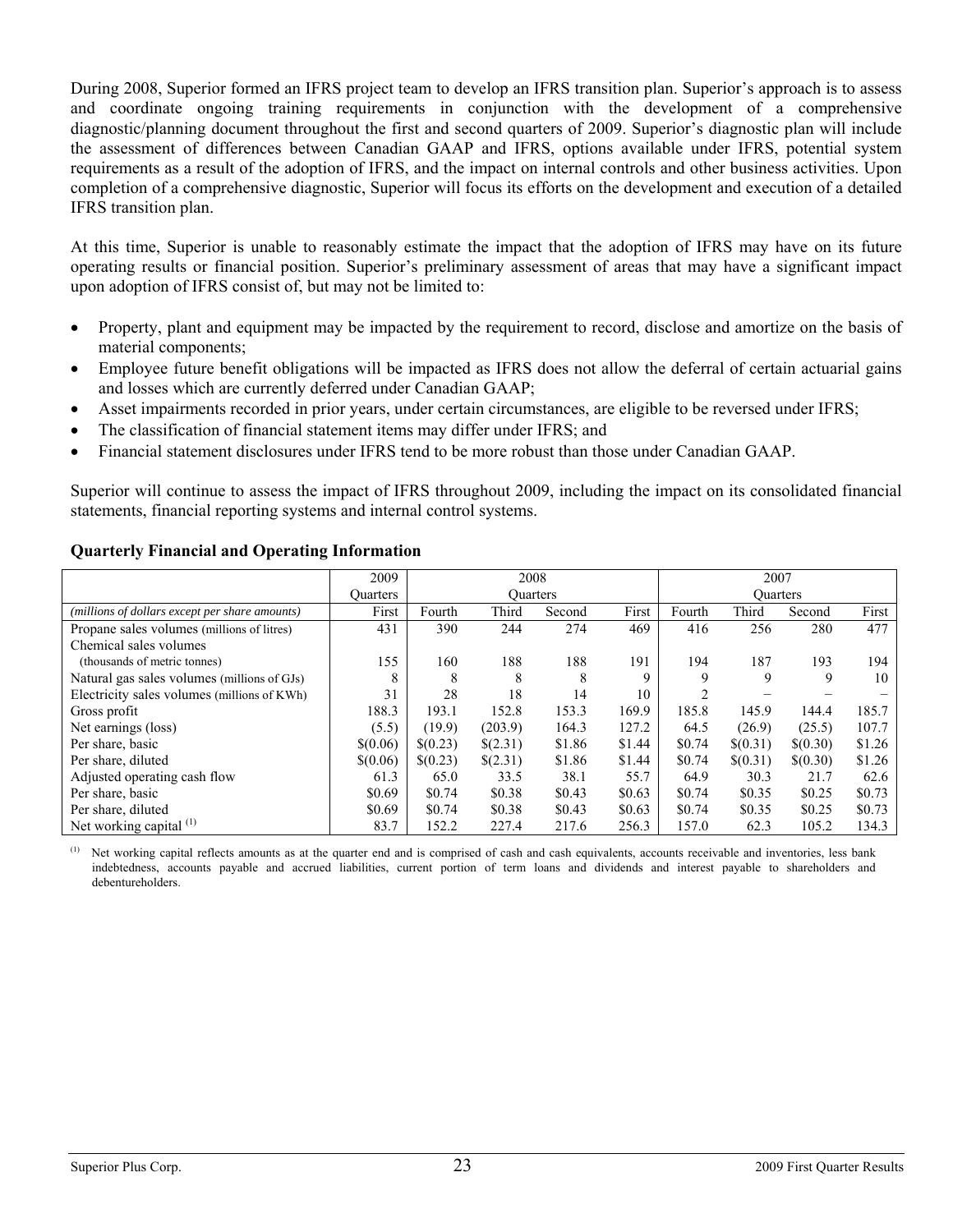### **Reconciliation of Net Earnings (Loss) to EBITDA from Operations** (1) (2) (3)

|                                                                                        | <b>Superior</b> |             |        |            |
|----------------------------------------------------------------------------------------|-----------------|-------------|--------|------------|
| For the three months ended March 31, 2009                                              | Propane         | <b>ERCO</b> | Winroc | <b>SEM</b> |
| Net earnings (loss)                                                                    | 37.1            | 6.8         | 0.4    | (53.5)     |
| Add: Amortization of property, plant and equipment, intangible assets and accretion of |                 |             |        |            |
| convertible debenture issue costs                                                      | 6.2             | 1.1         |        | 0.2        |
| Amortization included in cost of sales                                                 |                 | 9.1         |        |            |
| Superior Propane non-cash pension expense                                              | 0.4             |             |        |            |
| Unrealized (gains) losses on financial instruments                                     | 1.2             | 15.1        |        | 54.8       |
| <b>EBITDA</b> from operations                                                          | 44.9            | 32.1        |        |            |

|                                                                                        | <b>Superior</b> |             |        |            |
|----------------------------------------------------------------------------------------|-----------------|-------------|--------|------------|
| For the three months ended March 31, 2008                                              | <b>Propane</b>  | <b>ERCO</b> | Winroc | <b>SEM</b> |
| Net earnings (loss)                                                                    | 30.5            | 30.8        | 3.8    | 87.1       |
| Add: Amortization of property, plant and equipment, intangible assets and accretion of |                 |             |        |            |
| convertible debenture issue costs                                                      | 3.8             | 1.0         | 1.0    |            |
| Amortization included in cost of sales                                                 |                 | 10.6        |        |            |
| Superior Propane non-cash pension expense                                              | 0.6             |             |        |            |
| Unrealized (gains) losses on financial instruments                                     | 3.0             | (16.4)      |        | (85.1)     |
| <b>EBITDA</b> from operations                                                          | 37.9            | 26.0        | 4.8    | 2.0        |

 (1) See the unaudited Interim Consolidated Financial Statements for net earnings (loss), amortization of property, plant and equipment, intangible assets and accretion of convertible debenture issue costs, tax expense (recovery), management internalization costs, non-cash pension expense and unrealized (gains) losses on financial instruments.

(2) See "Non-GAAP Financial Measures" for additional details.

(3) For the three months ended March 31, 2009, Superior has reclassified \$2.7 million of unrealized losses as a component of EBITDA from operations, related to Superior Propane's wholesale trading business.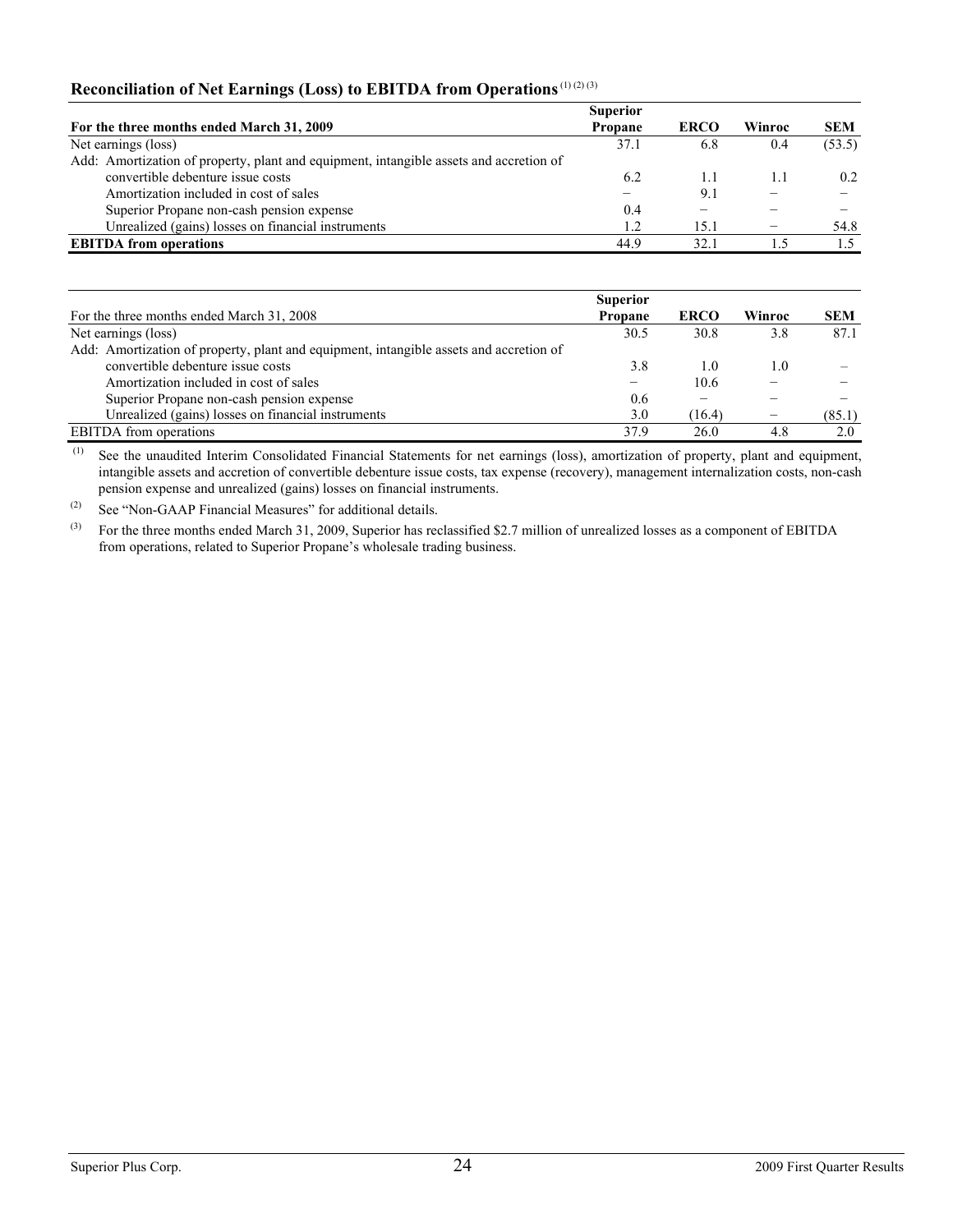### **Risk Factors to Superior**

The risks factors and uncertainties detailed below are a summary of Superior's assessment of its material risk factors as identified in Superior's 2008 Annual Information Form under the heading "Risk Factors". For a detailed discussion of these risks, see Superior's 2008 Annual Information Form filed on the Canadian Securities Administrator's website, [www.sedar.com](http://www.sedar.com/) and Superior's website, [www.superiorplus.com](http://www.superiorplus.com/).

### **Risks to Superior**

Superior is entirely dependent upon the operations and assets of Superior LP. Superior's ability to make dividend payments to shareholders is dependent upon the ability of Superior LP to make distributions on its outstanding limited partnership units as well as the operations and business of Superior LP.

Although Superior intends to distribute the income allocated from Superior LP, less the amount of its expenses, indebtedness and other obligations and less amounts, if any, Superior pays in connection with the redemption of common shares, there is no assurance regarding the amounts of cash to be distributed by Superior LP or generated by Superior LP and therefore funds available for dividends to shareholders. The actual amount distributed in respect of the limited partnership units will depend on a variety of factors including, without limitation, the performance of Superior LP's operating businesses, the effect of acquisitions or dispositions on Superior LP, and other factors that may be beyond the control of Superior LP or Superior. In the event significant sustaining capital expenditures are required by Superior LP or the profitability of Superior LP declines, there would be a decrease in the amount of cash available for dividends to shareholders and such decrease could be material.

Superior's dividend policy and the distribution policy of Superior LP are subject to change at the discretion of the board of directors of Superior or the board of directors of Superior General Partner Inc., the General Partner of Superior LP, as applicable. Superior's dividend policy and the distribution policy of Superior LP are also limited by contractual agreements including agreements with lenders to Superior and its affiliates and by restrictions under corporate law.

The credit facilities of Superior LP contain covenants that require Superior LP to meet certain financial tests and that restrict, among other things, the ability of Superior LP to incur additional debt, dispose of assets or pay dividends/distributions in certain circumstances. These restrictions may preclude Superior LP from returning capital or making distributions on the limited partnership units.

The payout by Superior LP of substantially all of its available cash flow means that capital expenditures to fund growth opportunities can only be made in the event that other sources of financing are available. Lack of access to such additional financing could limit the future growth of the business of Superior LP and, over time, have a material adverse effect on the amount of cash available for dividends to Shareholders.

To the extent that external sources of capital, including public and private markets, become limited or unavailable, Superior's and Superior LP's ability to make the necessary capital investments to maintain or expand the current business and to make necessary principal payments, uncertainties and assumptions under its term credit facilities may be impaired.

Superior maintains a substantial floating interest rate exposure through a combination of floating interest rate borrowings and the use of derivative instruments. Demand levels for approximately half of Superior Propane's sales and substantially all of ERCO and Winroc's sales are affected by general economic trends. Generally speaking, when the economy is strong, interest rates increase as does sales demand from Superior's customers, thereby increasing Superior's ability to pay higher interest costs and vice versa. In this way, there is a common relationship between economic activity levels, interest rates and Superior's ability to pay higher or lower rates.

A portion of Superior's net cash flows are denominated in US dollars. Accordingly, fluctuations in the Canadian/US dollar exchange rate can impact profitability.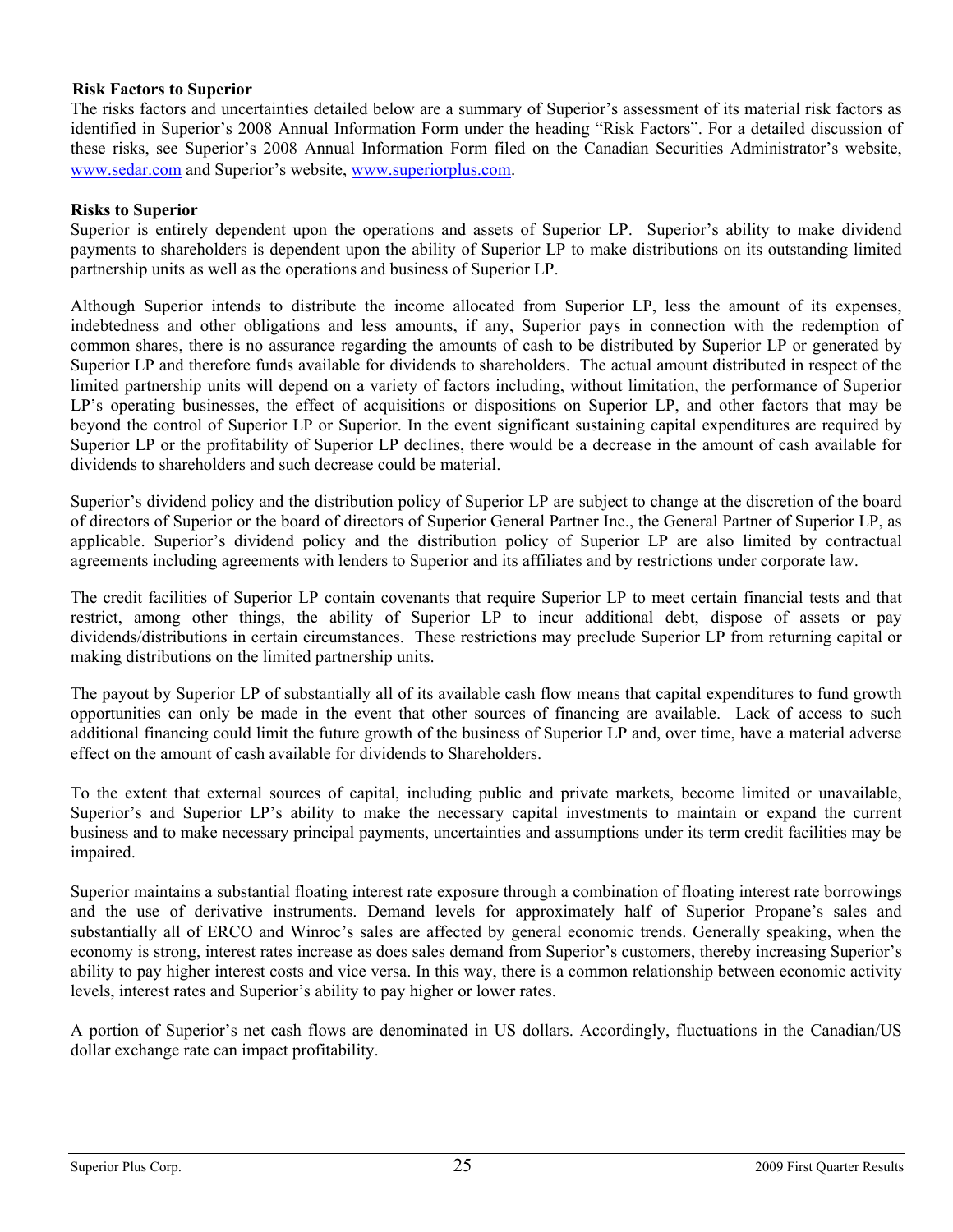The timing and amount of capital expenditures incurred by Superior LP or by its subsidiaries will directly affect the amount of cash available to Superior for dividends to shareholders. Dividends may be reduced, or even eliminated, at times when significant capital expenditures are incurred or other unusual expenditures are made.

If the board of directors of Superior decides to issue additional common shares, preferred shares or securities convertible into common shares, existing shareholders may suffer significant dilution.

Superior is or may be exposed to third-party credit risk relating to any obligations of Ballard that are not transferred, or if transferred, from which obligations Superior has not been released. Superior has, through the contractual provisions in the agreement entered into with Ballard in connection with Superior's corporate conversion (the Arrangement Agreement), the indemnity agreement and the divestiture agreement contemplated thereby, and through securing certain insurance coverage, attempted to ensure that the liabilities and obligations relating to the business of Ballard are transferred to and assumed by New Ballard, that Superior is released from any such obligations and, even where such transfer or release is not effective or is not obtained, Superior is indemnified by New Ballard for all such obligations. However, in the event New Ballard fails or is unable to meet such contractual obligations to Superior and to the extent any applicable insurance coverage is not available, Superior may be liable for such obligations which could have a material adverse effect on the business, financial condition and results of operations of Superior.

Although Superior has conducted investigations of, and engaged legal counsel to review, the corporate, legal, financial and business records of Ballard and attempted to ensure, through the contractual provisions in the Arrangement Agreement, the indemnity agreement and the divestiture agreement, and through securing certain insurance coverage, that the liabilities and obligations relating to the business of Ballard are transferred to and assumed by the new corporation which continued to carry on Ballard's business (New Ballard), there may be liabilities or risks that Superior may not have uncovered in its due diligence investigations, or that may have an unanticipated material adverse effect on Superior. These liabilities and risks could have, individually or in the aggregate, a material adverse effect on the business, financial condition and results of operations of Superior.

The steps under the plan of arrangement pursuant to which the corporate conversion was completed (the Plan of Arrangement) were structured to be tax-deferred to the Fund and Fund Unitholders based on proposals to facilitate tax deferred conversions of certain mutual fund trusts into taxable Canadian corporations (the SIFT Reorganization Amendments) proposed by the Department of Finance on July 14, 2008. On March 5, 2009 the Budget Implementation Act, 2009 (Bill C-10 (2009)), which includes the SIFT Reorganization Amendments, received second reading in the Senate and has been referred to the Senate Standing Committee on National Finance. If the SIFT Reorganization Amendments are not passed in their current form or other legislation or amendments to existing legislation are proposed or announced, there is a risk that the tax consequences contemplated by the Fund or the tax consequences of the Plan of Arrangement to the Fund and the Unitholders may be materially different from the tax consequences described in the Plan of Arrangement. While Superior is confident in its position, there is a possibility that the Canada Revenue Agency could successfully challenge the tax consequences of the Plan of Arrangement or prior transactions of Ballard, or that legislation could be enacted or amended resulting in different tax consequences from those contemplated in the Plan of Arrangement for Superior. Such a challenge or legislation could potentially affect the availability or amount of the tax basis or other tax accounts of Superior.

## **Risks to the Businesses**

## *Superior Propane*

Propane is sold in competition with other energy sources such as fuel oil, electricity and natural gas, along with alternative energy sources that are currently under development. In addition to competition from other energy sources, Superior Propane competes with other retail marketers. Superior Propane's ability to remain an industry leader depends on its ability to provide reliable service at competitive selling prices.

Weather and general economic conditions affect propane market volumes. Weather influences the demand for propane primarily for space heating uses and also for agricultural applications.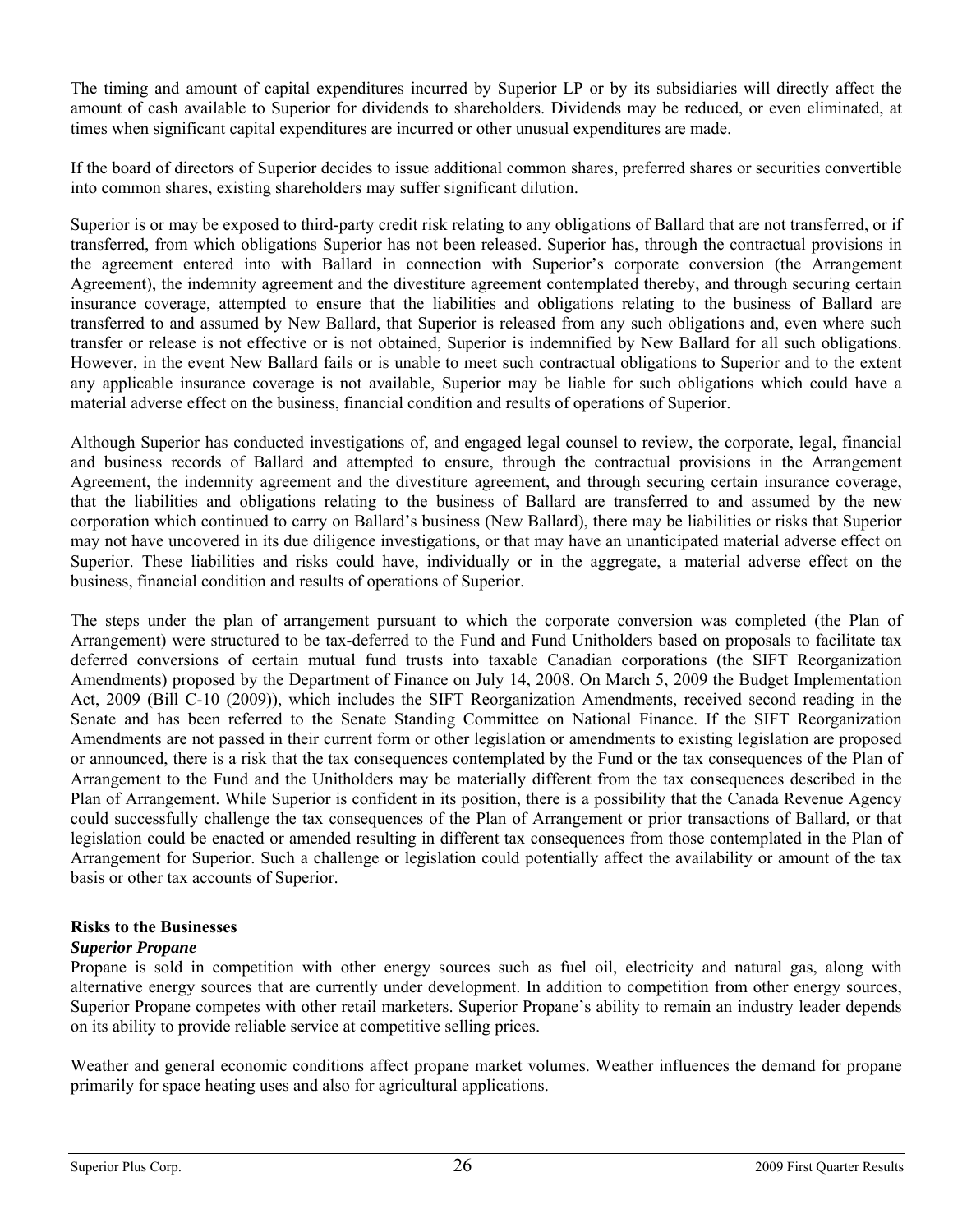The trend towards increased conservation measures and technological advances in energy efficiency may have a detrimental effect on propane demand and Superior Propane's sales. Further, increases in the cost of propane encourage customers to conserve fuel and to invest in more energy-efficient equipment, reducing demand. Changes in propane supply costs are normally passed through to customers, but timing lags (the time between when Superior Propane purchases the propane and when the customer purchases the propane) may result in positive or negative gross margin fluctuations.

Superior Propane offers its customers various fixed-price propane programs. In order to mitigate the price risk from offering these services, Superior Propane uses its physical inventory position, supplemented by forward commodity transactions with various third parties having terms and volumes substantially the same as its customers' contracts. In periods of high propane price volatility the fixed price programs create exposure to over or under supply positions as the demand from customers may significantly exceed or fall short of supply procured. In addition, if propane prices decline significantly subsequent to customers signing up for a fixed price program there is a risk that customers will default on their commitments.

Superior Propane's operations are subject to the risks associated with handling, storing and transporting propane in bulk. Slight quantities of propane may also be released during transfer operations. To mitigate risks, Superior Propane has established a comprehensive program directed at environmental, health and safety protection. This program consists of an environmental policy, codes of practice, periodic self-audits, employee training, quarterly and annual reporting and emergency prevention and response.

Approximately 22% of Superior Propane's employees are unionized. Collective bargaining agreements are renegotiated in the normal course of business.

### *ERCO*

ERCO competes with sodium chlorate, chloralkali and potassium producers on a worldwide basis. Key competitive factors include price, product quality, logistics capability, reliability of supply, technical capability and service. The enduse markets for ERCO's products are correlated to the general economic environment and the competitiveness of its customers, all of which are outside of its control.

ERCO has long-term electricity contracts or electricity contracts that renew automatically with power producers in each of the jurisdictions where its plants are located. There is no assurance that ERCO will continue to be able to secure adequate supplies of electricity at reasonable prices or on acceptable terms.

Potassium Chloride (KCl) is a major raw material used in the production of potassium hydroxide at ERCO's Port Edwards, Wisconsin facility. Substantially all of ERCO's KCl is received from Potash Corporation of Saskatchewan (Potash). ERCO currently has a limited ability to source KCl from additional suppliers.

ERCO is exposed to fluctuations in the US dollar and the euro to the Canadian dollar.

ERCO's operations involve the handling, production, transportation, treatment and disposal of materials that are classified as hazardous and are regulated by environmental and health and safety laws, regulations and requirements. The potential exists for the release of highly toxic and lethal substances, including chlorine. Equipment failure could result in damage to facilities, death or injury and liabilities to third parties. If at any time the appropriate regulatory authorities deem any of the facilities unsafe, they may order that such facilities be shut down.

ERCO's operations and activities in various jurisdictions require regulatory approvals for the handling, production, transportation and disposal of chemical products and waste substances. The failure to obtain or comply fully with such applicable regulatory approvals may materially adversely affect ERCO.

Approximately 25% of ERCO employees are unionized. Collective bargaining agreements are renegotiated in the normal course of business.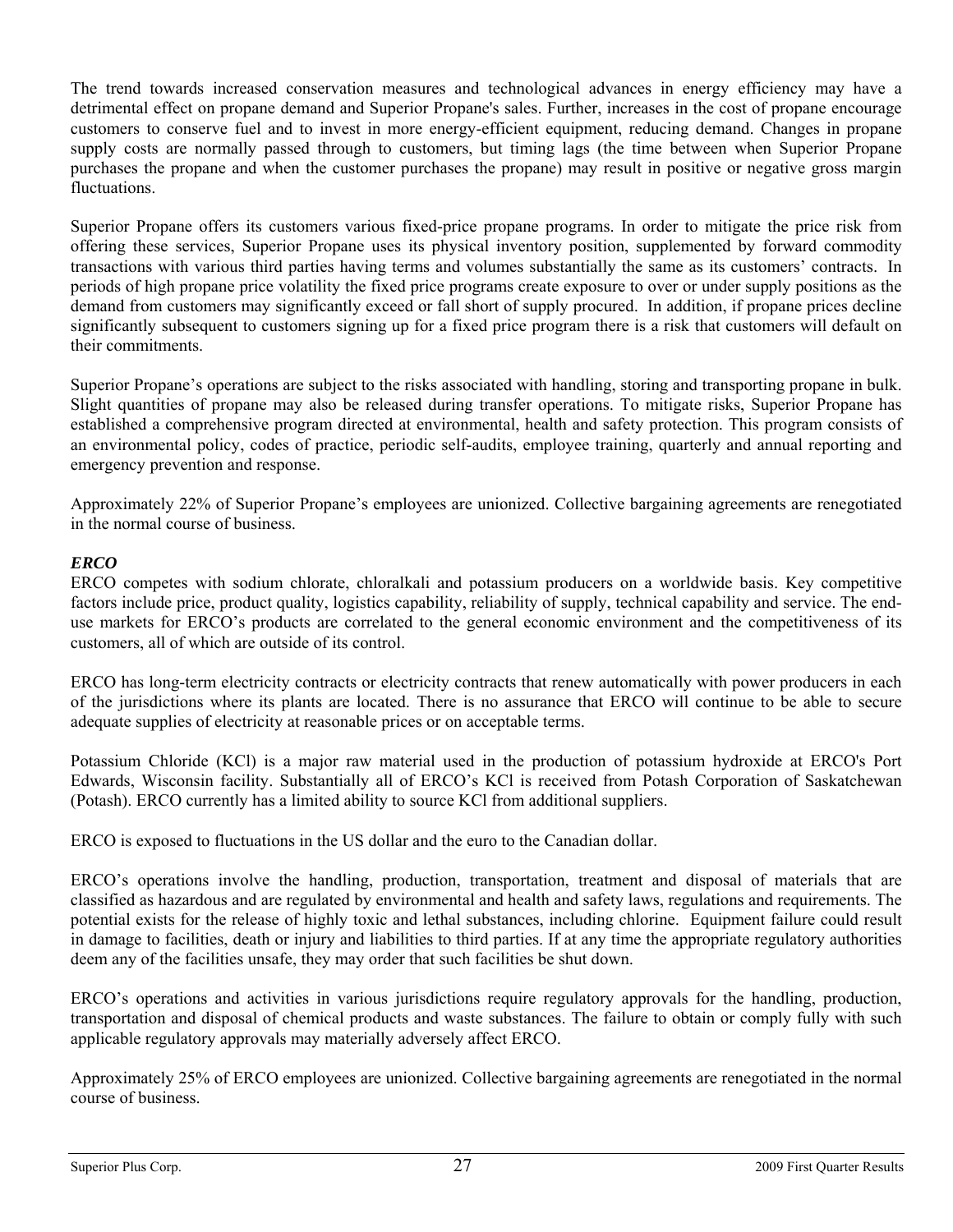### *Winroc*

Winroc competes with other specialty construction distributors servicing the builder/contractor market, in addition to big-box home centres and independent lumber yards. Winroc's ability to remain competitive depends on its ability to provide reliable service at competitive prices.

Demand for walls and ceilings building materials is affected by changes in general and local economic factors including demographic trends, employment levels, interest rates, consumer confidence and overall economic growth. These factors in turn impact the level of existing housing sales, new home construction, new non-residential construction, and office/commercial space turnover, all of which are significant factors in the determination of demand for Winroc's products and services.

Approximately 8% of Winroc's employees are unionized. Collective bargaining agreements are renegotiated in the normal course of business.

#### *SEM*

New entrants in the energy retailing business may enter the market and compete directly for the customer base that SEM targets, slowing or reducing its market share.

SEM purchases natural gas to meet its estimated commitments to its customers based upon their historical consumption. Depending on a number of factors, including weather, customer attrition and poor economic conditions affecting commercial customers' production levels, customers'combined natural gas consumption may vary from the volume purchased. This variance must be reconciled and settled at least annually and may require SEM to purchase or sell natural gas at market prices which may have an adverse impact on the results of this business. To mitigate balancing risk, SEM closely monitors its balancing position and takes measures such as adjusting gas deliveries and transferring gas between pools of customers, so that imbalances are minimized. In addition, SEM maintains a reserve for potential balancing costs. The reserve is reviewed on a monthly basis to ensure that it is sufficient to absorb any losses that might arise from balancing.

SEM matches its customers' estimated electricity requirements by entering into electricity swaps in advance of acquiring customers. Depending on several factors, including weather, customers' energy consumption may vary from the volumes purchased by SEM. SEM is able to invoice existing commercial electricity customers for balancing charges when the amount of energy used is greater than or less than 10% of the amount of energy that SEM estimated. In certain circumstances, there can be balancing issues for which SEM is responsible when customer aggregation forecasts are not realized.

SEM resources its fixed-price term natural gas sales commitments by entering into various physical natural gas and US dollar foreign exchange purchase contracts for similar terms and volumes to create an effective Canadian dollar fixedprice cost of supply. SEM transacts with nine financial and physical natural gas counterparties. There can be no assurance that any of these counterparties will not default on any of their obligations to SEM. However, the financial condition of each counterparty is evaluated and credit limits are established to minimize SEM's exposure to this risk. There is also a risk that supply commitments and foreign exchange positions may become unmatched; however, this is monitored daily in compliance with SEM's risk management policy.

SEM must retain qualified sales agents in order to properly execute its business strategy. The continued growth of SEM is reliant on the services of agents to sign up new customers. There can be no assurance that competitive conditions will allow these agents to achieve these customer additions. Lack of success in the marketing programs of SEM would limit future growth of the cash flow.

SEM operates in the highly regulated energy industry in Ontario, British Columbia and Quebec. Changes to existing legislation could impact this business's operations. As part of the current regulatory framework, local delivery companies are mandated to perform certain services on behalf of SEM, including invoicing, collection, assuming specific bad debt risks and storage and distribution of natural gas. Any elimination or changes to these rules could have a significant adverse effect on the results of this business.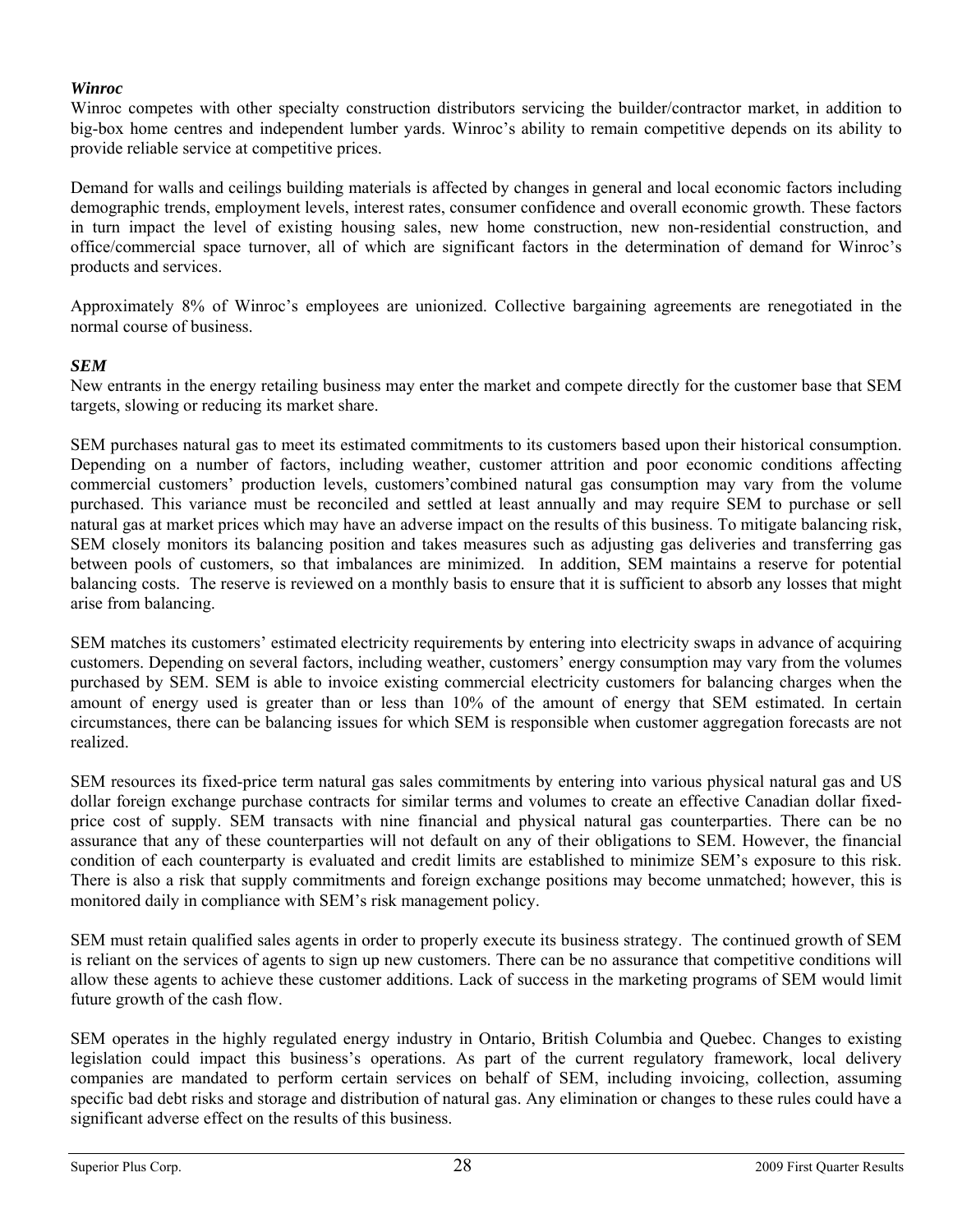In November of 2008, Ontario MPP David Ramsay's private members Bill 131 was introduced and passed second reading. If this bill were to pass through committee and pass third reading, it could receive Royal Assent. The bill contains several consumer protection measures, such as the requirement for a written re-affirmation with the customer. The bill, if passed, could negatively impact the acquisition of residential natural gas and power customers in Ontario.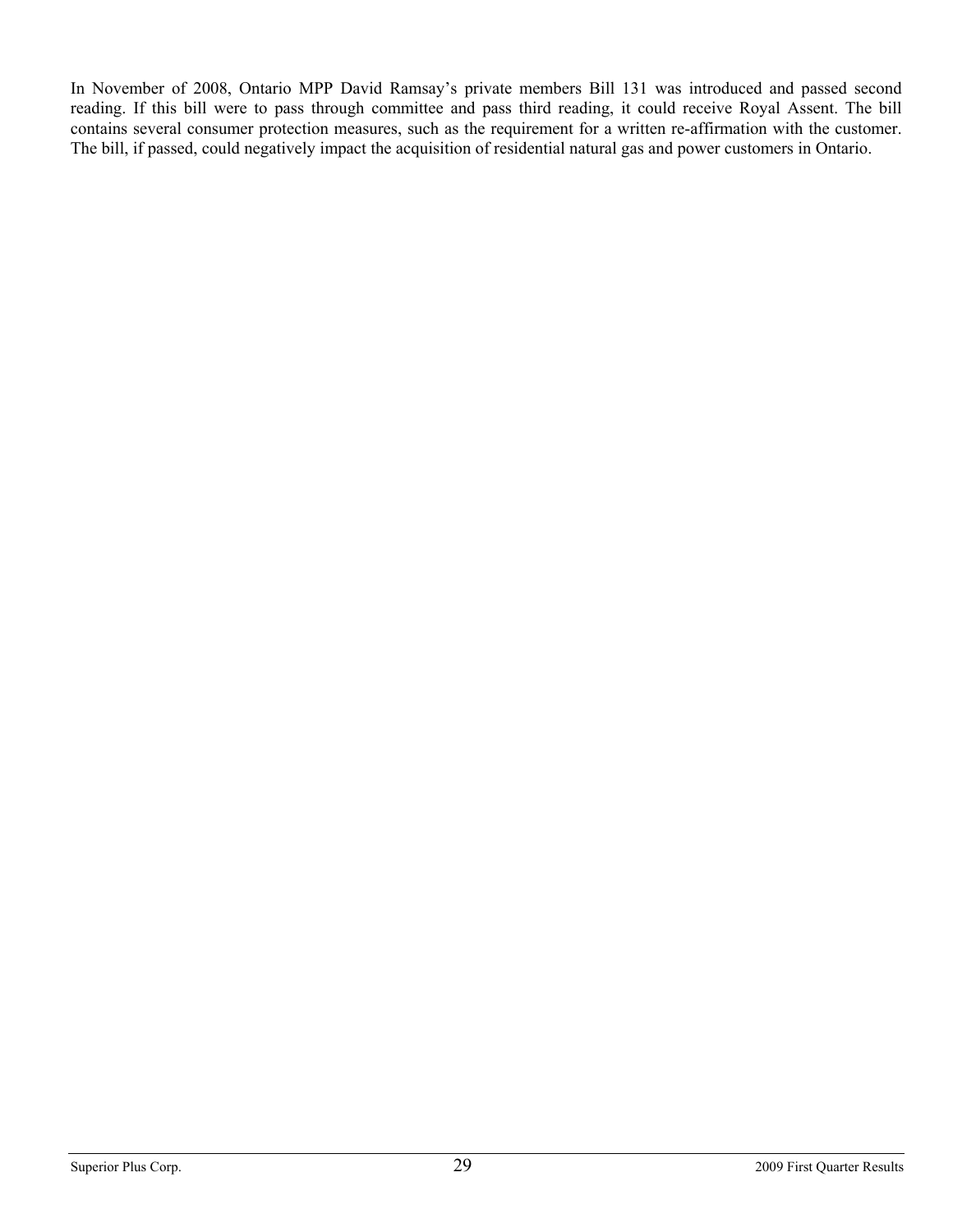### **SUPERIOR PLUS CORP. Consolidated Balance Sheets**

|                                                                          | March 31, | December 31, |
|--------------------------------------------------------------------------|-----------|--------------|
| (unaudited, millions of dollars)                                         | 2009      | 2008         |
| <b>Assets</b>                                                            |           |              |
| <b>Current Assets</b>                                                    |           |              |
| Cash and cash equivalents                                                | 10.4      | 16.1         |
| Accounts receivable and other (Note 4 and 8)                             | 179.7     | 246.8        |
| Inventories                                                              | 106.0     | 128.0        |
| Future income tax asset (Note 9)                                         | 78.1      | 65.9         |
| Current portion of unrealized gains on financial instruments (Note 8)    | 41.3      | 42.0         |
|                                                                          | 415.5     | 498.8        |
| Property, plant and equipment                                            | 584.0     | 562.3        |
| Customer contract related costs                                          | 16.9      | 17.7         |
| Intangible assets                                                        | 28.0      | 28.8         |
| Goodwill                                                                 | 474.3     | 472.7        |
| Accrued pension asset                                                    | 19.2      | 19.5         |
| Future income tax asset (Note 9)                                         | 181.8     | 185.9        |
| Investment tax credits                                                   | 133.1     | 133.1        |
| Long-term portion of unrealized gains on financial instruments (Note 8)  | 99.0      | 108.1        |
|                                                                          |           |              |
|                                                                          | 1,951.8   | 2,026.9      |
| <b>Liabilities and Shareholders' Equity</b>                              |           |              |
| <b>Current Liabilities</b>                                               |           |              |
| Accounts payable and accrued liabilities                                 | 183.6     | 230.5        |
| Current portion of term loans (Note 6)                                   | 12.6      | 13.0         |
| Dividends and interest payable to shareholders and debentureholders      | 16.2      | 0.7          |
| Current portion of deferred credit (Note 9)                              | 39.6      | 37.9         |
| Current portion of unrealized losses on financial instruments (Note 8)   | 127.9     | 87.8         |
|                                                                          | 379.9     | 369.9        |
| Revolving term bank credits and term loans (Note 6)                      | 412.9     | 462.8        |
| Convertible unsecured subordinated debentures (Note 7)                   | 242.3     | 241.7        |
| Future employee benefits                                                 | 18.2      | 18.0         |
| Deferred credit (Note 9)                                                 | 254.1     | 269.8        |
| Long-term portion of unrealized losses on financial instruments (Note 8) | 114.0     | 90.5         |
| <b>Total Liabilities</b>                                                 | 1,421.4   | 1,452.7      |
|                                                                          |           |              |
| <b>Shareholders' Equity</b>                                              |           |              |
| Shareholders' capital (Note 10)                                          | 1,370.9   | 1,370.9      |
| Contributed surplus (Note 10)                                            | 4.8       | 4.8          |
| Accumulated deficit                                                      | (844.7)   | (803.1)      |
| Accumulated other comprehensive income (loss) (Note 10)                  | (0.6)     | 1.6          |
|                                                                          | (845.3)   | (801.5)      |
| <b>Total Shareholders' Equity</b>                                        | 530.4     | 574.2        |
|                                                                          |           |              |
|                                                                          | 1,951.8   | 2,026.9      |

(See Notes to the Unaudited Interim Consolidated Financial Statements)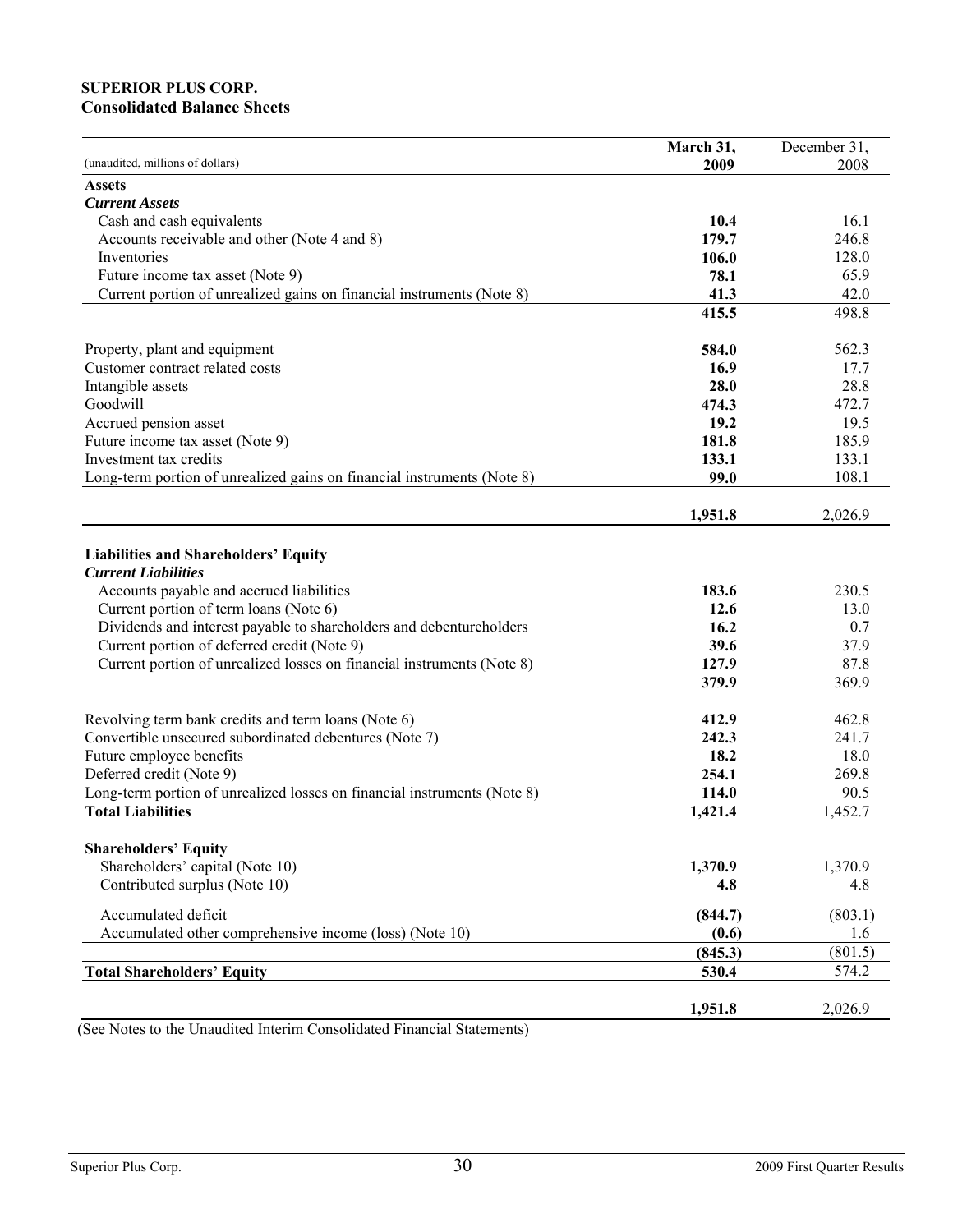### **SUPERIOR PLUS CORP. Consolidated Statements of Net Earnings (Loss), Comprehensive Income (Loss) and Deficit**

|                                                                          | Three months ended March 31, |         |
|--------------------------------------------------------------------------|------------------------------|---------|
| (unaudited, millions of dollars except per share amounts)                | 2009                         | 2008    |
|                                                                          |                              |         |
| <b>Revenues</b>                                                          | 603.5                        | 681.4   |
| Cost of products sold                                                    | (392.5)                      | (511.7) |
| Realized gains (losses) on financial instruments (Note 8)                | (22.7)                       | 0.2     |
| Gross profit                                                             | 188.3                        | 169.9   |
|                                                                          |                              |         |
| <b>Expenses</b>                                                          |                              |         |
| Operating and administrative                                             | 118.5                        | 113.9   |
| Amortization of property, plant and equipment                            | 7.2                          | 4.7     |
| Amortization of intangible assets                                        | 1.4                          | 1.1     |
| Interest on revolving term bank credits and term loans                   | 6.5                          | 6.1     |
| Interest on convertible unsecured subordinated debentures                | 3.8                          | 3.7     |
| Accretion of convertible debenture issue costs                           | 0.3                          | 0.5     |
| Unrealized losses (gains) on financial instruments (Note 8)              | 72.9                         | (105.3) |
|                                                                          | 210.6                        | 24.7    |
|                                                                          |                              |         |
| Net earnings (loss) before income taxes                                  | (22.3)                       | 145.2   |
| Income tax recovery (expense) (Note 9)                                   | 16.8                         | (18.0)  |
| <b>Net Earnings (Loss)</b>                                               | (5.5)                        | 127.2   |
|                                                                          |                              |         |
| Net earnings (loss)                                                      | (5.5)                        | 127.2   |
| Other comprehensive income (loss):                                       |                              |         |
| Unrealized foreign currency gains (losses) on translation of self-       |                              |         |
| sustaining foreign operations                                            | 4.1                          | (3.6)   |
| Reclassification of derivative gains and losses previously deferred      | (6.3)                        | 8.1     |
| <b>Comprehensive Income (Loss)</b>                                       | (7.7)                        | 131.7   |
|                                                                          |                              |         |
| <b>Deficit, Beginning of Period</b>                                      | (803.1)                      | (728.6) |
| Cumulative impact of adopting new guidance on the valuation of financial |                              |         |
|                                                                          | (0.3)                        |         |
| instrument asset and liabilities (Note $2(b)$ )                          |                              |         |
| Net earnings (loss)                                                      | (5.5)                        | 127.2   |
| Dividends to Shareholders                                                | (35.8)                       | (34.8)  |
| Deficit, End of Period                                                   | (844.7)                      | (636.2) |
|                                                                          |                              |         |
| Net earnings (loss) per share, basic and diluted (Note 11)               | (S0.06)                      | \$1.44  |
| (See Mater to the Unevolted Interim Concelidated Einengiel Statements)   |                              |         |

(See Notes to the Unaudited Interim Consolidated Financial Statements)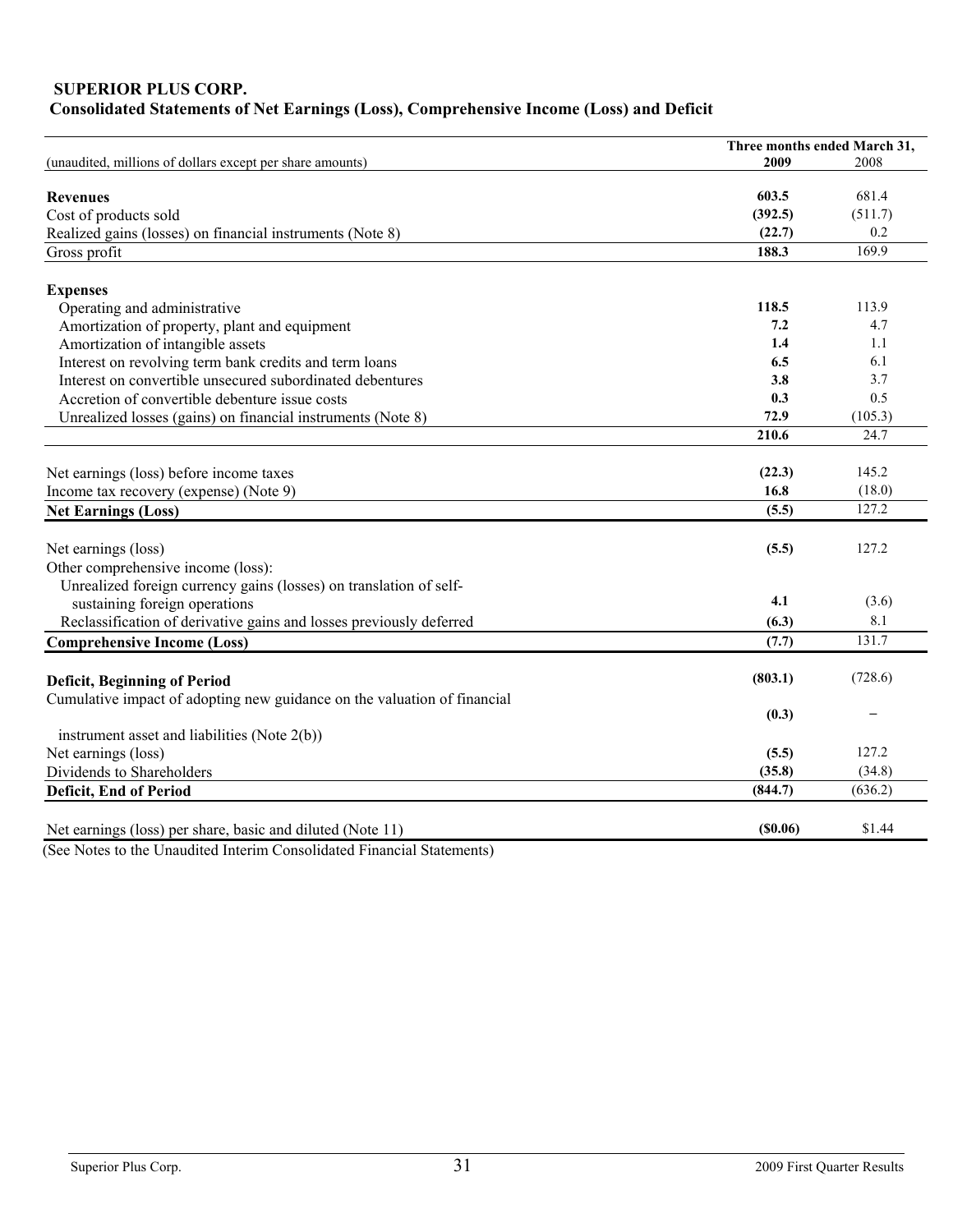### **SUPERIOR PLUS CORP. Consolidated Statements of Cash Flows**

|                                                       | Three months ended March 31, |                          |
|-------------------------------------------------------|------------------------------|--------------------------|
| (unaudited, millions of dollars)                      | 2009                         | 2008                     |
| <b>Operating Activities</b>                           |                              |                          |
| Net earnings (loss)                                   | (5.5)                        | 127.2                    |
| Items not affecting cash:                             |                              |                          |
| Amortization of property, plant and equipment,        |                              |                          |
| intangible assets and accretion of convertible        |                              |                          |
| debenture issue costs                                 | 8.9                          | 6.3                      |
| Amortization of customer contract related costs       | 1.7                          | 1.6                      |
| Amortization included in cost of sales                | 9.1                          | 10.6                     |
| Pension expense                                       | 0.4                          | 0.6                      |
| Unrealized losses (gains) on financial instruments    | 72.9                         | (105.3)                  |
| Future income tax expense (recovery)                  | (21.8)                       | 16.3                     |
| Customer contract related costs                       | (0.9)                        | (0.7)                    |
| Decrease in non-cash operating working capital items  | 18.6                         | 6.6                      |
| Cash flows from operating activities                  | 83.4                         | 63.2                     |
|                                                       |                              |                          |
| <b>Investing Activities</b>                           |                              |                          |
| Purchase of property, plant and equipment             | (35.9)                       | (10.6)                   |
| Proceeds on disposal of property, plant and equipment | 1.8                          | 0.2                      |
| Earn-out payment on prior acquisition                 | (0.6)                        |                          |
| Cash flows from investing activities                  | (34.7)                       | (10.4)                   |
|                                                       |                              |                          |
| <b>Financing Activities</b>                           |                              |                          |
| Revolving term bank credits and term loans            | (59.1)                       | 74.0                     |
| Net proceeds of accounts receivable sales program     | 25.0                         | (100.0)                  |
| Proceeds from distribution reinvestment program       |                              | 8.9                      |
| Dividends to Shareholders                             | (35.8)                       | (34.8)                   |
| Increase in non-cash working capital                  | 15.5                         | $\overline{\phantom{0}}$ |
| Cash flows from financing activities                  | (54.4)                       | (51.9)                   |
|                                                       |                              |                          |
| Net increase (decrease) in cash                       | (5.7)                        | 0.9                      |
| Cash and cash equivalents, beginning of period        | 16.1                         | 14.1                     |
| Cash and cash equivalents, end of period              | 10.4                         | 15.0                     |
|                                                       |                              |                          |

(See Notes to the Unaudited Interim Consolidated Financial Statements)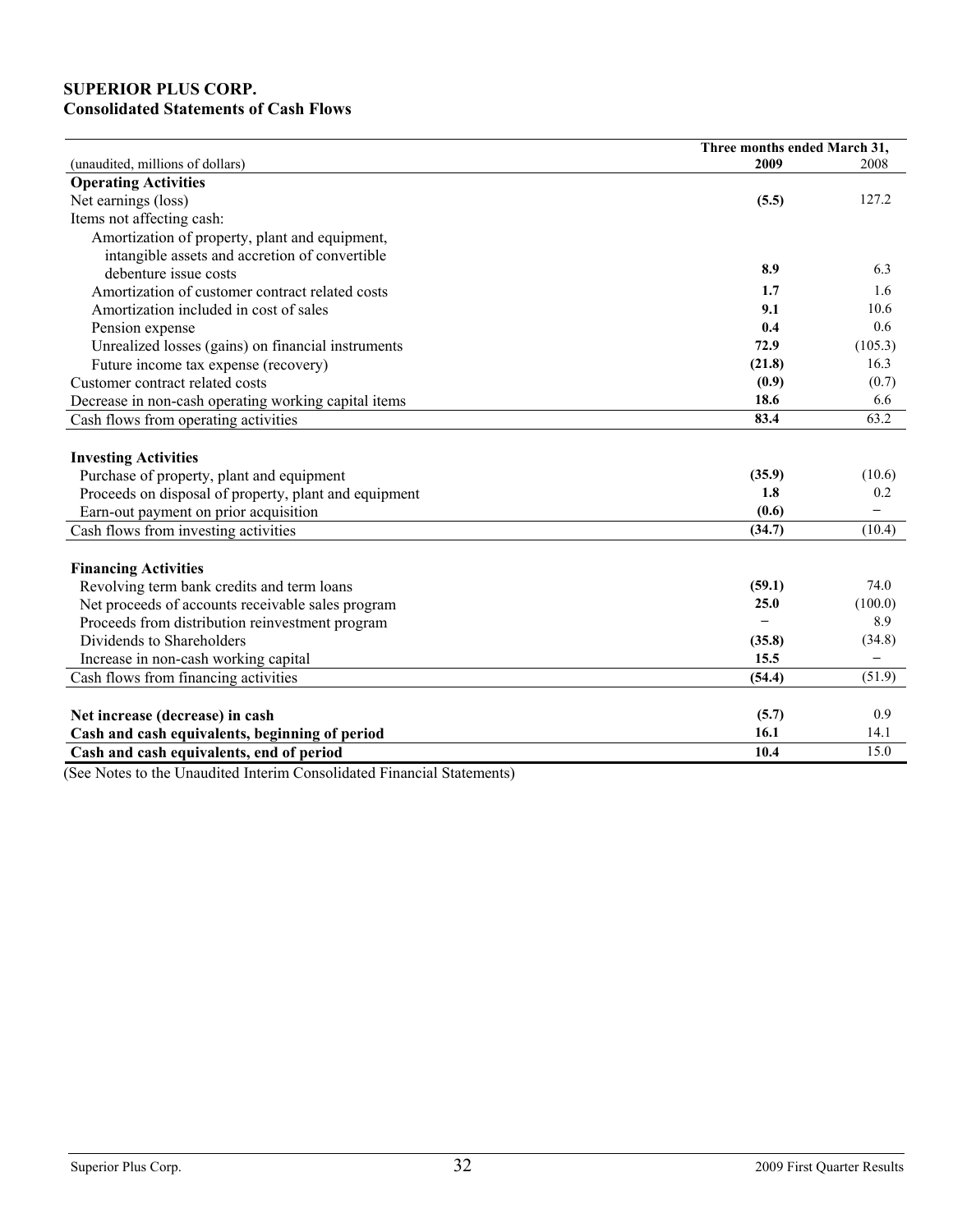#### **Notes to Interim Consolidated Financial Statements**

(unaudited, tabular amounts in Canadian millions of dollars, unless noted otherwise, except per share amounts)

#### **1. Organization**

Superior Plus Corp. (Superior) is a diversified business corporation, incorporated under the Canada Business Corporations Act. Superior holds 100% of Superior Plus LP (Superior LP), a limited partnership formed between Superior General Partner Inc., as general partner and Superior as limited partner. Superior holds 100% of the shares of Superior General Partner Inc. Superior does not conduct active business operations but rather distributes to shareholders the income it receives from Superior Plus LP in the form of partnership allocations, net of expenses and interest payable on the convertible unsecured subordinated debentures (the debentures). Superior's investments in Superior Plus LP are financed by share capital and debentures.

On December 31, 2008, Superior Plus Income Fund (the Fund) completed a transaction with Ballard Power Systems Inc. (Ballard) which resulted in Superior converting from a publicly traded income trust to a publicly traded corporation. The transaction resulted in the Unitholders of the Fund becoming Shareholders of Superior with no substantive changes to the underlying business operations.

#### **2. Accounting Policies**

#### **(a) Basis of Presentation**

The accompanying unaudited Interim Consolidated Financial Statements have been prepared according to Canadian generally accepted accounting principles (GAAP), applied on a consistent basis, and include the accounts of Superior and its wholly owned subsidiaries. Superior Plus Corp. is considered a continuation of Superior Plus Income Fund; as such, these consolidated financial statements follow the continuity of interests method of accounting. Under the continuity of interests method of accounting, Superior's transfer of the assets, liabilities and equity from the Fund to Superior upon the completion of its transaction with Ballard were recorded at their net book values. As a result of the application of the continuity of interests method of accounting, certain terms such as shareholder/unitholder and dividend/distribution may be used interchangeably throughout these unaudited Interim Consolidated Financial Statements. For the period ended March 31, 2009, payments to Shareholders were in the form of dividends, whereas for the period ended March 31, 2008, payments to Unitholders were in the form of trust unit distributions. These unaudited Interim Consolidated Financial Statements do not conform in all respects to the note disclosure requirement of GAAP for annual financial statements as certain information and disclosures included in the annual financial statements notes have been condensed or omitted. These Interim Consolidated Financial Statements and notes thereto should be read in conjunction with Superior's financial statements for the year ended December 31, 2008, and the accounting policies applied are consistent with this period except as noted in Note 2(b). All significant transactions and balances between Superior and Superior's subsidiaries have been eliminated on consolidation.

#### **(b) Changes in Accounting Policies**

#### *Financial Assets and Financial Liabilities*

On January 1, 2009, Superior adopted the requirements of guidance provided by the CICA related to the application of credit risk and the determination of the fair value of financial assets and liabilities. Superior adopted the guidance retrospectively, but did not restate prior periods. Accordingly, Superior decreased the carrying value of its net financial instrument assets and liabilities as at January 1, 2009, by \$0.4 million, with a corresponding increase of \$0.1 million to Superior's future income tax asset and an increase of \$0.3 million to Superior's opening accumulated deficit; comparative earnings and financial assets and liabilities for prior periods have not been restated.

#### *Goodwill and Intangible Assets*

On January 1, 2009, Superior adopted CICA Handbook Section 3064 *Goodwill and Intangible Assets*. This standard provides more specific guidance on the recognition of internally developed intangible assets and requires that research and development expenditures be evaluated against the same criteria as expenditures for intangible assets. The Section harmonizes Canadian GAAP with International Financial Reporting Standards (IFRS). Adoption of this standard did not have an impact on Superior.

#### **(c) Future Accounting Changes**

#### *International Financial Reporting Standards*

The Accounting Standards Board of Canada (AcSB) has announced plans that will require the convergence of Canadian GAAP with International Financial Reporting Standards (IFRS) for publicly accountable enterprises, including Superior. The changeover date from Canadian GAAP to IFRS is for annual and interim financial statements relating to fiscal years beginning on or after January 1, 2011. Superior is currently assessing the future impact of these new standards on its consolidated financial statements.

#### **(d) Business Segments**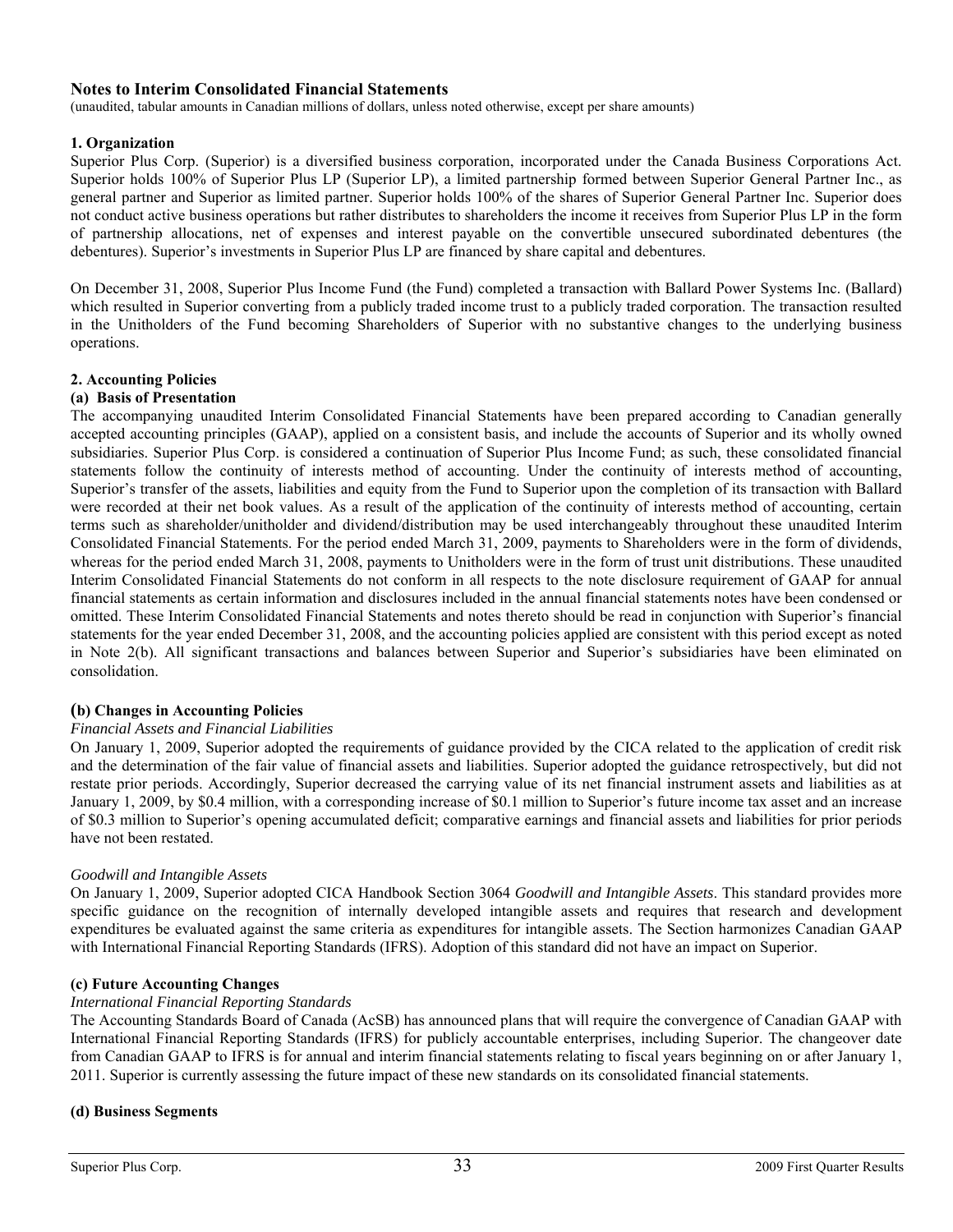Superior operates four distinct business segments: a propane distribution and related services business operating under the Superior Propane trade name; a specialty chemicals manufacturer operating under the ERCO Worldwide trade name (ERCO); a construction products distribution business operating under the Winroc trade name; and a fixed-price energy services business operating under the Superior Energy Management trade name (SEM). (See Note 12.)

#### **3. Seasonality of Operations**

#### **Superior Propane**

Propane sales typically peak in the first quarter when approximately one-third of annual propane sales volumes and gross profits are generated due to the demand from heating end-use customers. They then decline through the second and third quarters rising seasonally again in the fourth quarter with heating demand. Similarly, net working capital levels are typically at seasonally high levels at the end of the first quarter, and normally decline to seasonally low levels in the second and third quarters. Net working capital levels are also significantly influenced by wholesale propane prices.

#### **Winroc**

Winroc's sales typically peak during the second and third quarters with the seasonal increase in building and remodeling activities. They then decline through the first and fourth quarters. Similarly, net working capital levels are typically at seasonally high levels during the second and third quarter, and normally decline to seasonally low levels in the first and fourth quarters.

#### **4. Accounts Receivable and Other**

Superior sells, with limited recourse, certain trade accounts receivable on a revolving basis to an entity sponsored by a Canadian chartered bank. The accounts receivable are sold at a discount to face value based on prevailing money market rates. Superior has retained the servicing responsibility for the accounts receivable sold and has therefore recognized a servicing liability. The level of accounts receivable sold under the program fluctuates seasonally with the level of accounts receivable. As at March 31, 2009, proceeds of \$125.0 million (December 31, 2008 – \$100.0 million) had been received. The existing accounts receivable securitization program matures on December 29, 2009.

| A summary of accounts receivable and other is as follows: | March 31, | December 31. |
|-----------------------------------------------------------|-----------|--------------|
|                                                           | 2009      | 2008         |
| Accounts receivable trade                                 | 162.9     | 225.5        |
| Accounts receivable other                                 | 7.3       | 5.9          |
| Prepaid expenses                                          | 9.5       | 15.4         |
| Accounts receivable and other                             | 179.7     | 246.8        |

#### **5. Inventories**

For the three months ended March 31, 2009 and 2008, inventories of \$338.9 million and \$437.6 million were expensed through cost of products sold. No write-downs of inventory or reversals of write-downs were recorded during the three months ended March 31, 2009 and 2008.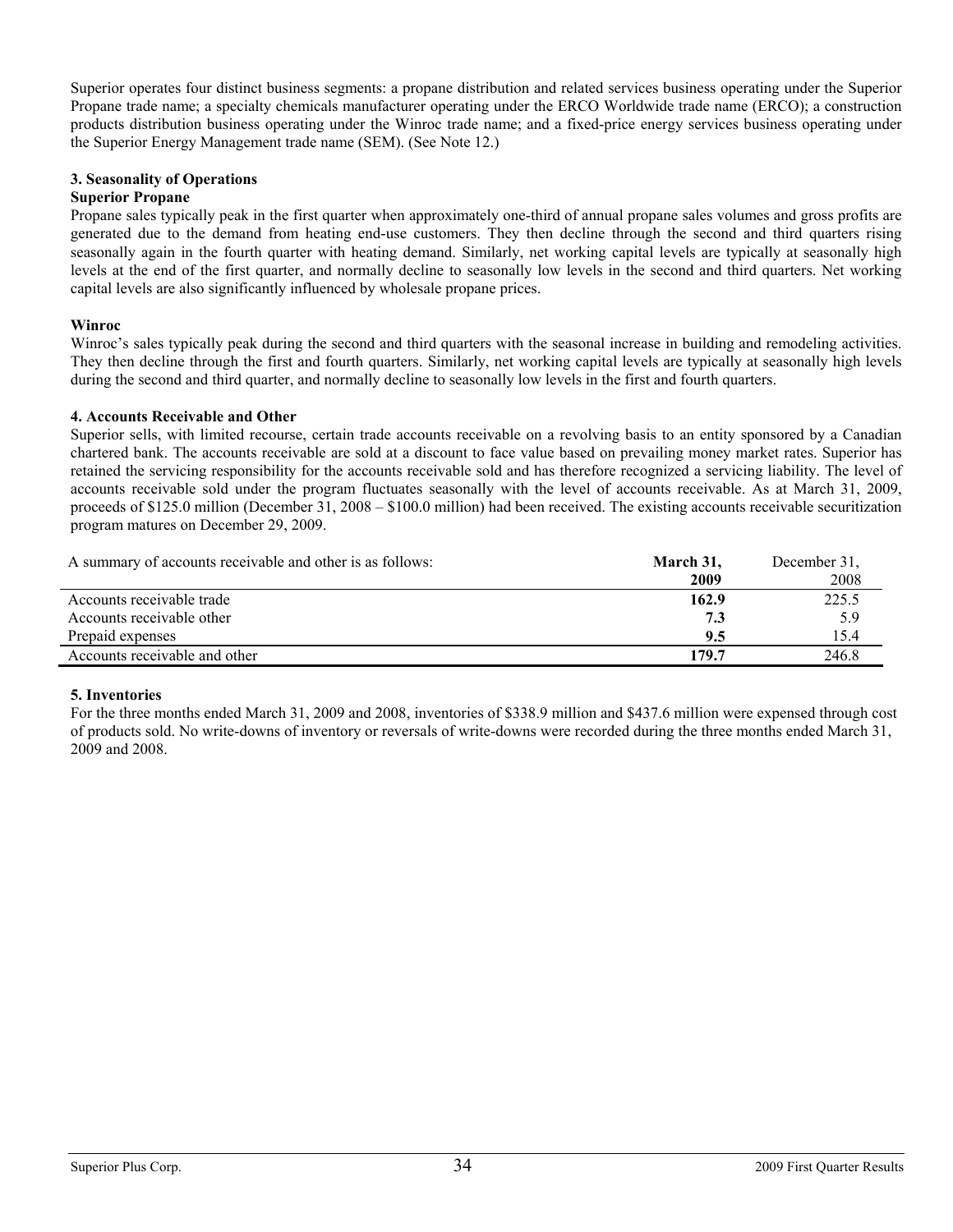#### **6. Revolving Term Bank Credits and Term Loans**

|                                                                     | Year of   |                                |        | March 31, December 31, |
|---------------------------------------------------------------------|-----------|--------------------------------|--------|------------------------|
|                                                                     | Maturity  | <b>Effective Interest Rate</b> | 2009   | 2008                   |
| Revolving term bank credits $\overline{^{(1)}}$                     |           |                                |        |                        |
|                                                                     |           | Floating BA rate plus          |        |                        |
| Bankers Acceptances (BA)                                            | 2010      | applicable credit spread       | 124.5  | 168.9                  |
| <b>LIBOR Loans</b>                                                  |           | Floating LIBOR rate plus       |        |                        |
| $(US$59.0 million; 2008 - US$71.6 million)$                         | 2010      | applicable credit spread       | 74.4   | 90.1                   |
|                                                                     |           |                                | 198.9  | 259.0                  |
| <b>Other Debt</b>                                                   |           |                                |        |                        |
| Notes payable                                                       | 2009-2010 | Prime                          | 6.2    | 6.2                    |
| Deferred consideration                                              | 2009-2010 | Non-interest bearing           | 2.4    | 4.8                    |
| Loan payable                                                        | 2009-2014 | $6.3\%$                        | 18.1   | 11.8                   |
|                                                                     |           |                                | 26.7   | 22.8                   |
| <b>Senior Secured Notes</b>                                         |           |                                |        |                        |
| Senior secured notes subject to floating interest                   |           |                                |        |                        |
| rates (US\$60.0 million; $2008 - US$60.0$ million) <sup>(2)</sup>   | 2009-2015 | Floating LIBOR rate plus 1.7%  | 75.6   | 73.5                   |
| Senior secured notes subject to fixed interest                      |           |                                |        |                        |
| rates (US\$100.0 million; $2008 - US$100.0$ million) <sup>(2)</sup> | 2009-2015 | 6.65%                          | 126.0  | 122.4                  |
|                                                                     |           |                                | 201.6  | 195.9                  |
| Total revolving term bank credits and term loans before deferred    |           |                                |        |                        |
| financing fees                                                      |           |                                | 427.2  | 477.7                  |
| Deferred financing fees                                             |           |                                | (1.7)  | (1.9)                  |
| Revolving term bank credits and term loans                          |           |                                | 425.5  | 475.8                  |
| Current maturities                                                  |           |                                | (12.6) | (13.0)                 |
| Revolving term bank credits and term loans                          |           |                                | 412.9  | 462.8                  |

(1) Superior and its wholly-owned subsidiaries, Superior Plus US Holdings Inc. and Commercial e Industrial (Chile) Limitada, have revolving term bank credit borrowing capacity of \$595.0 million. These facilities are secured by a general charge over the assets of Superior and certain of its subsidiaries. As at March 31, 2009, Superior had \$56.9 million of outstanding letters of credit (December 31, 2008 - \$41.5 million). The fair value of Superior's revolving term bank credits and other debt approximates its carrying value as a result of the market based interest rates and the short-term nature of the underlying debt instruments.

 (2) Senior secured notes (the Notes) totaling US\$160.0 million (CDN\$201.6 million at March 31, 2009 and CDN\$195.9 million at December 31, 2008) are secured by a general charge over the assets of Superior and certain of its subsidiaries. Principal repayments begin in 2009. Management has estimated the fair value of the Notes based on comparisons to treasury instruments with similar maturities, interest rates and credit risk profiles. The estimated fair value of the Notes at March 31, 2009 was CDN\$190.6 million (December 31, 2008 – CDN\$183.8 million). In conjunction with the issue of the Notes, Superior swapped US\$60.0 million (CDN \$75.6 million) (December 31, 2008 – US\$60.0 million (CDN \$73.5 million)) of the fixed rate obligation into a US dollar floating rate obligation. Additionally, at March 31, 2009, Superior has outstanding US\$60.0 million (December 31, 2008 – US\$60.0 million) of foreign currency forward contracts in relation to future principal repayments at a rate of 1.00 US to CDN dollar.

Repayment requirements of the revolving term bank credits and term loans are as follows:

| Current portion    | 12.6  |
|--------------------|-------|
| Due in $2010$      | 204.3 |
| Due in $2011$      | 42.8  |
| Due in $2012$      | 42.9  |
| Due in $2013$      | 42.4  |
| Subsequent to 2013 | 82.2  |
| Total              | 427.2 |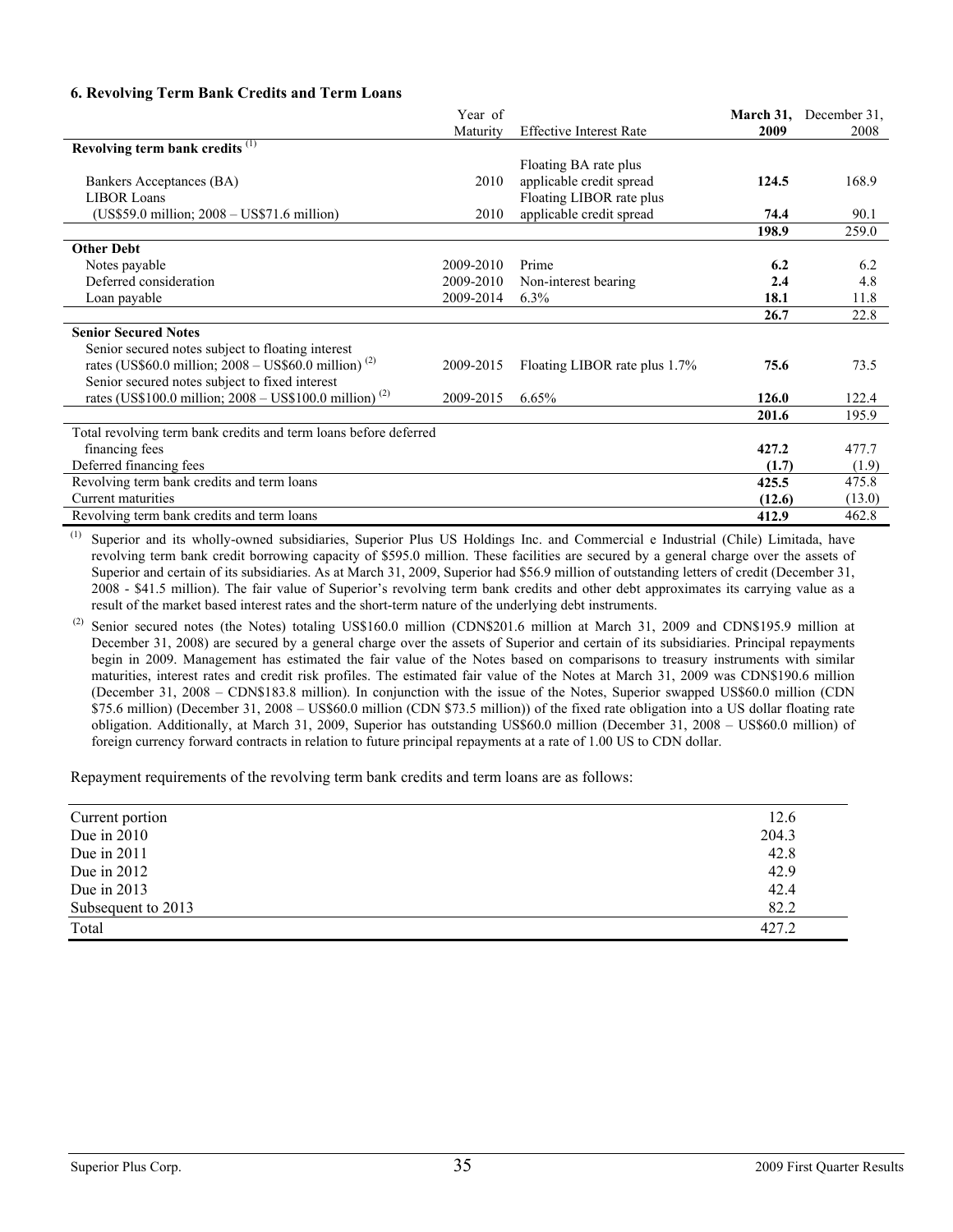#### **7. Convertible Unsecured Subordinated Debentures**

Superior has issued two series of debentures denoted as 5.75% Series 1 and 5.85% Series 1 as follows:

|                                                                                            |                 |                 | <b>Unamortized</b> | <b>Total</b>      |
|--------------------------------------------------------------------------------------------|-----------------|-----------------|--------------------|-------------------|
|                                                                                            | <b>Series 1</b> | <b>Series 1</b> | <b>Discount</b>    | Carrying<br>Value |
|                                                                                            | December 31.    | October 31.     |                    |                   |
| Maturity date                                                                              | 2012            | 2015            |                    |                   |
| Interest rate                                                                              | 5.75%           | 5.85%           |                    |                   |
| Conversion price per share                                                                 | \$36.00         | \$31.25         |                    |                   |
| Debentures outstanding as at December 31, 2008                                             | 174.9           | 75.0            | (2.3)              | 247.6             |
| Conversion and repayment/redemption of debentures and<br>accretion of discount during 2009 |                 |                 | 0.3                | 0.3               |
| Deferred issue costs                                                                       | (3.6)           | (2.0)           |                    | (5.6)             |
| Debentures outstanding as at March 31, 2009                                                | 171.3           | 73.0            | (2.0)              | 242.3             |
| Ouoted market value as at March 31, 2009                                                   | 155.5           | 63.0            |                    |                   |
| Ouoted market value as at December 31, 2008                                                | 141.7           | 52.5            |                    |                   |

The debentures may be converted into shares at the option of the holder at any time prior to maturity and may be redeemed by Superior in certain circumstances. Superior may elect to pay interest and principal upon maturity or redemption by issuing shares to a trustee in the case of interest payments, and to the debenture holders in the case of payment of principal. The number of any shares issued will be determined based on market prices for the shares at the time of issuance.

#### **8. Financial Instruments**

The fair value of a financial instrument is the amount of consideration that would be estimated to be agreed upon in an arm's length transaction between knowledgeable, willing parties who are under no compulsion to act. Fair values are determined by reference to quoted bid or asking prices, as appropriate, in the most advantageous active market for that instrument to which Superior has immediate access. Where bid and ask prices are unavailable, Superior uses the closing price of the most recent transaction of the instrument. In the absence of an active market, Superior estimates fair values based on prevailing market rates (bid and ask prices, as appropriate) for instruments with similar characteristics and risk profiles or internal or external valuation models, such as discounted cash flow analysis, using, to the extent possible, observable market-based inputs.

Fair values determined using valuation models require the use of assumptions concerning the amount and timing of estimated future cash flows and discount rates. In determining those assumptions, Superior looks primarily to available readily observable external market inputs including factors such as forecasted commodity price curves, interest rate yield curves, currency rates, and price and rate volatilities as applicable. With respect to the valuation of ERCO's fixed-price electricity agreement, the valuation of this agreement requires Superior to make assumptions about the long-term price of electricity in electricity markets for which active market information is not available. The impact of the assumption for the long-term forward price curve of electricity has a material impact on the fair value of this agreement. A \$1/MWh change in the forecasted price of electricity would result in a change in the fair value of this agreement of \$1.4 million, with a corresponding impact to net income before income taxes. Any changes in the fair values of financial instruments classified or designated as held-for-trading are recognized in net income.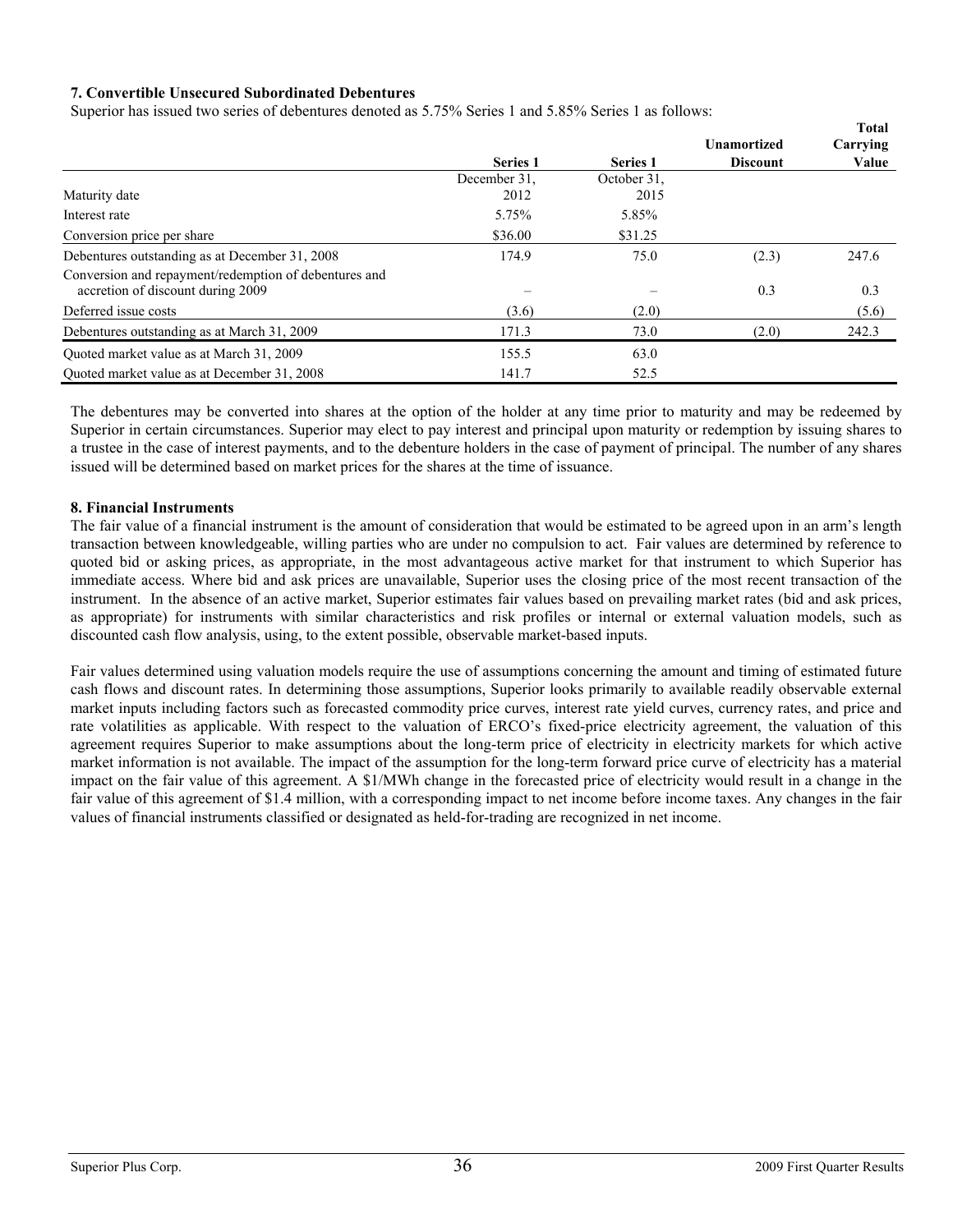#### **Financial and Non-Financial Derivatives**

|                                       |                             |             |                       | <b>Asset (Liability)</b> | Asset             |
|---------------------------------------|-----------------------------|-------------|-----------------------|--------------------------|-------------------|
|                                       |                             |             |                       | as at March              | (Liability) as at |
| <b>Description</b>                    | Notional <sup>(1)</sup>     | <b>Term</b> | <b>Effective Rate</b> | 31, 2009                 | December          |
|                                       |                             |             |                       |                          | 31, 2008          |
| Natural gas financial swaps-NYMEX     | $20.6 \text{ GJ}^{(2)}$     | 2009-2011   | US\$7.66/GJ           | (67.7)                   | (33.5)            |
| Natural gas financial swaps-AECO      | $35.5 \text{ GJ}^{(2)}$     | 2009-2014   | CDN\$7.89/GJ          | (60.6)                   | (34.8)            |
| Foreign currency forward contracts,   | $US$29.9^{(4)}$             | 2009-2015   | 1.12                  | (2.1)                    | (11.5)            |
| net                                   |                             |             |                       |                          |                   |
| Foreign currency forward contracts    | EURO $68.5^{(4)}$           | 2009-2011   | 1.58                  | (0.7)                    |                   |
| Interest rate swaps-USD               | $US$60.0^{(4)}$             | 2013-2015   | <b>Floating LIBOR</b> | 12.6                     | 11.7              |
|                                       |                             |             | rate plus $1.7\%$     |                          |                   |
| Propane wholesale purchase and sale   |                             |             |                       |                          |                   |
| contracts, net                        | $(1.91)$ USG <sup>(5)</sup> | 2009-2010   | \$1.31/USG            | (5.2)                    | (1.3)             |
| ERCO fixed-price electricity purchase |                             |             |                       |                          |                   |
| agreement                             | 45 MW $^{(3)}$              | 2009-2017   | \$45-\$52/MWh         | 25.9                     | 42.1              |
| SEM electricity swaps                 | $0.5 \text{ MWh}^{(6)}$     | 2009-2014   | \$66.1/MWh            | (3.8)                    | (0.9)             |

<sup>(1)</sup> Notional values as at March 31, 2009<sup>(2)</sup> Millions of gigajoules purchased<sup>(3)</sup> Mega watts (MW) on a 24/7 continual basis per year purchased <sup>(4)</sup> Millions of dollars/euros purchased <sup>(5)</sup> Millions of United States gallons purchased <sup>(6)</sup> Millions of mega watt hours (MWh)

All financial and non-financial derivatives are designated as held for trading upon their initial recognition.

| <b>Description</b>                            | Current<br><b>Assets</b> | Long-term<br><b>Assets</b> | Current<br>Liabilities | Long-term<br><b>Liabilities</b> |
|-----------------------------------------------|--------------------------|----------------------------|------------------------|---------------------------------|
| Natural gas financial swaps - NYMEX and AECO  | 18.5                     | 6.2                        | 97.4                   | 55.6                            |
| SEM electricity swaps                         |                          | 0.5                        | 2.4                    | 1.9                             |
| Foreign currency forward contracts, net       | 10.2                     | 57.5                       | 14.0                   | 56.5                            |
| Interest rate swaps                           |                          | 12.6                       |                        |                                 |
| Propane wholesale purchase and sale contracts | 8.9                      |                            | 14.1                   |                                 |
| ERCO fixed-price power purchase agreements    | 3.7                      | 22.2                       |                        |                                 |
| As at March 31, 2009                          | 41.3                     | 99.0                       | 127.9                  | 114.0                           |
| As at December 31, 2008                       | 42.0                     | 108.1                      | 87.8                   | 90.5                            |

|                                                               | For the three months ended |                       |               | For the three months ended |
|---------------------------------------------------------------|----------------------------|-----------------------|---------------|----------------------------|
|                                                               |                            | <b>March 31, 2009</b> |               | March 31, 2008             |
|                                                               | <b>Realized gain</b>       | <b>Unrealized</b>     | Realized gain | Unrealized                 |
| <b>Description</b>                                            | (loss)                     | gain (loss)           | (loss)        | gain (loss)                |
| Natural gas financial swaps - NYMEX and AECO                  | (17.4)                     | (51.8)                | 1.7           | 84.6                       |
| SEM electricity swaps                                         | (0.5)                      | (3.0)                 |               | 0.5                        |
| Foreign currency forward contracts, net                       | (6.1)                      | 6.6                   | (4.8)         | 10.7                       |
| Interest rate swaps                                           |                            |                       |               | 2.5                        |
| Propane wholesale purchase and sale contracts                 |                            | (3.9)                 |               | (3.0)                      |
| ERCO fixed-price power purchase agreements                    | 1.3                        | (15.1)                | 3.3           | 17.2                       |
| Total realized and unrealized gains (losses) on financial and |                            |                       |               |                            |
| non-financial derivatives                                     | (22.7)                     | (67.2)                | 0.2           | 112.5                      |
| Foreign currency translation of senior secured notes          |                            | (5.7)                 |               | (6.4)                      |
| Foreign currency translation of ERCO royalty assets           |                            |                       |               | (0.8)                      |
| Total realized and unrealized gains (losses)                  | (22.7)                     | (72.9)                | 0.2           | 105.3                      |

#### **Non-Derivative Financial Instruments**

Superior's accounts receivables have been designated as available for sale due to Superior's accounts receivable securitization program, Superior's accounts payable, dividends and interest payable to shareholders and debenture holders, revolving term bank credits and term loans and debentures have been designated as other liabilities. The carrying value of Superior's cash, accounts receivable, accounts payable, and dividends and interest payable to shareholders and debenture holders approximates their fair value due to the short-term nature of these amounts. The carrying value and the fair value of Superior's revolving term bank credits and term loans, and debentures, is provided in Notes 6 and 7.

#### **Financial Instruments – Risk Management**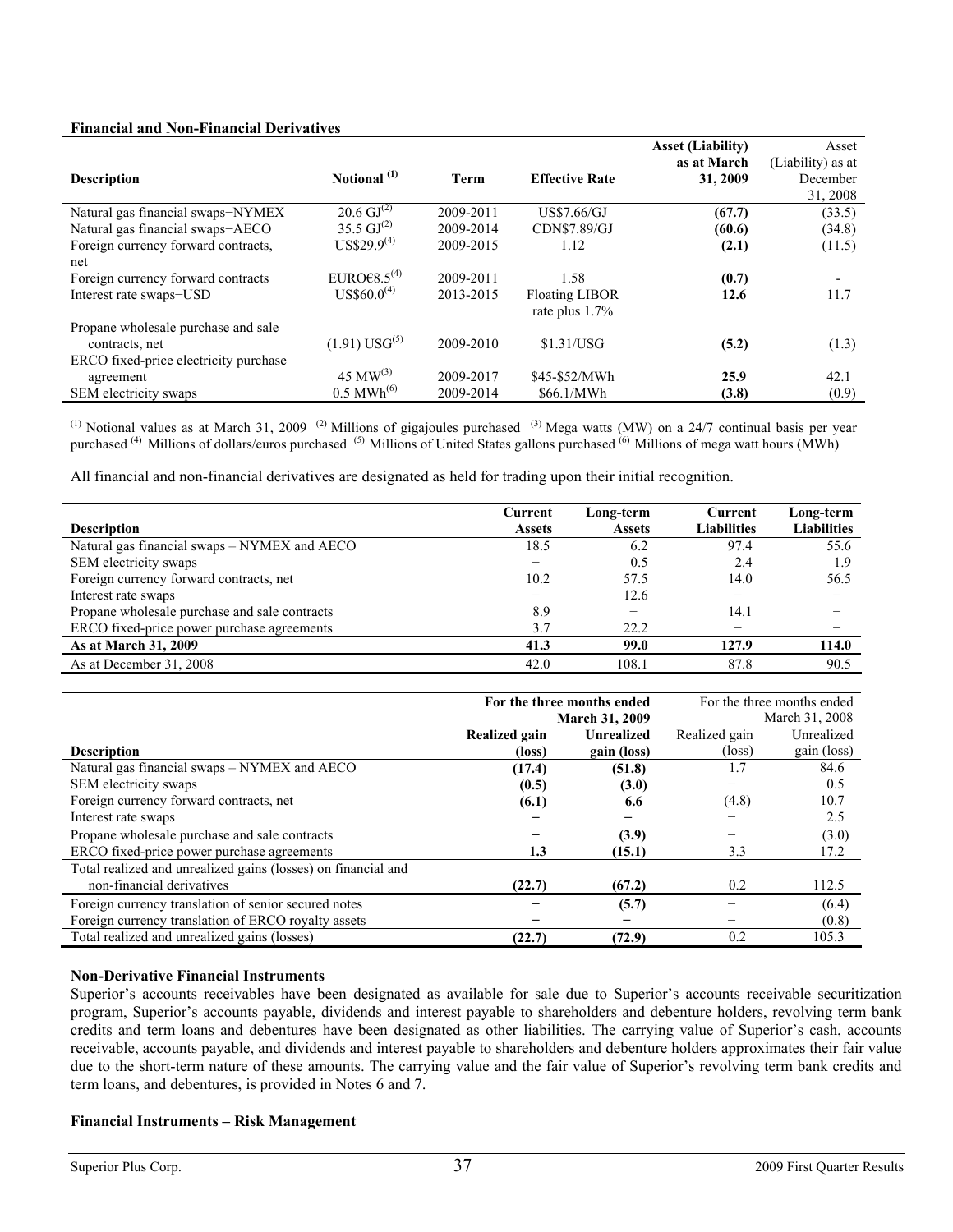Derivative and non-financial derivatives are used by Superior to manage its exposure to fluctuations in foreign currency exchange rates, interest rates and commodity prices. Superior assesses the inherent risks of these instruments by grouping derivative and nonfinancial derivatives related to the exposures these instruments mitigate. Superior's policy is not to use derivative or non-financial derivative instruments for speculative purposes. Superior does not formally designate its derivatives as hedges, as a result, Superior does not apply hedge accounting and is required to designate its derivatives and non-financial derivatives as held for trading.

Effective 2008, SEM enters into natural gas financial swaps primarily with Constellation Energy Commodities Group Inc. for distributor billed natural gas business in Canada to manage its economic exposure of providing fixed-price natural gas to its customers. Additionally, SEM continues to maintain its historical natural gas swap positions with seven additional counterparties. SEM monitors its fixed-price natural gas positions on a daily basis to monitor compliance with established risk management policies. SEM maintains a substantially balanced fixed-price natural gas position in relation to its customer supply commitments.

SEM enters into electricity financial swaps with two counterparties to manage the economic exposure of providing fixed-price electricity to its customers. SEM monitors its fixed-price electricity positions on a daily basis to monitor compliance with established risk management policies. SEM maintains a substantially balanced fixed-price electricity position in relation to its customer supply commitments.

ERCO has entered into a fixed-price electricity purchase agreement to manage the economic exposure of certain of its chemical facilities to changes in the market price of electricity, in a market where the price of electricity is not fixed. The fair value with respect to this agreement is with a single counterparty.

Superior Propane enters into various propane forward purchase and sale agreements with more than twenty counterparties to manage the economic exposure of its wholesale customer supply contracts. Superior Propane monitors its fixed-price propane positions on a daily basis to monitor compliance with established risk management policies. Superior Propane maintains a substantially balanced fixed-price propane gas position in relation to its wholesale customer supply commitments.

Superior, on behalf of its operating divisions, enters into foreign currency forward contracts with ten counterparties to manage the economic exposure of Superior's operations to movements in foreign currency exchange rates. SEM and Superior Propane contract a portion of their fixed-price natural gas, and propane purchases and sales in US dollars and enter into forward US dollar purchase contracts to create an effective Canadian dollar fixed-price purchase cost. ERCO Worldwide enters into US dollar forward sales contracts on an ongoing basis to mitigate the impact of foreign exchange fluctuations on sales margins on production from its Canadian plants that is sold in US dollars. Interest expense on Superior's US dollar debt is also used to mitigate the impact of foreign exchange fluctuations.

Superior has interest rate swaps with a single counterparty to manage the interest rate mix of its total debt portfolio and related overall cost of borrowing. Superior manages its overall liquidity risk in relation to its general funding requirements by utilizing a mix of short-term and longer-term maturity debt instruments. Superior reviews its mix of short-term and longer-term debt instruments on an on-going basis to ensure it is able to meet its liquidity requirements.

Superior utilizes a variety of counterparties in relation to its derivative and non-financial derivative instruments in order to mitigate its counterparty risk. Superior assesses the credit worthiness of its significant counterparties at the inception and throughout the term of a contract. Superior is also exposed to customer credit risk. Superior Propane and Winroc deal with a large number of small customers, thereby reducing this risk. ERCO, due to the nature of its operations, sells its products to a relatively small number of customers. ERCO mitigates its customer credit risk by actively monitoring the overall credit worthiness of its customers. SEM has minimal exposure to customer credit risk as local natural gas and electricity distribution utilities have been mandated, for a nominal fee, to provide SEM with invoicing, collection and the assumption of bad debts risk for residential customers. SEM actively monitors the credit worthiness of its commercial customers.

Allowance for doubtful accounts and past due receivables are reviewed by Superior at each balance sheet reporting date. Superior updates its estimate of the allowance for doubtful accounts based on the evaluation of the recoverability of accounts receivable balances of each customer taking into account historic collection trends of past due accounts and current economic conditions. Accounts receivable are written-off once it is determined they are not collectable.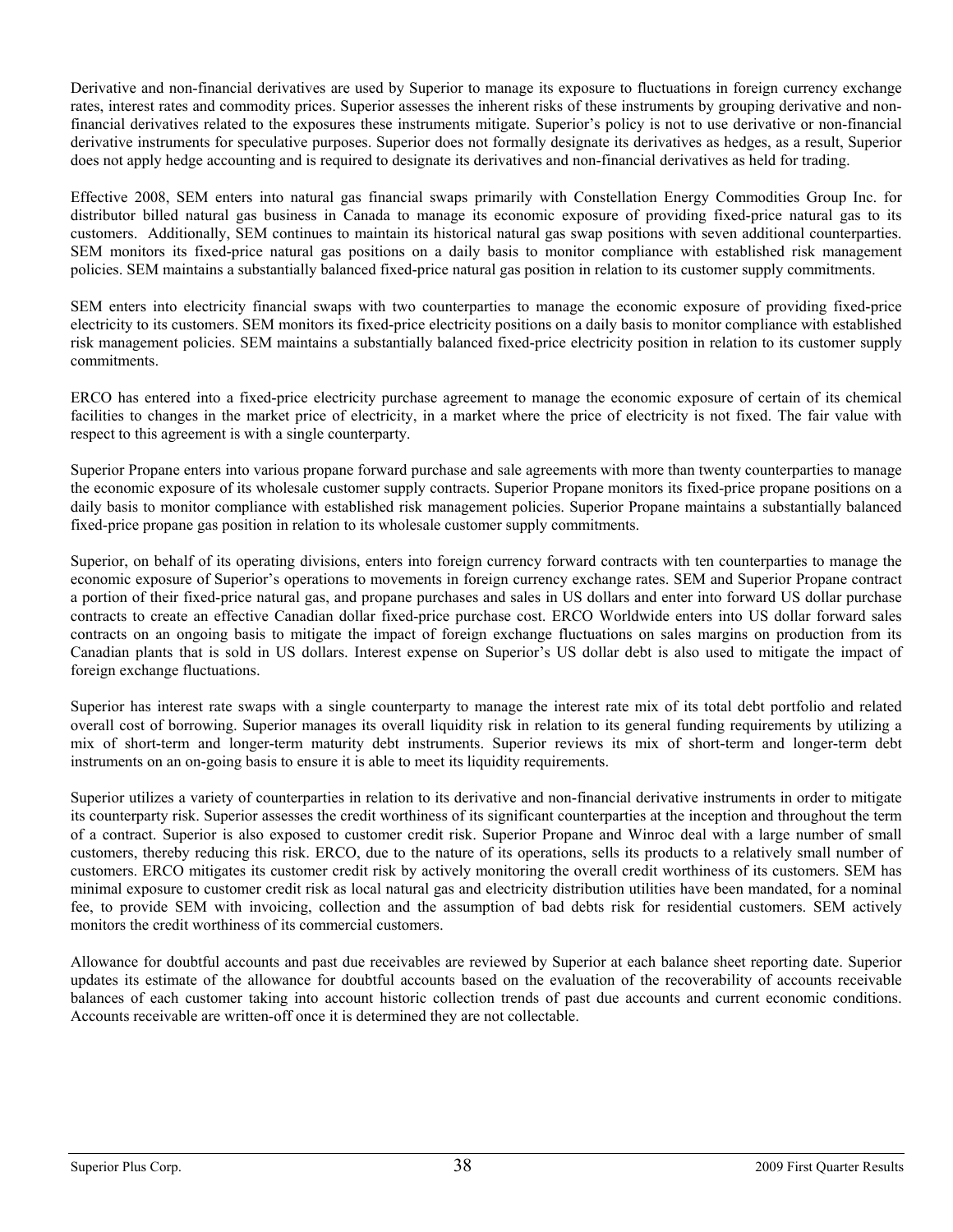Pursuant to their respective terms, trade accounts receivable, before deducting an allowance for doubtful accounts, are aged as follows:

|                                  | <b>March 31, 2009</b> | December 31, 2008 |
|----------------------------------|-----------------------|-------------------|
| Current                          | 132.9                 | 150.5             |
| Past due less than 90 days       | 31.5                  | 67.6              |
| Past due over 90 days            | 6.5                   | 16.7              |
| Trade accounts receivable, total | 170.9                 | 234.8             |

Superior's trade accounts receivable are stated after deducting a provision of \$8.0 million as at March 31, 2009 (December 31, 2008 - \$9.3 million). The movement in the provision for doubtful accounts was as follows:

|                                          | Three months ended    | Twelve months     |
|------------------------------------------|-----------------------|-------------------|
|                                          | <b>March 31, 2009</b> | ended             |
|                                          |                       | December 31, 2008 |
| Allowance for doubtful accounts, opening | (9.3)                 | (5.1)             |
| Bad debt expense, net of recoveries      | (2.3)                 | (8.1)             |
| Written-off                              | 3.6                   | 39                |
| Allowance for doubtful accounts, ending  | (8.0)                 | (9.3)             |

Superior's contractual obligations associated with its financial liabilities are as follows:

|                                                            |       |       |      |      |       | $2014$ and |              |
|------------------------------------------------------------|-------|-------|------|------|-------|------------|--------------|
|                                                            | 2009  | 2010  | 2011 | 2012 | 2013  | Thereafter | <b>Total</b> |
| Revolving term bank credits and term loans                 | 12.6  | 204.3 | 42.8 | 42.9 | 42.4  | 82.2       | 427.2        |
| Convertible unsecured subordinated debentures              |       |       |      | -    | 174.9 | 75.0       | 249.9        |
| CDN\$ equivalent of US\$ foreign currency forward purchase |       |       |      |      |       |            |              |
| contracts                                                  | 107.2 | 67.9  | 6.0  |      |       | 60.0       | 241.1        |
| US\$ foreign currency forward sales contracts (US\$)       | 69.7  | 78.4  | 36.0 |      |       |            | 184.1        |
| EURO€ foreign currency forward sales contracts (EURO)      | 3.1   | 5.1   | 0.3  | -    |       |            | 8.5          |
| Fixed-price electricity purchase commitments               | 13.3  | 17.7  | 17.7 | 17.7 | 17.7  | 70.8       | 154.9        |
| CDN\$ natural gas purchases                                | 32.6  | 38.5  | 9.4  | 7.7  | 7.1   | -          | 95.3         |
| US\$ natural gas purchases (US\$)                          | 45.0  | 35.6  | 2.2  | —    |       |            | 82.8         |
| US\$ propane purchases (US\$)                              | 24.7  | 0.5   |      |      |       |            | 25.2         |

Superior's contractual obligations are considered to be normal course operating commitments and do not include the impact of mark-to-market fair values on financial and non-financial derivatives. Superior expects to fund these obligations through a combination of cash flow from operations, proceeds on revolving term bank credits and proceeds on the issuance of share capital.

Superior's financial instruments' sensitivity to changes in foreign currency exchange rates, interest rates and various commodity prices and the impact to net earnings are detailed below:

|                                                                                              | Three months ended    |
|----------------------------------------------------------------------------------------------|-----------------------|
|                                                                                              | <b>March 31, 2009</b> |
| Increase (decrease) to net earnings of a \$0.01 increase in the CDN\$ to the US\$            | 1.6                   |
| Increase (decrease) to net earnings of a 0.5% increase in interest rates                     | (0.4)                 |
| Increase (decrease) to net earnings of a \$0.40/GJ increase in the spot price of natural gas | 22.6                  |
| Increase (decrease) to net earnings of a \$0.04/litre increase in the spot price of propane  | 0.8                   |
| Increase (decrease) to net earnings of a \$1.00/KwH increase in the spot price of            | 2.0                   |
| electricity                                                                                  |                       |

The calculation of Superior's sensitivity to changes in foreign currency exchange rates, interest rates and various commodity prices represent the change in fair value of the financial instrument without consideration of the value of the underlying variable, for example, the underlying customer contracts. The recognition of the sensitivities identified above would have impacted Superior's unrealized gain (loss) on financial instruments and would not have a material impact on Superior's cash flow from operations.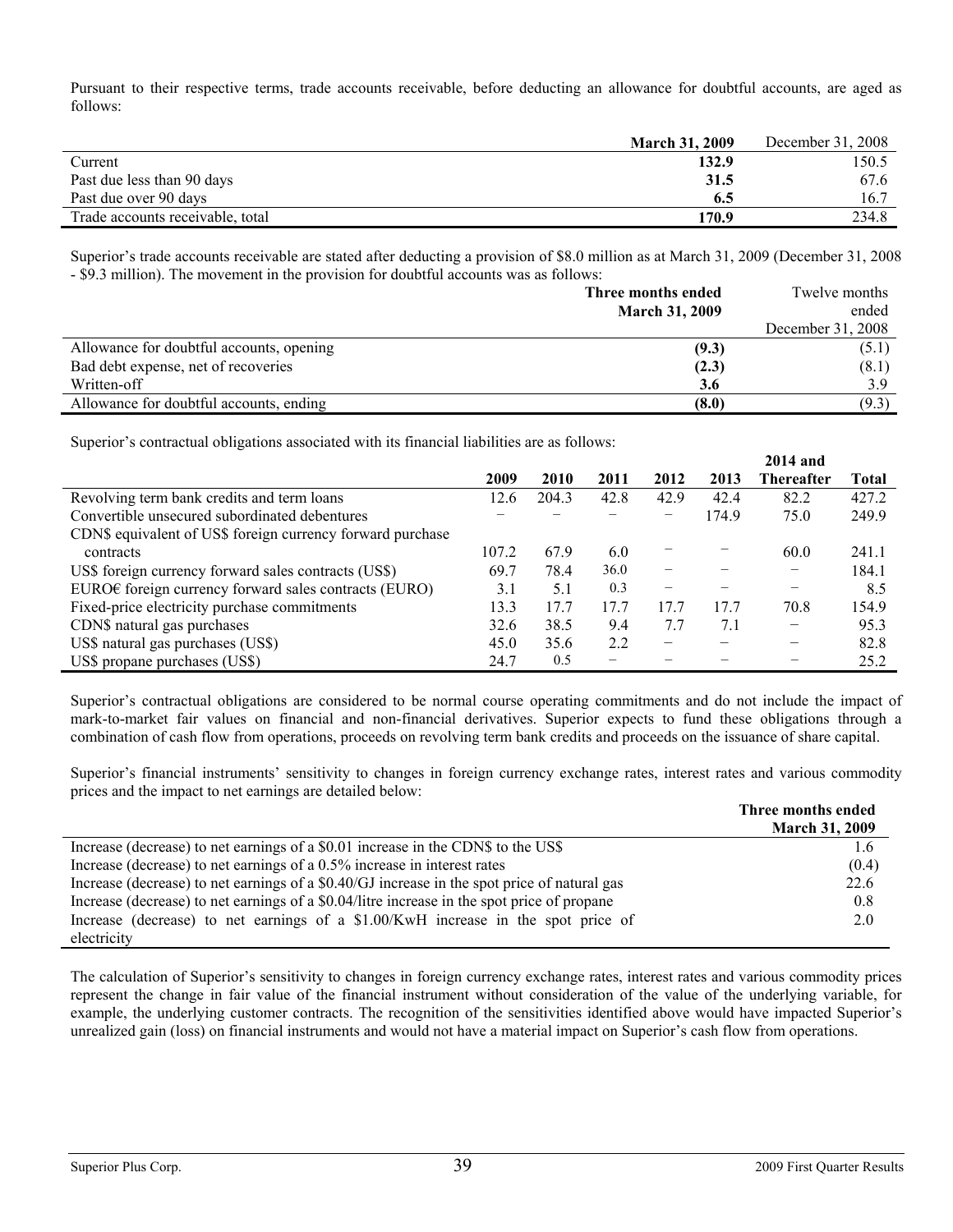#### **9. Income Taxes**

On December 31, 2008, Superior converted from a publicly traded income trust to a publicly traded corporation. As such, Superior's calculation of current and future income taxes for the period ended March 31, 2009 is based on the conversion to a corporate structure effective December 31, 2008, whereas Superior's calculation of current and future income taxes for the period ended March 31, 2008 is based on Superior being a publicly traded income trust. Consistent with prior periods, Superior recognizes a provision for income taxes for its subsidiaries that are subject to current and future income taxes, including United States income tax, United States non-resident withholding tax and Chilean income tax.

Total income tax recovery, comprised of current and future taxes for the three months ended March 31, 2009 was a \$16.8 million, compared to a \$18.0 million expense in the comparative period. Income taxes were impacted by Superior's conversion to a corporation on December 31, 2008 and unrealized gains and losses on financial instruments. For the three months ended March 31, 2009, future income tax recoveries from operations in Canada, the United States and Chile were \$21.8 million, resulting in a corresponding total future income tax asset of \$259.9 million and a total deferred credit of \$293.7 million. Future income tax expense for the three months ended March 31, 2008 was \$16.3 million.

### **10. Shareholders' Equity**

#### **Authorized**

Superior is authorized to issue an unlimited number of common shares and an unlimited number of preferred shares. The holders of common shares are entitled to dividends if, as and when declared by the board of directors; to one vote per share at meetings of the holders of common shares; and upon liquidation, dissolution or winding up of Superior to receive pro rata the remaining property and assets of Superior, subject to the rights of any shares having priority over the common shares of which none are outstanding.

Preferred shares are issuable in series with each class of preferred share having such rights as the board of directors may determine. Holders of preferred shares are entitled, in priority of holders of common shares, to be paid rateably with holders of each other series of preferred shares the amount of accumulated dividends, if any, specified to be payable preferentially to the holders of such series upon liquidation, dissolution or winding up of Superior to be paid rateably with holders of each other series of preferred shares the amount, if any, specified as being payable preferentially to holders of such series. Superior does not have any preferred shares outstanding.

|                                                                                     | <b>Issued Number</b>        |                                    |
|-------------------------------------------------------------------------------------|-----------------------------|------------------------------------|
|                                                                                     | of Common                   |                                    |
|                                                                                     | <b>Shares</b>               | Shareholders'                      |
|                                                                                     | $(Millions)$ <sup>(1)</sup> | Equity <sup><math>(1)</math></sup> |
| <b>Shareholders' equity, December 31, 2008</b>                                      | 88.4                        | 574.2                              |
| Net loss                                                                            |                             | (5.5)                              |
| Other comprehensive loss                                                            |                             | (2.2)                              |
| Cumulative impact of adopting new guidance on the valuation of financial instrument |                             |                                    |
| asset and liabilities (Note $2(b)$ )                                                |                             | (0.3)                              |
| Dividends to Shareholders <sup><math>(2)</math></sup>                               |                             | (35.8)                             |
| <b>Shareholders' equity, March 31, 2009</b>                                         | 88.4                        | 530.4                              |

 $(1)$  On December 31, 2008, Superior redeemed its outstanding trust units in exchange for shares as a result of its conversion from a publicly traded income trust to a publicly corporation. (See Note 1.)

 $^{(2)}$  Dividends to Shareholders are declared at the discretion of Superior.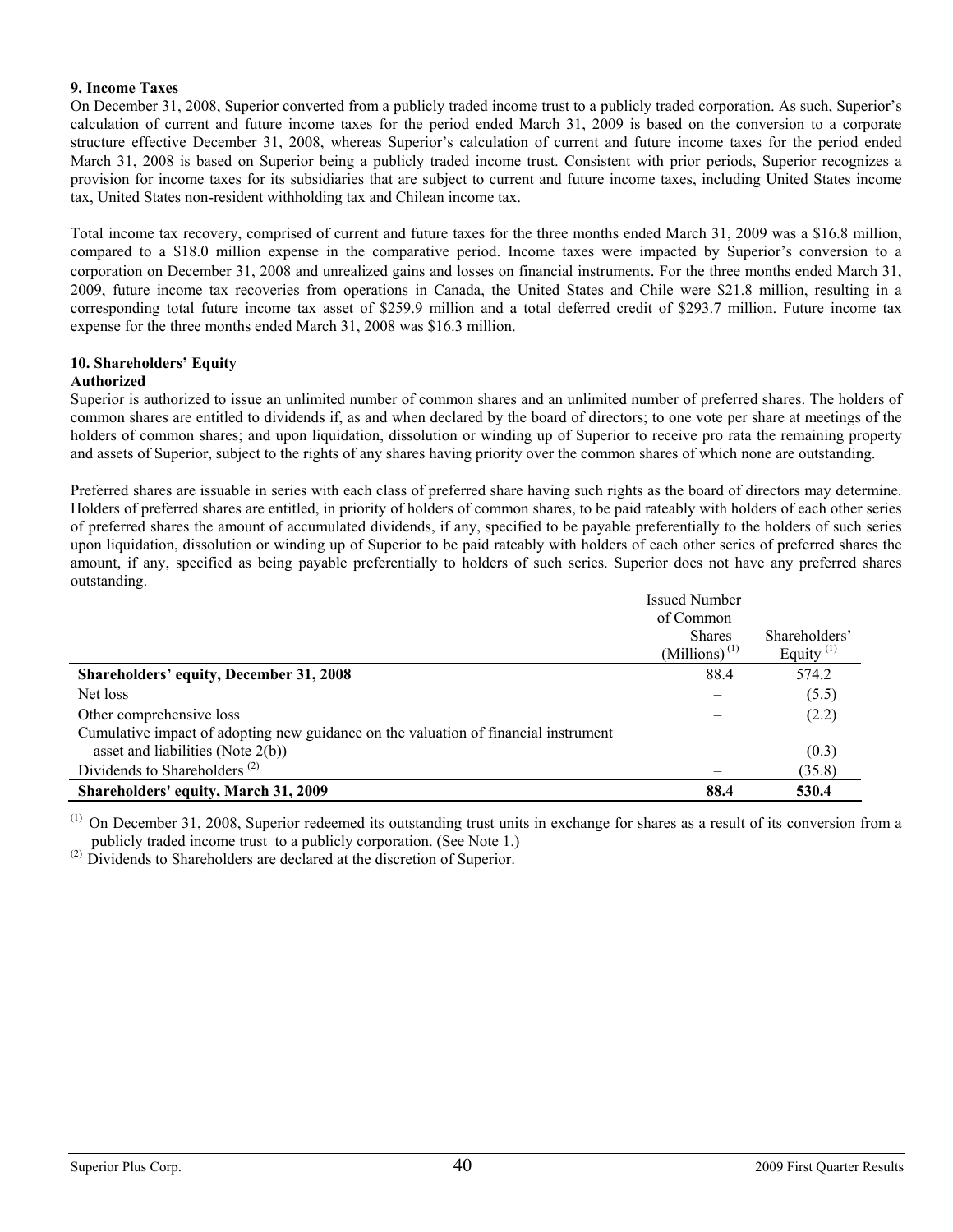Shareholders' capital, deficit and accumulated other comprehensive income (loss) as at March 31, 2009 and December 31, 2008 consists of the following components:

|                                                                              | March 31,        | December 31, |
|------------------------------------------------------------------------------|------------------|--------------|
|                                                                              | 2009             | 2008         |
| Shareholders' capital                                                        |                  |              |
| Share capital                                                                | 1,370.9          | 1,370.9      |
|                                                                              | 1,370.9          | 1,370.9      |
| <b>Contributed Surplus</b>                                                   |                  |              |
| Conversion feature on warrants and convertible debentures                    | 4.8              | 4.8          |
|                                                                              | 4.8              | 4.8          |
| <b>Accumulated deficit</b>                                                   |                  |              |
| Retained earnings from operations                                            | 527.3            | 532.8        |
| Cumulative impact of adopting new guidance on the valuation of financial     |                  |              |
| instrument asset and liabilities (Note $2(b)$ )                              | (0.3)            |              |
| Accumulated distributions                                                    | (1,371.7)        | (1,335.9)    |
|                                                                              | (844.7)          | (803.1)      |
| Accumulated other comprehensive income (loss)                                |                  |              |
| Balance at beginning of period                                               | $1.6\phantom{0}$ | (20.3)       |
| Unrealized foreign currency gains (losses) on translation of self-sustaining |                  |              |
| foreign operations                                                           | 4.1              | 30.1         |
| Reclassification of derivative gains and losses previously deferred          | (6.3)            | (8.2)        |
|                                                                              | (0.6)            | 1.6          |

#### **Additional Capital Disclosures**

Superior's objectives when managing capital are: (i) to maintain a flexible capital structure to preserve its ability to meet its financial obligations, including potential obligations from acquisitions; and (ii) safeguard Superior's assets while at the same time maximizing the growth of its businesses and returns to its shareholders.

In the management of capital, Superior includes shareholders' equity (excluding accumulated other comprehensive income) (AOCI), current and long-term debt, convertible debentures, securitized accounts receivable and cash and cash equivalents.

Superior manages its capital structure and makes adjustments in light of changes in economic conditions and nature of the underlying assets. In order to maintain or adjust the capital structure, Superior may adjust the amount of dividends to Shareholders, issue additional share capital, issue new debt or convertible debentures, issue new debt or convertible debentures with different characteristics and/or increase or decrease the amount of securitized accounts receivable.

Superior monitors its capital based on the ratio of senior debt outstanding to net earnings before interest, taxes, depreciation, amortization and other non-cash expenses (EBITDA), as defined by its revolving term credit facility, and the ratio of total debt outstanding to EBITDA. Superior's reference to EBITDA as defined by its revolving term credit facility may be referred to as compliance EBITDA in other public reports of Superior.

Superior is subject to various financial covenants in its credit facility agreements, including senior debt and total debt to EBITDA ratios, which are measured on a quarterly basis. As at March 31, 2009 and December 31 2008, Superior was in compliance with all of its financial covenants.

Superior's financial objectives and strategy related to managing its capital as described above have remained unchanged from the prior fiscal year. Superior believes that its debt to EBITDA ratios are within reasonable limits, in light of Superior's size, the nature of its businesses and its capital management objectives.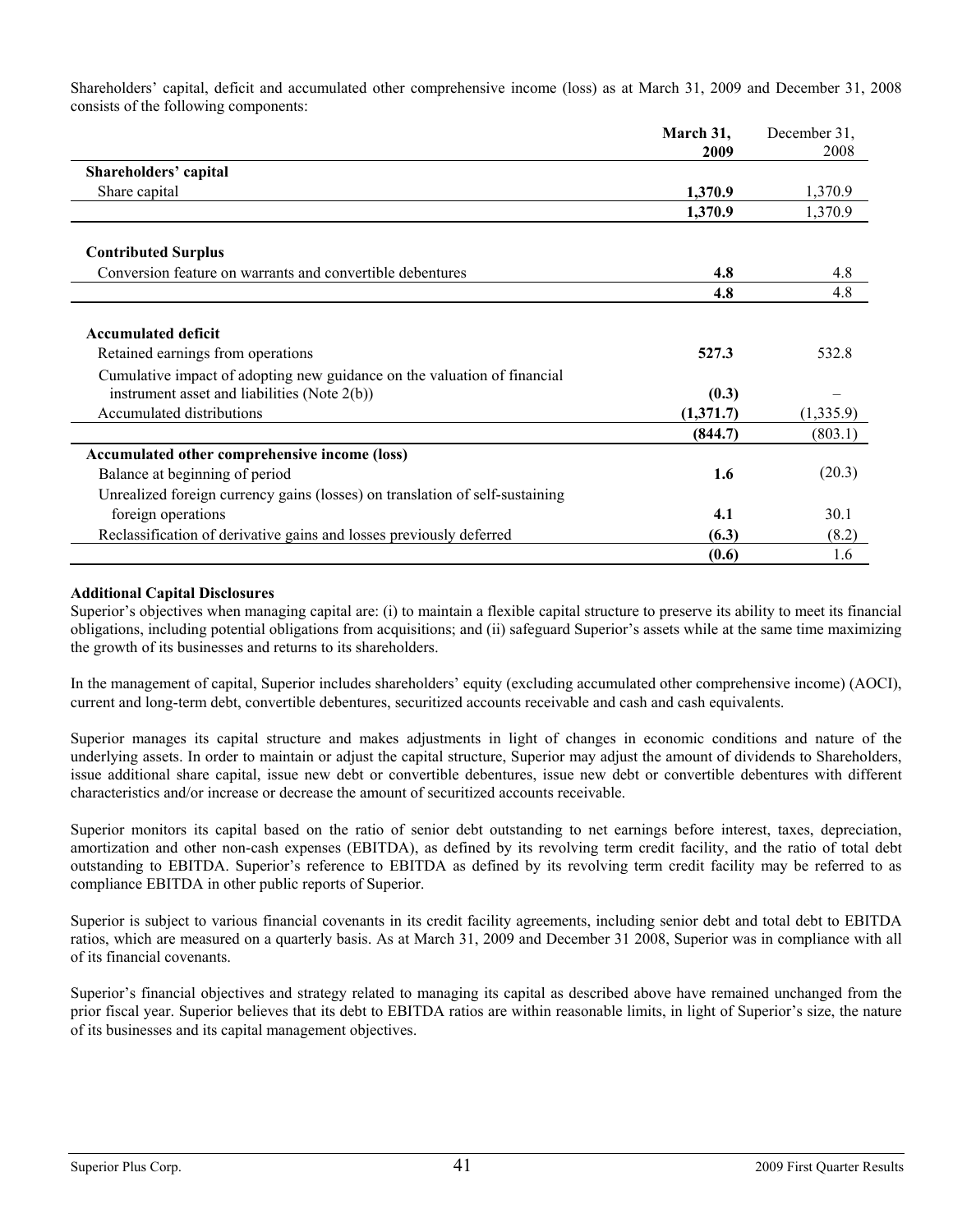The capital structure of the Superior and the calculation of its key capital ratios are as follows:

|                                                              | March 31,<br>2009 | December 31,<br>2008 |
|--------------------------------------------------------------|-------------------|----------------------|
| Total shareholders' equity                                   | 530.4             | 574.2                |
| Exclude accumulated other comprehensive loss (income)        | 0.6               | (1.6)                |
| Shareholders' equity (excluding AOCI)                        | 531.0             | 572.6                |
| Current portion of term loans                                | 12.6              | 13.0                 |
| Revolving term bank credits and term loans <sup>(1)</sup>    | 414.6             | 464.7                |
| Accounts receivable securitization program                   | 125.0             | 100.0                |
| Total senior debt                                            | 552.2             | 577.7                |
| Convertible unsecured subordinated debentures <sup>(1)</sup> | 247.9             | 247.6                |
| Total debt                                                   | 800.1             | 825.3                |
| Cash                                                         | (10.4)            | (16.1)               |
| Total capital                                                | 1,320.7           | 1,381.8              |

|                                                           | <b>Twelve months ended</b> Twelve months ended<br>March 31, | December 31,<br>2008 |
|-----------------------------------------------------------|-------------------------------------------------------------|----------------------|
| Net earnings (loss)                                       | 2009<br>(65.0)                                              | 67.7                 |
| Adjusted for:                                             |                                                             |                      |
| Interest on revolving term bank credits and term loans    | 24.1                                                        | 23.7                 |
| Interest on convertible unsecured subordinated debentures | 14.9                                                        | 14.8                 |
| Accretion of convertible debenture issue costs            | 1.2                                                         | 1.4                  |
| Amortization of property, plant and equipment             | 20.8                                                        | 18.3                 |
| Amortization included in cost of sales                    | 37.4                                                        | 38.9                 |
| Amortization of intangible assets                         | 5.6                                                         | 5.3                  |
| Income tax expense (recovery)                             | (24.9)                                                      | 9.9                  |
| Unrealized (gains) losses on financial instruments        | 239.4                                                       | 61.2                 |
| Gain on sale of facility                                  | (4.0)                                                       | (4.0)                |
| Superior Propane non-cash pension expense                 | 2.2                                                         | 2.4                  |
| Proforma impact of acquisitions                           | 0.2                                                         | 2.5                  |
| EBITDA $^{(2)(3)}$                                        | 251.9                                                       | 242.1                |

|                            |                 | March 31. | December 31. |
|----------------------------|-----------------|-----------|--------------|
|                            | Target          | 2009      | 2008         |
| Senior debt to $EBITDA(2)$ | $1.5:1 - 2.0:1$ | 2.2:1     | 2.4:1        |
| Total debt to $EBITDA(2)$  | $2.5:1 - 3.0:1$ | 3.2:1     | 3.4:1        |

(1) Revolving term bank credits and term loans and convertible unsecured subordinated debentures are before deferred issue costs.

<sup>(2)</sup> EBITDA, as defined by Superior's revolving term credit facility, is calculated on a trailing twelve month basis taking into consideration the proforma impact of acquisitions and dispositions in accordance with the requirements of Superior's credit facility. Superior's calculation of EBITDA and debt to EBITDA may differ from those of similar entities.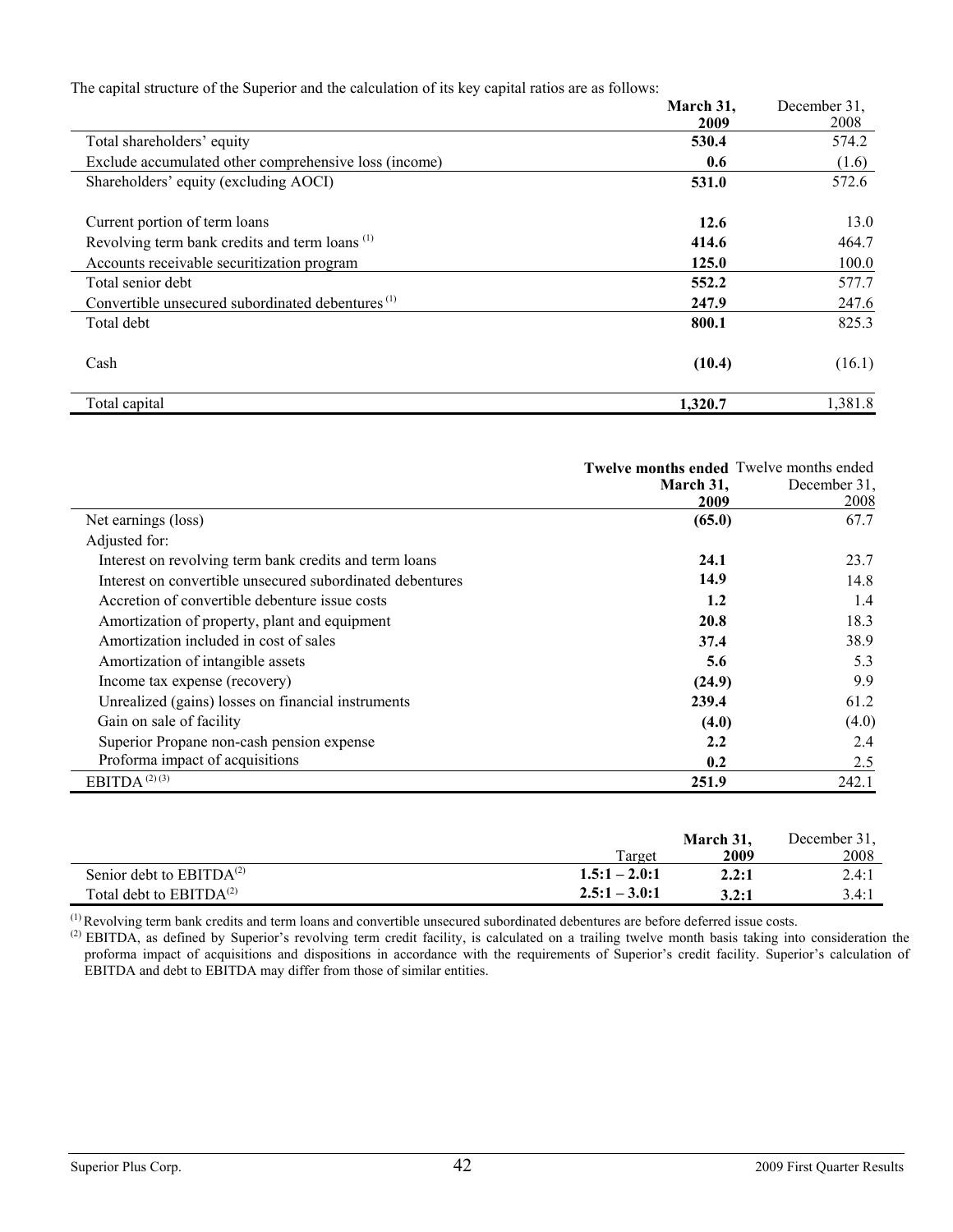#### **11. Net Earnings (Loss) per Share**

|                                                                      | Three months ended |        |  |
|----------------------------------------------------------------------|--------------------|--------|--|
|                                                                      | March 31,          |        |  |
|                                                                      | 2009               | 2008   |  |
| Net earnings per share computation, basic and diluted <sup>(1)</sup> |                    |        |  |
| Net earnings (loss)                                                  | (5.5)              | 127.2  |  |
| Weighted average shares outstanding                                  | 88.4               | 88.1   |  |
| Net earnings (loss) per share, basic and diluted                     | \$(0.06)           | \$1.44 |  |

(1) All outstanding debentures have been excluded from this calculation as they were anti-dilutive.

#### **12. Business Segments**

Superior operates four distinct business segments: a propane distribution and related services business operating under the Superior Propane trade name; a specialty chemicals manufacturer operating under the ERCO Worldwide trade name (ERCO); a construction products distribution business operating under the Winroc trade name; and a fixed-price energy services business operating under the Superior Energy Management trade name (SEM). Superior's corporate office arranges intersegment foreign exchange contracts from time to time between its business segments. Realized gains and losses pertaining to intersegment foreign exchange gains and losses are eliminated under the corporate cost column.

|                                                    | <b>Superior</b> |             |        |            |                 | <b>Total</b> |
|----------------------------------------------------|-----------------|-------------|--------|------------|-----------------|--------------|
| For the three months ended March 31, 2009          | <b>Propane</b>  | <b>ERCO</b> | Winroc | <b>SEM</b> | Corporate       | Consolidated |
| <b>Revenues</b>                                    | 309.1           | 123.9       | 94.1   | 76.4       |                 | 603.5        |
| Cost of products sold                              | (202.7)         | (67.9)      | (69.7) | (52.2)     |                 | (392.5)      |
| Realized gains (losses) on financial instruments   | (2.6)           | (3.1)       |        | (17.0)     | $\qquad \qquad$ | (22.7)       |
| <b>Gross profit</b>                                | 103.8           | 52.9        | 24.4   | 7.2        |                 | 188.3        |
| <b>Expenses</b>                                    |                 |             |        |            |                 |              |
| Operating and administrative                       | 56.6            | 29.9        | 22.9   | 5.7        | 3.4             | 118.5        |
| Amortization of property, plant and equipment      | 6.2             |             | 1.0    |            |                 | 7.2          |
| Amortization of intangible assets                  |                 | 1.1         | 0.1    | 0.2        |                 | 1.4          |
| Interest on revolving term bank                    |                 |             |        |            |                 |              |
| credits and term loans                             |                 |             |        |            | 6.5             | 6.5          |
| Interest on convertible unsecured                  |                 |             |        |            |                 |              |
| subordinated debentures                            |                 |             |        |            | 3.8             | 3.8          |
| Accretion of convertible debenture issue costs     |                 |             |        |            | 0.3             | 0.3          |
| Unrealized losses (gains) on financial instruments | 3.9             | 15.1        |        | 54.8       | (0.9)           | 72.9         |
|                                                    | 66.7            | 46.1        | 24.0   | 60.7       | 13.1            | 210.6        |
| Net earnings (loss) before income taxes            | 37.1            | 6.8         | 0.4    | (53.5)     | (13.1)          | (22.3)       |
| Income tax recovery                                |                 |             |        |            | 16.8            | 16.8         |
| <b>Net Earnings (Loss)</b>                         | 37.1            | 6.8         | 0.4    | (53.5)     | 3.7             | (5.5)        |

|                                                        | <b>Superior</b>          |             |                   |                 |        | <b>Total</b>                  |
|--------------------------------------------------------|--------------------------|-------------|-------------------|-----------------|--------|-------------------------------|
| For the three months ended March 31, 2008              | Propane                  | <b>ERCO</b> | Winroc            | <b>SEM</b>      |        | <b>Corporate Consolidated</b> |
| <b>Revenues</b>                                        | 370.7                    | 113.4       | 115.4             | 81.9            |        | 681.4                         |
| Cost of products sold                                  | (277.7)                  | (77.3)      | (86.8)            | (69.9)          |        | (511.7)                       |
| Realized gains (losses) on financial instruments       | (1.0)                    | 5.8         |                   | (4.6)           |        | 0.2                           |
| <b>Gross profit</b>                                    | 92.0                     | 41.9        | 28.6              | 7.4             |        | 169.9                         |
| <b>Expenses</b>                                        |                          |             |                   |                 |        |                               |
| Operating and administrative                           | 54.7                     | 26.5        | 23.8              | 5.4             | 3.5    | 113.9                         |
| Amortization of property, plant and equipment          | 3.8                      |             | 0.9               |                 |        | 4.7                           |
| Amortization of intangible assets                      |                          | 1.0         | 0.1               |                 |        | 1.1                           |
| Interest on revolving term bank credits and term loans |                          |             |                   |                 | 6.1    | 6.1                           |
| Interest on convertible unsecured                      |                          |             |                   |                 |        |                               |
| subordinated debentures                                |                          |             |                   |                 | 3.7    | 3.7                           |
| Accretion of convertible debenture issue costs         |                          |             |                   |                 | 0.5    | 0.5                           |
| Unrealized losses (gains) on financial instruments     | 3.0                      | (16.4)      |                   | (85.1)          | (6.8)  | (105.3)                       |
|                                                        | 61.5                     | 11.1        | 24.8              | (79.7)          | 7.0    | 24.7                          |
| Net earnings (loss)                                    | 30.5                     | 30.8        | 3.8               | 87.1            | (7.0)  | 145.2                         |
| Income tax expense                                     | $\overline{\phantom{0}}$ | -           | $\qquad \qquad -$ | $\qquad \qquad$ | (18.0) | (18.0)                        |
| <b>Net Earnings (Loss)</b>                             | 30.5                     | 30.8        | 3.8               | 87.1            | (25.0) | 127.2                         |